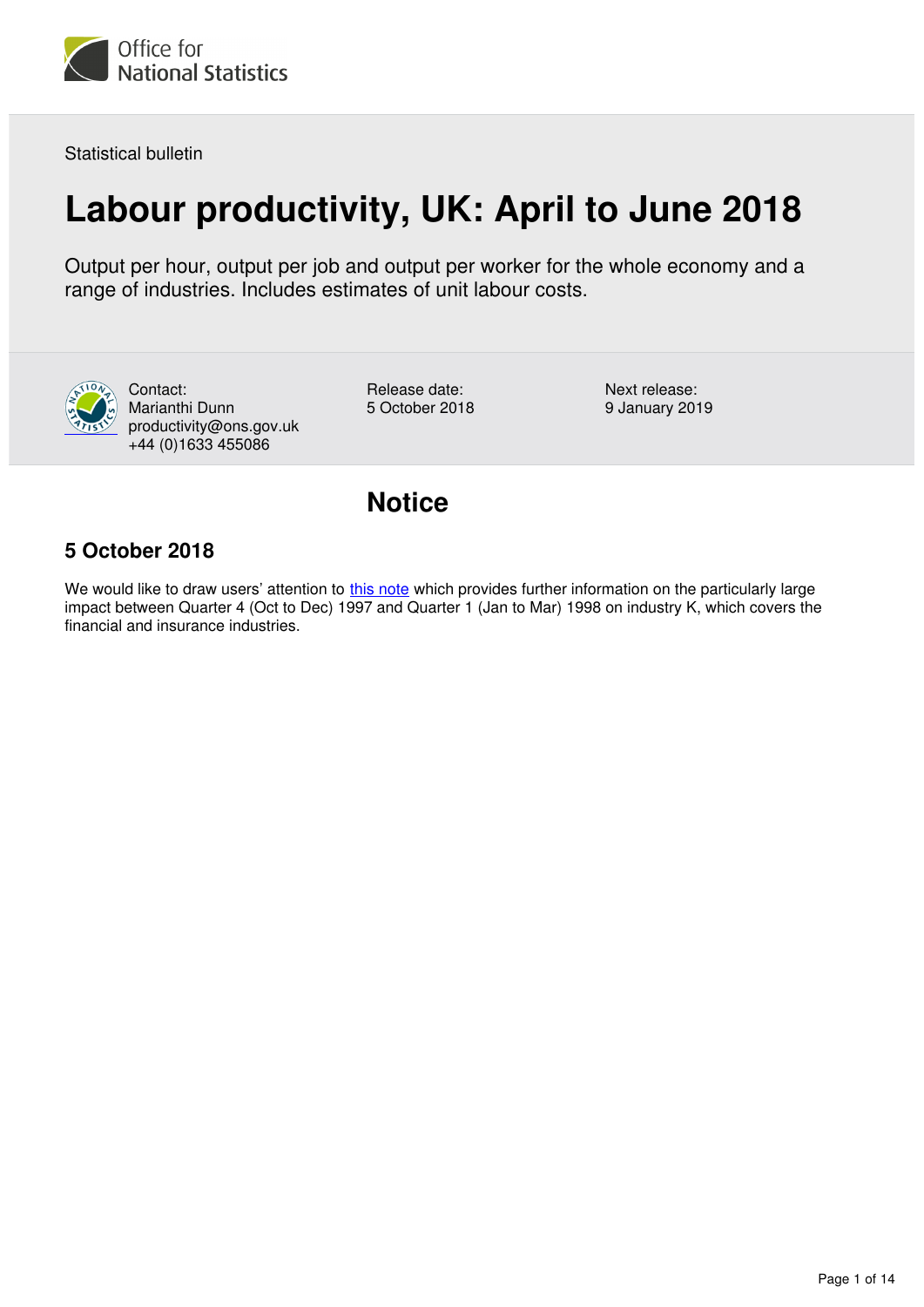## **Table of contents**

- 1. [Main points](#page-2-0)
- 2. [Things you need to know about this release](#page-2-1)
- 3. [Labour productivity up for the seventh consecutive quarter compared with a year ago](#page-3-0)
- 4. [Output per hour up in both services and manufacturing, compared with a year ago](#page-5-0)
- 5. [Unit labour costs grow for the thirteenth consecutive quarter](#page-6-0)
- 6. [Experimental industry by region productivity statistics](#page-7-0)
- 7. [Links to related statistics](#page-9-0)
- 8. [What's changed in this release?](#page-10-0)
- 9. **[Quality and methodology](#page-12-0)**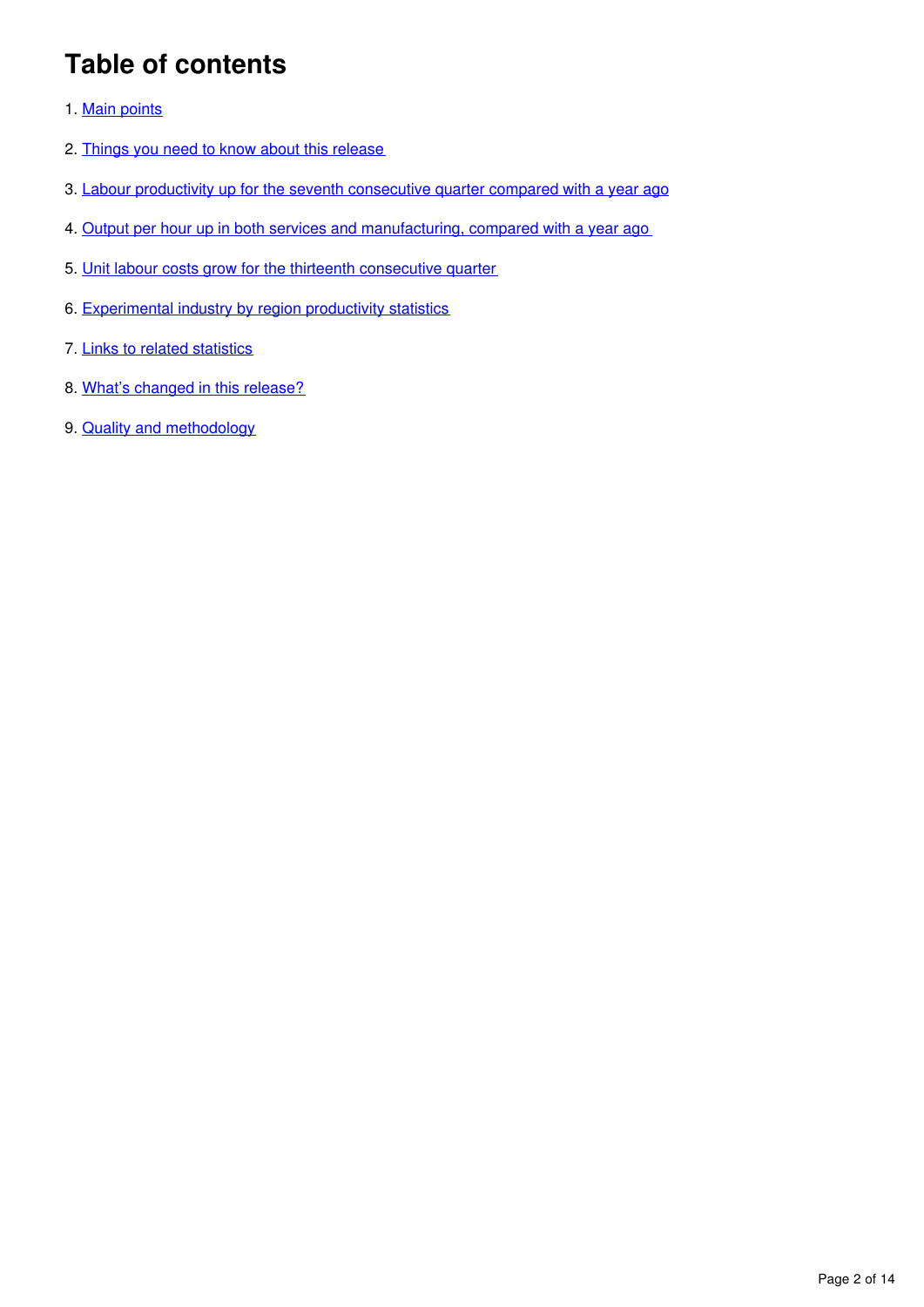## <span id="page-2-0"></span>**1 . Main points**

- Labour productivity for Quarter 2 (Apr to June) 2018, as measured by output per hour, grew by 1.4% compared with the same quarter a year ago; this remains noticeably below the long-term trend observed before 2008 when productivity growth averaged nearly 2% per year.
- Labour productivity grew, compared with the previous year, in both services and manufacturing industries, by 1.8% and 1.3% respectively.
- UK labour productivity is estimated to have increased by 0.5% in Quarter 2 (Apr to June) 2018 compared with the previous quarter; the increase in productivity can be attributed to a fall in the number of actual hours worked and stronger output growth.
- Labour productivity in the services industries grew by 0.9% in Quarter 2 2018 compared with the previous quarter, while productivity in manufacturing industries decreased by 0.1% over the same period.
- Productivity hours worked decreased by 0.1% in Quarter 2 (Apr to June) 2018 compared with the previous quarter, while the number of jobs increased by 0.1% over the same period; comparing with the same quarter a year ago, productivity hours worked decreased by 0.2%, while the number of jobs increased by 0.9% respectively.
- Earnings and other labour costs growth outpaced productivity growth, resulting in unit labour cost growth of 2.0% in the year to Quarter 2 (Apr to June) 2018, down from the 2.7% growth in the year to Quarter 1 (Jan to Mar) 2018.

## <span id="page-2-1"></span>**2 . Things you need to know about this release**

This release reports labour productivity estimates for Quarter 2 (Apr to June) 2018 for the whole economy and a range of industries, together with estimates of unit labour costs. Productivity is important as it is considered to be a driver of long-run changes in average living standards.

This edition forms part of our quarterly productivity bulletin, which also includes an *[overarching commentary](https://www.ons.gov.uk/employmentandlabourmarket/peopleinwork/labourproductivity/articles/ukproductivityintroduction/previousReleases)*, [quarterly estimates of public service productivity](https://www.ons.gov.uk/employmentandlabourmarket/peopleinwork/labourproductivity/articles/quarterlypublicserviceproductivityexperimentalstatistics/previousReleases) and articles on productivity-related topics and data.

Labour productivity is calculated by dividing output by labour input. Output refers to gross value added (GVA), which is an estimate of the volume of goods and services produced by an industry, and in aggregate for the UK as a whole. Labour inputs in this release are measured in terms of workers, jobs ("productivity jobs") and hours worked ("productivity hours").

This release also reports estimates of unit labour costs (ULCs), which capture the full labour costs – including social security and employers' pension contributions – incurred in the production of a unit of economic output. Labour costs make up around two-thirds of the overall cost of production of UK economic output. Changes in labour costs are therefore a large factor in overall changes in the cost of production. If increases in labour costs are not reflected in the volume of output, this can put upward pressure on the prices of goods and services, therefore this is a closely watched indicator of inflationary pressure in the economy.

The equations for labour productivity and ULCs can be found in the Quality and methodology section of this release.

The output statistics in this release are consistent with the latest [Quarterly national accounts](https://www.ons.gov.uk/economy/grossdomesticproductgdp/bulletins/quarterlynationalaccounts/apriltojune2018) published on 28 September 2018. Note that productivity in this release does not refer to [gross domestic product \(GDP\) per person](https://www.ons.gov.uk/peoplepopulationandcommunity/personalandhouseholdfinances/incomeandwealth/bulletins/economicwellbeing/previousReleases) , which is a measure that includes people who are not in employment.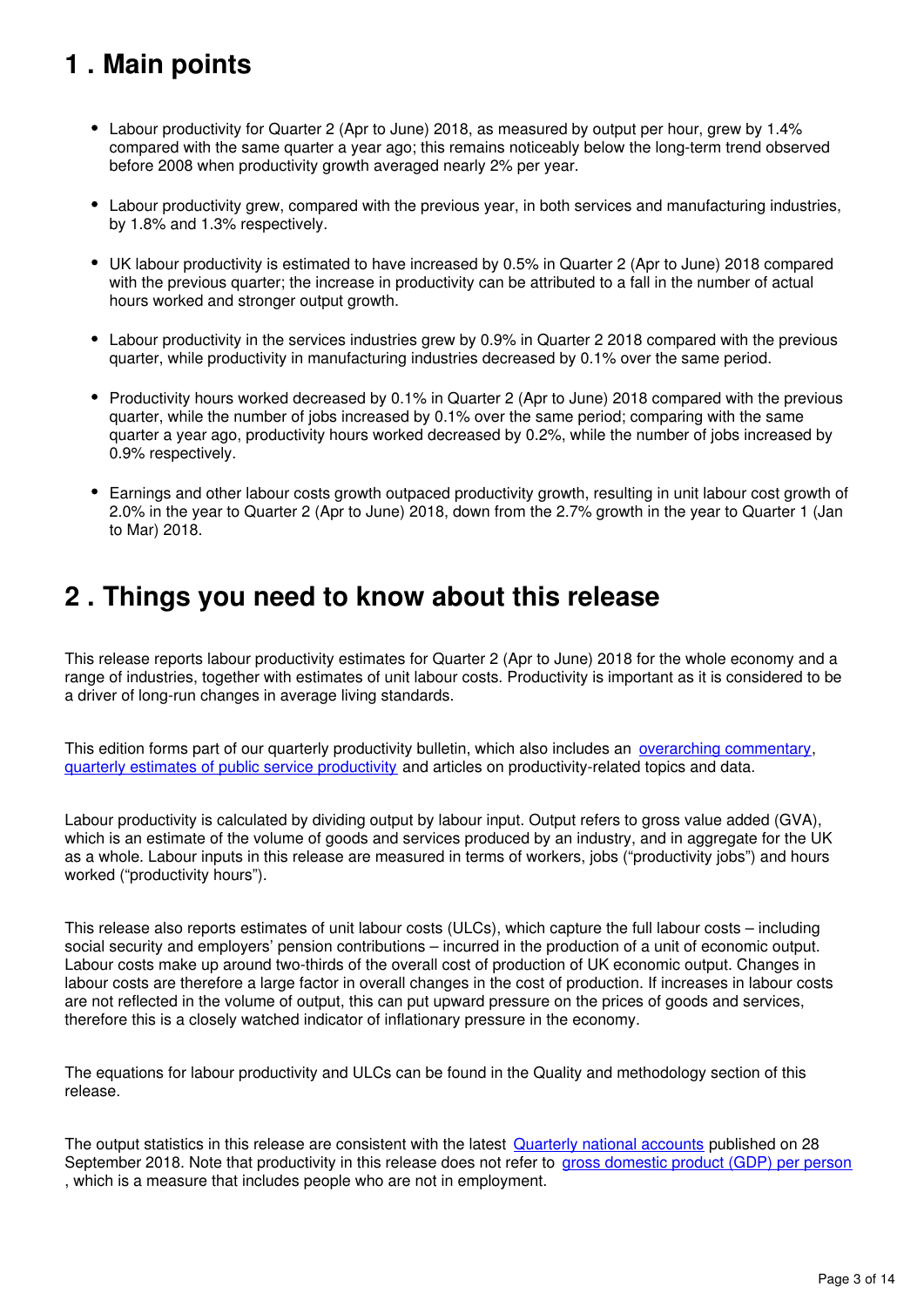The labour input measures used in this release are consistent with the latest [labour market statistics](https://www.ons.gov.uk/employmentandlabourmarket/peopleinwork/employmentandemployeetypes/bulletins/uklabourmarket/previousReleases) as described further in the Quality and methodology section of this bulletin.

Unless otherwise stated all figures are seasonally adjusted.

This release introduces a number of methodological improvements in the estimation of labour productivity statistics, which were announced in [Improvements to the latest Labour productivity bulletin: October 2018](https://www.ons.gov.uk/economy/economicoutputandproductivity/productivitymeasures/articles/labourproductivityarticlesimprovementstothelatestlabourproductivitybulletin/october2018) , published in September 2018. Further information can be found in Section 8 "What has changed in this release?" of this statistical bulletin.

## <span id="page-3-0"></span>**3 . Labour productivity up for the seventh consecutive quarter compared with a year ago**

Compared with the same quarter a year ago, labour productivity, on an output per hour basis, grew by 1.4% and has been growing for the past seven consecutive quarters.

A 1.4% growth, compared with the same quarter in the previous year, is significantly lower than the long period of average productivity growth prior to the economic downturn, and represents a continuation of the UK's "productivity puzzle". This sustained stagnation contrasts with patterns following previous UK economic downturns, when productivity initially fell, but subsequently recovered to the previous trend rate of growth. There is wide and varied economic debate regarding the causes of this puzzle and further analysis of recent UK productivitytrends can be found in the [January 2016](https://www.ons.gov.uk/economy/nationalaccounts/uksectoraccounts/articles/economicreview/january2016), May 2016 and June 2016 Economic reviews, as well as in several stand-alone articles including: What is the productivity puzzle?[,](http://visual.ons.gov.uk/productivity-puzzle/) The productivity conundrum, explanations [and preliminary analysis](http://webarchive.nationalarchives.gov.uk/20160105160709/http:/www.ons.gov.uk/ons/rel/elmr/the-productivity-conundrum/explanations-and-preliminary-analysis/art-explanations-and-preliminary-analysis.html) and [The productivity conundrum, interpreting the recent behaviour of the economy.](http://webarchive.nationalarchives.gov.uk/20160105160709/http:/www.ons.gov.uk/ons/rel/elmr/the-productivity-conundrum/interpreting-the-recent-behaviour-of-the-economy/art-interpreting-the-recent-behaviour-of-the-economy.html)

This puzzle is shown in Figure 1, which presents two alternative measures of productivity – output per hour and output per worker – alongside their projected 1994 to 2007 trends. Following years of steady growth, each measure peaked prior to and fell during the economic downturn. However, due to a [strong labour market](https://www.ons.gov.uk/economy/economicoutputandproductivity/productivitymeasures/articles/gdpandthelabourmarket)  [performance accompanying a relatively weak recovery in output growth,](https://www.ons.gov.uk/economy/economicoutputandproductivity/productivitymeasures/articles/gdpandthelabourmarket) productivity has not returned to its predownturn trend. Productivity in Quarter 2 (Apr to June) 2018, as measured by output per hour, was 17.6% below its pre-downturn trend – or, equivalently, productivity would have been 21.4% higher had it followed this predownturn trend<sup>1</sup>.

Labour productivity increased by 0.5% in Quarter 2 2018. This increase left productivity 1.9% above its peak in Quarter 4 (Oct to Dec) 2007, prior to the economic downturn.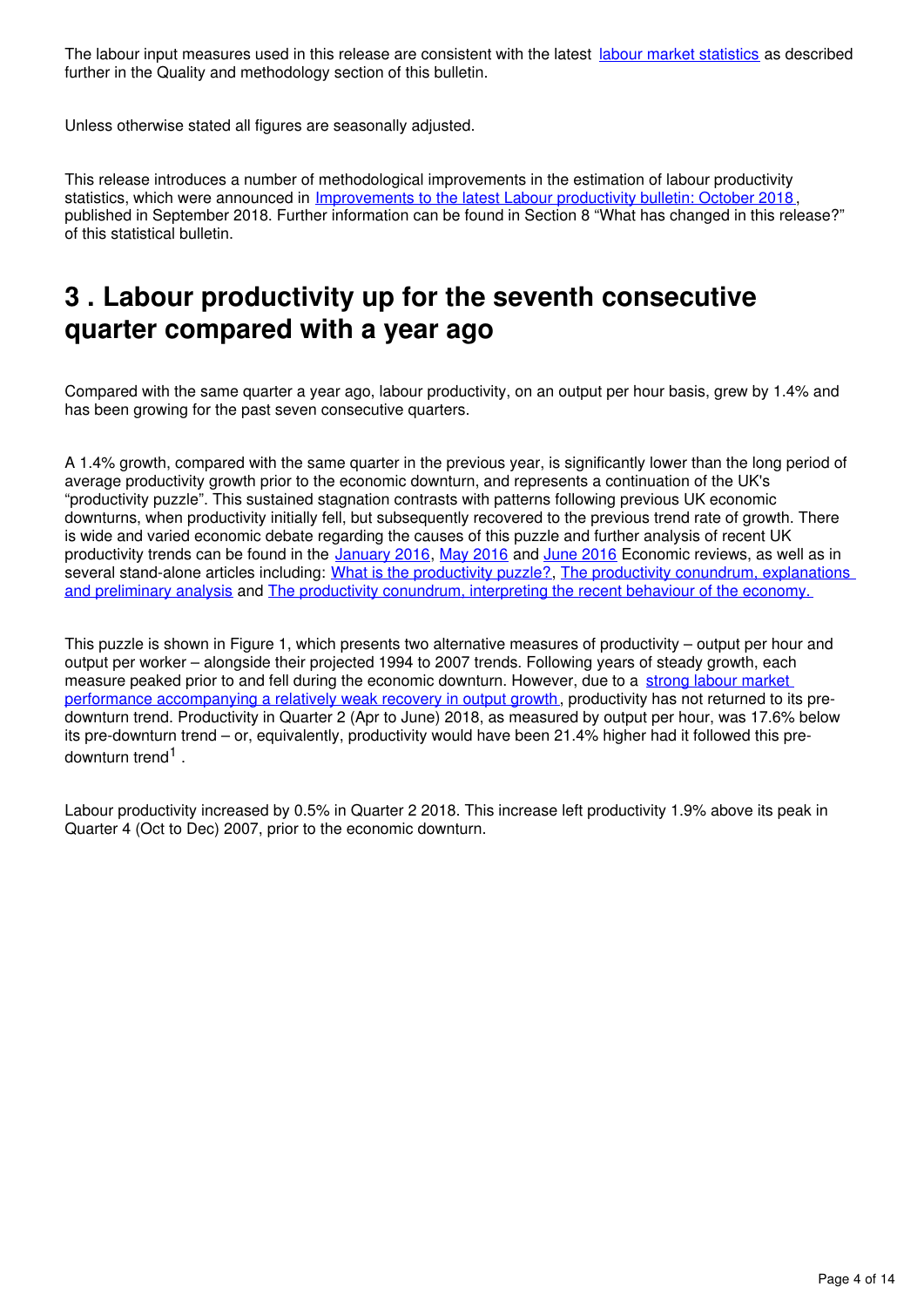#### **Figure 1: Output per hour and output per worker**

#### **Seasonally adjusted, Quarter 1 (Jan to Mar) 1994 to Quarter 2 2018, UK**

## Figure 1: Output per hour and output per worker

Seasonally adjusted, Quarter 1 (Jan to Mar) 1994 to Quarter 2 2018, UK



#### **Source: Office for National Statistics**

Figure 2 breaks down the growth in productivity between Quarter 1 (Jan to Mar) 2008 and Quarter 2 2018 into contributions from different industry groupings and an "allocation effect" due to changes in the share of output and labour in each grouping. All else being equal, stronger productivity growth in any given industry, or a movement of output and labour towards higher productivity industries, will tend to increase aggregate productivity growth, while the opposite would reduce it.

Non-financial services were the main positive contributor to productivity growth over this period, partly offset by negative contributions from non-manufacturing production and finance. The negative allocation effect – suggesting that output and labour have been moving away from higher to lower productivity industries in recent years – partly captures the falling share of output in mining and quarrying, which has among the highest levels of productivity of UK industry. This is partially a result of the falling reserves of oil and gas in the North Sea. Although negative for the period as a whole, the allocation effect was initially positive following the downturn, but [turned negative in recent years.](https://www.ons.gov.uk/employmentandlabourmarket/peopleinwork/labourproductivity/datasets/annualbreakdownofcontributionswholeeconomyandsectors)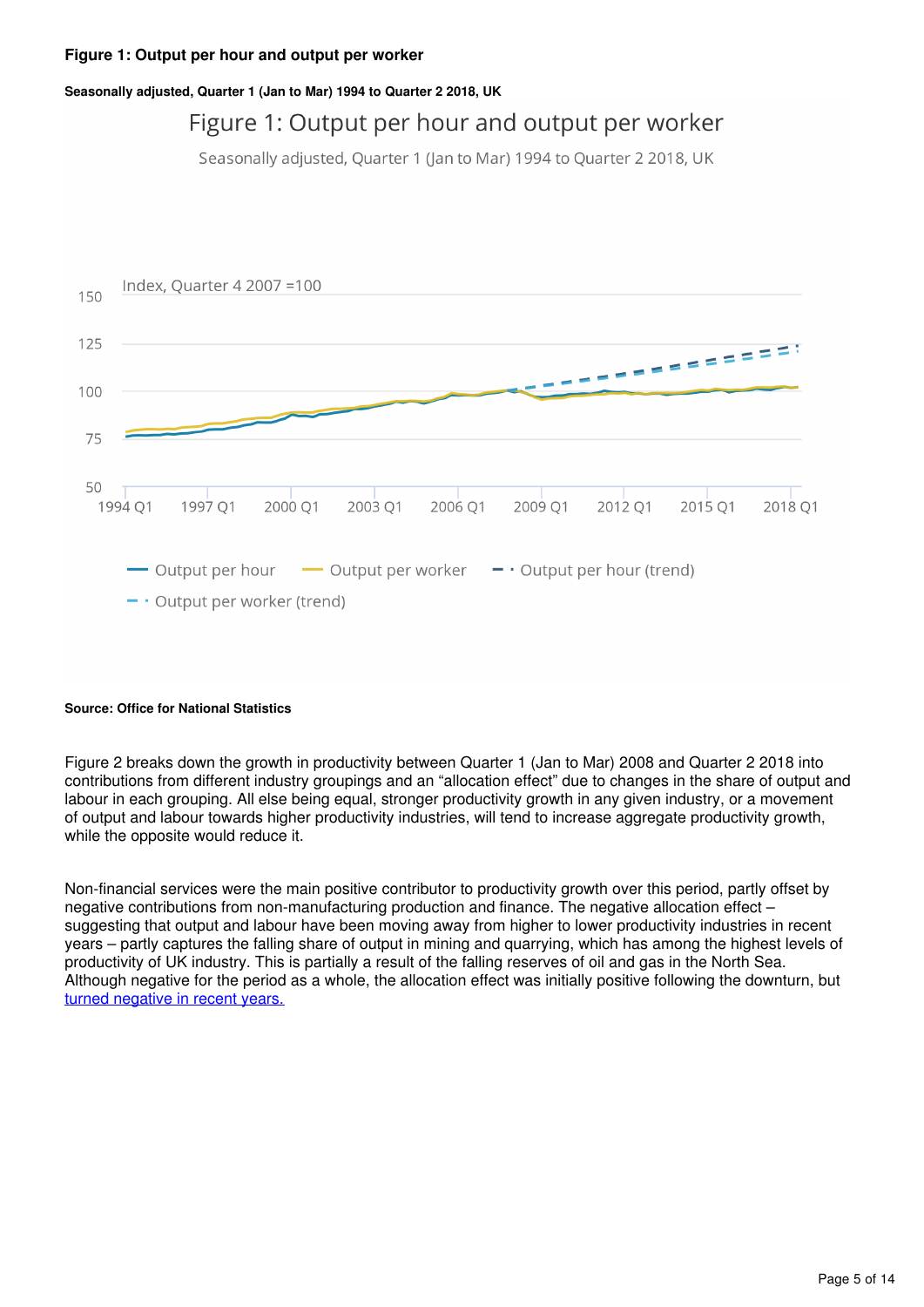#### **Figure 2: Contributions to growth of whole economy output per hour**

#### **Seasonally adjusted, cumulative quarterly changes, Quarter 1 (Apr to June) 2008 to Quarter 2 2018, UK**

## Figure 2: Contributions to growth of whole economy output per hour

```
Seasonally adjusted, cumulative quarterly changes, Quarter 1 (Apr to June) 2008 to Quarter 2
                                         2018, UK
```


#### **Source: Office for National Statistics**

#### **Notes:**

1. Non-manufacturing production refers to: agriculture, forestry and fishing; mining and quarrying; electricity, gas, steam and air-conditioning supply; and water supply, sewerage, waste management and remediation activities.

#### **Notes for: Labour productivity up for the seventh consecutive quarter compared with a year ago**

1. Differences between these two measures are due to differences in the denominator used in the calculation. Using the actual output per hour series as the denominator, rather than the trend series, results in a higher percentage gap. This is due to the actual series being lower than the trend series post-downturn.

## <span id="page-5-0"></span>**4 . Output per hour up in both services and manufacturing, compared with a year ago**

Services output per hour, compared with the same period a year ago, increased by 1.8% in the latest quarter (Quarter 2 (Apr to June) 2018), with output increasing significantly faster than the decrease in hours worked. Similarly, over the year, in manufacturing, labour productivity increased by 1.3%, with output growing faster than the decrease in hours worked. Compared with the previous quarter, output per hour in services increased by 0.9% and in manufacturing decreased by 0.1%.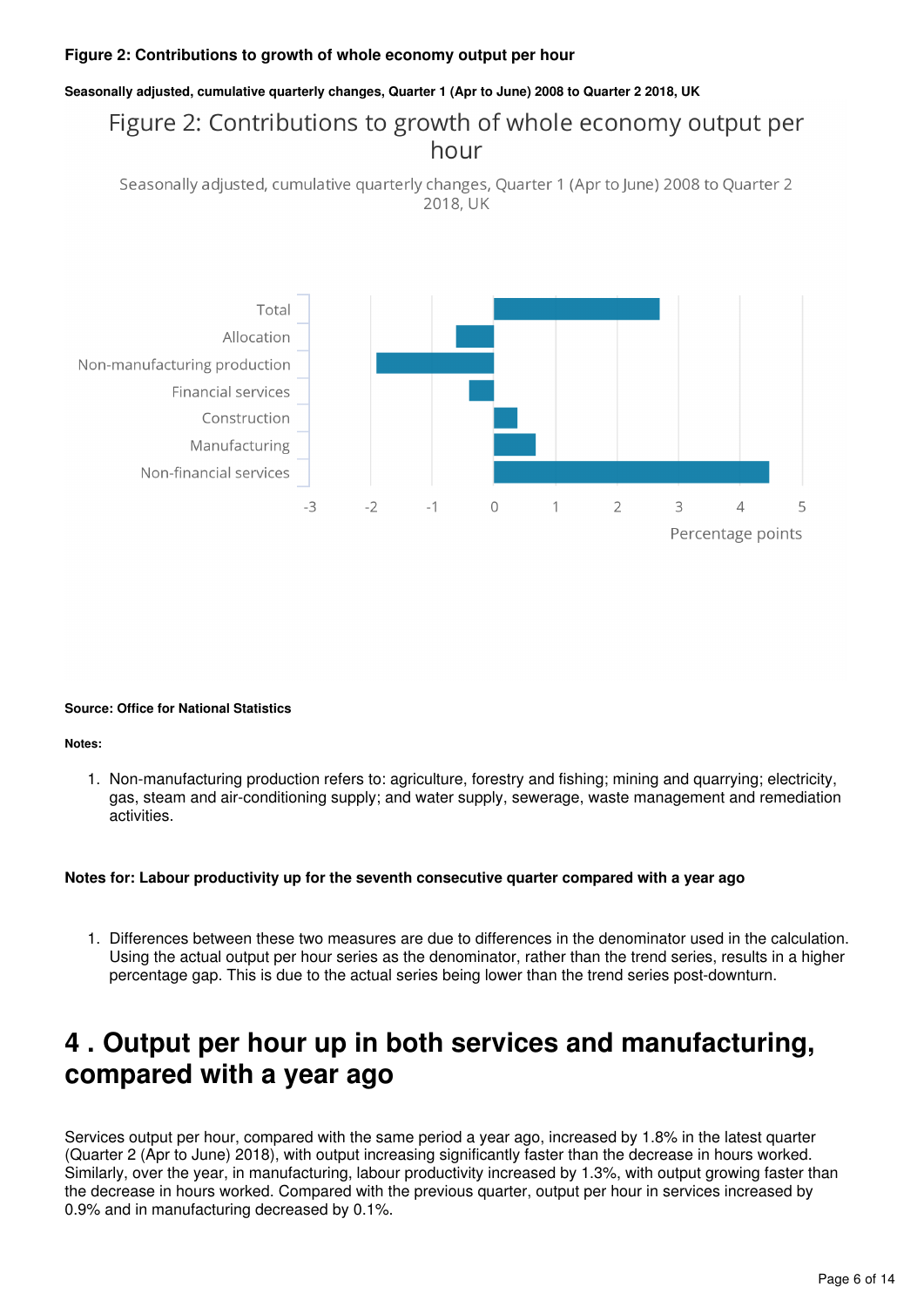Figure 3 examines longer-term trends, showing output per hour and its components since Quarter 1 (Jan to Mar) 2008. Services are represented in the left-hand panel, while manufacturing is represented in the right-hand panel. Manufacturing output per hour has been more volatile than services in recent years. This reflects a degree of divergence in manufacturing between gross value added (GVA) and hours, most noticeable in 2009 and between 2011 to 2012, whereas in services, GVA and hours follow fairly similar trends.

#### **Figure 3: Components of services and manufacturing productivity measures**

**Quarter 1 (Jan to Mar) 2007 to Quarter 2 (Apr to June) 2018**



**Source: Office for National Statistics**

## <span id="page-6-0"></span>**5 . Unit labour costs grow for the thirteenth consecutive quarter**

Unit labour costs (ULCs) reflect the full labour costs, including social security and employers' pension contributions, incurred in the production of a unit of economic output. Changes in labour costs are a large factor in overall changes in the cost of production. If increased costs are not reflected in increased output, for instance, this can put upward pressure on the prices of goods and services – sometimes referred to as "inflationary pressure". ULCs grew by 2.0% in the year to Quarter 2 (Apr to June) 2018, reflecting a larger percentage increase in labour costs per hour than output per hour, although this growth level has been fairly consistent over the last three years, as shown in Figure 4.

This shows changes in ULCs since Quarter 1 (Jan to Mar) 2008 compared with the same quarter a year earlier. Holding other factors constant, increasing output per hour reduces ULCs as total labour costs remain constant while output rises. As a result, output per hour has its sign reversed in Figure 4. In this presentation, positive output per hour growth has a negative effect on ULC growth, while negative output per hour growth has a positive effect on ULC growth.

While growth in ULCs has been broadly positive since the onset of the economic downturn, averaging around 1.5% since Quarter 1 2008, there has been substantial variation during this period. During the recent economic downturn, ULCs began to grow at a relatively high rate, reaching a peak of 6.3% by the end of the downturn in Quarter 2 2009 and remaining elevated until Quarter 1 2010. Figure 4 shows that the initial increase in ULC growth during the downturn was driven by falling output per hour, but from Quarter 2 2009 onwards, increasing labour costs per hour were the driving factor. Following the downturn, growth in ULCs began to slow, eventually becoming negative in Quarter 2 2010.

Following a period of low or negative growth, ULC growth has fluctuated around 2% for the past two years. This increase broadly reflects higher hourly labour cost growth, with relatively little offsetting output per hour growth.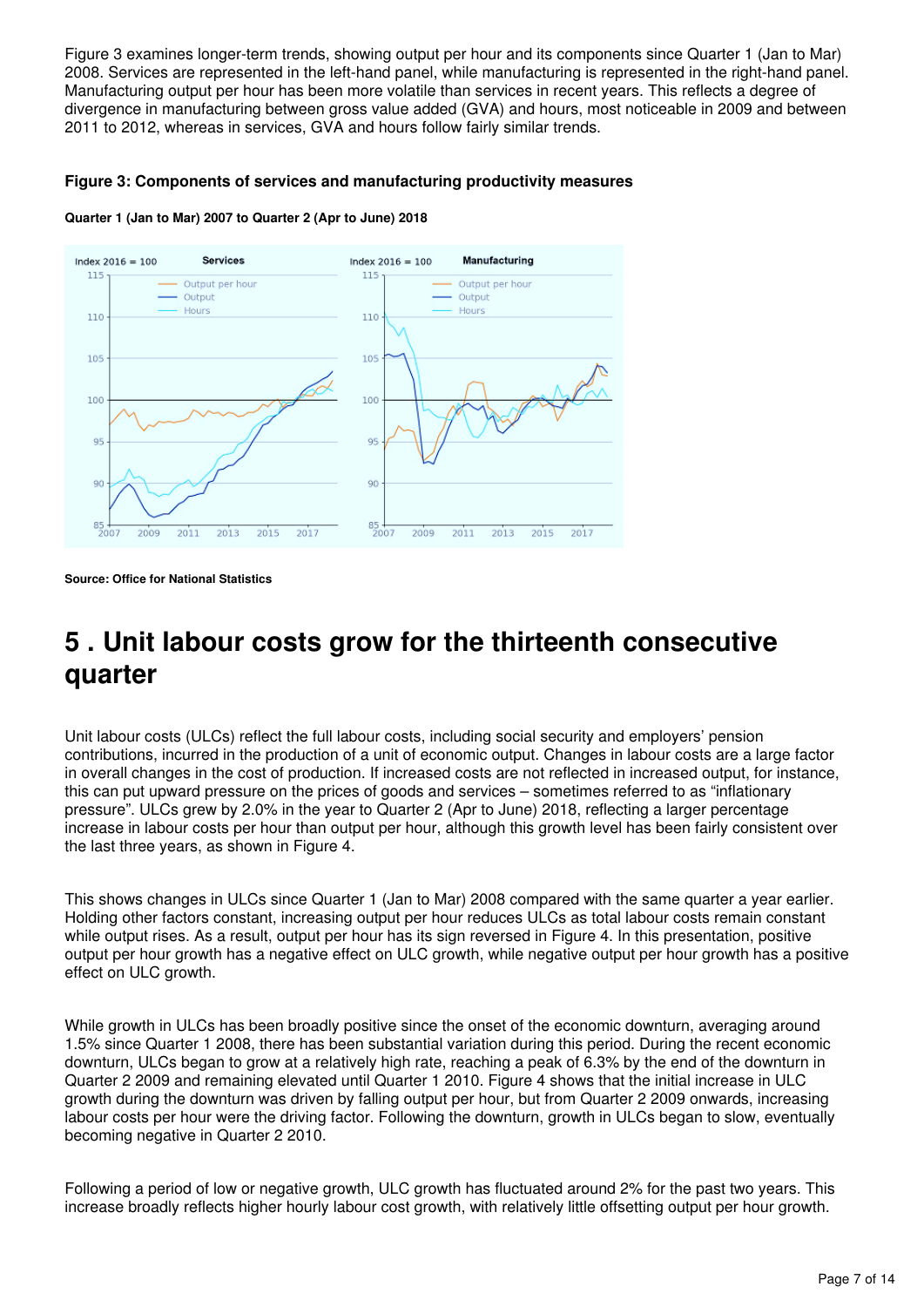#### **Figure 4: Whole economy unit labour costs and their compositions, growth on quarter a year ago**

#### **Seasonally adjusted, UK, Quarter 1 (Jan to Mar) 2008 to Quarter 2 2018, UK**

## Figure 4: Whole economy unit labour costs and their compositions, growth on quarter a year ago

Seasonally adjusted, UK, Quarter 1 (Jan to Mar) 2008 to Quarter 2 2018, UK



#### **Source: Office for National Statistics**

**Notes:**

1. Labour costs per hour estimates will differ from those in our Index of Labour Costs per Hour bulletin, due to differences in methodology.

## <span id="page-7-0"></span>**6 . Experimental industry by region productivity statistics**

In July 2017, we introduced a dataset of labour productivity for 16 industry sections by Nomenclature of Units for Territorial Statistics (NUTS1) regions of the UK. These experimental statistics provide estimates for output per hour and output per job for each industry section in the NUTS1 region, as well as productivity hours and jobs estimates. Although the methodology employed differs from the National Statistics estimates presented in this release, the datasets have been welcomed by regional users and we plan to incorporate a regular section in the labour productivity statistical bulletin. We are also working in co-operation with the UK Statistics Authority to badge these datasets as National Statistics. For more information about the methodology of these experimental statistics, please see this article[.](https://www.ons.gov.uk/economy/economicoutputandproductivity/productivitymeasures/articles/introducingindustrybyregionlabourmetricsandproductivity/april2018)

Figure 5 presents output per hour for the manufacturing and services industries in the UK economy by each of the regions, taking into account the total hours worked in each region. Although London records the highest output per hour in services, the North West and Scotland record the largest output per hour in manufacturing.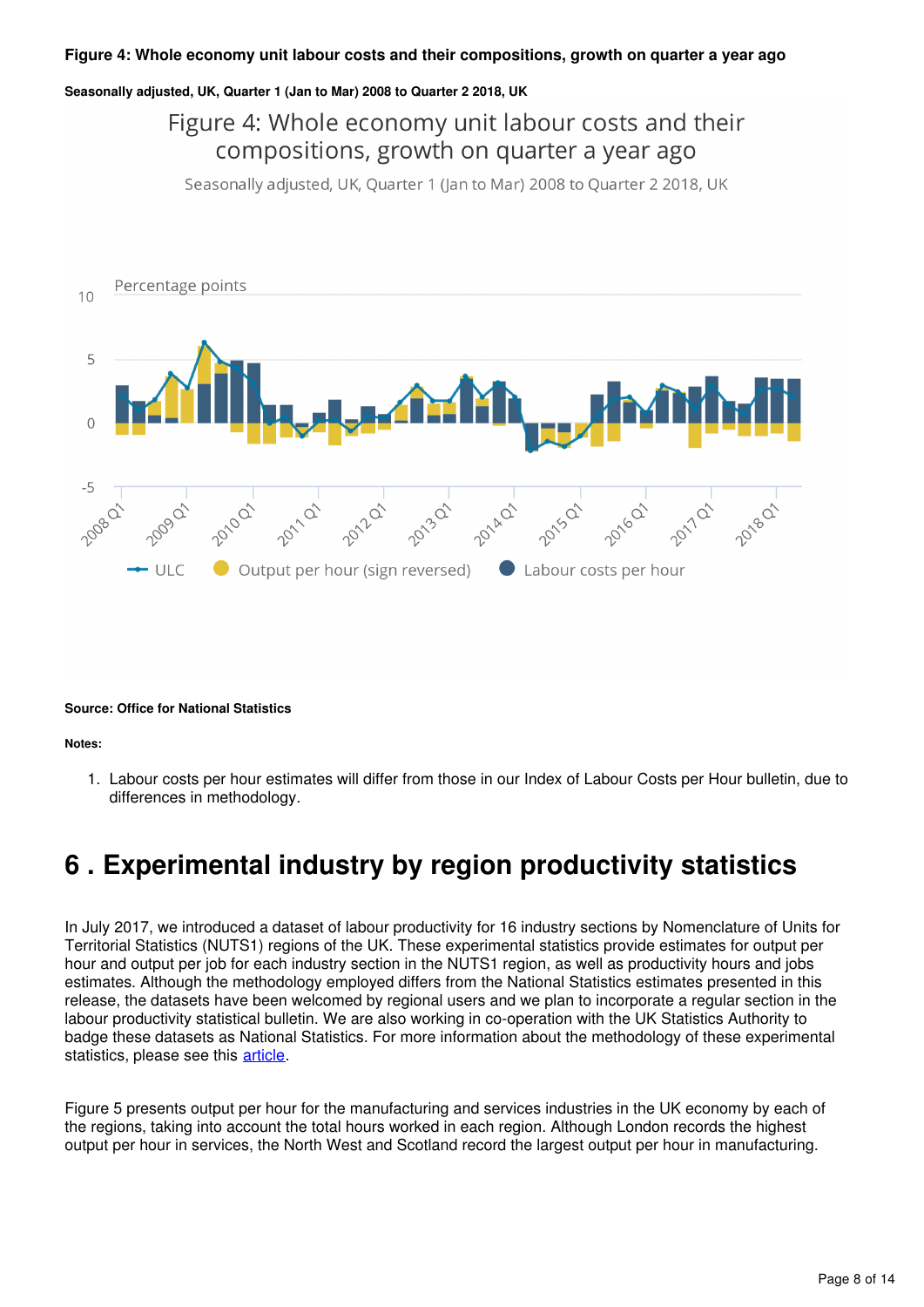#### **Figure 5: Output per hour in services and manufacturing by region**

#### **Current prices, 2016**



#### **Source: Office for National Statistics**

#### **Notes:**

- 1. Output per hour is in current prices.
- 2. Services includes industries G to T.

Figure 6 shows the annual growth rates for the manufacturing industry, comparing the periods before and after the economic downturn. Output per hour for manufacturing, grew by 4.4% per year on average before the economic downturn. On a regional basis, Yorkshire and The Humber, the North East, the East, and the North West experienced the largest slowdowns in average growth in labour productivity, with growth in output per hour 5 percentage points lower than growth in the pre-downturn period. London and Wales recorded a post downturn growth rate of around 1 percentage point compared with the pre-downturn period.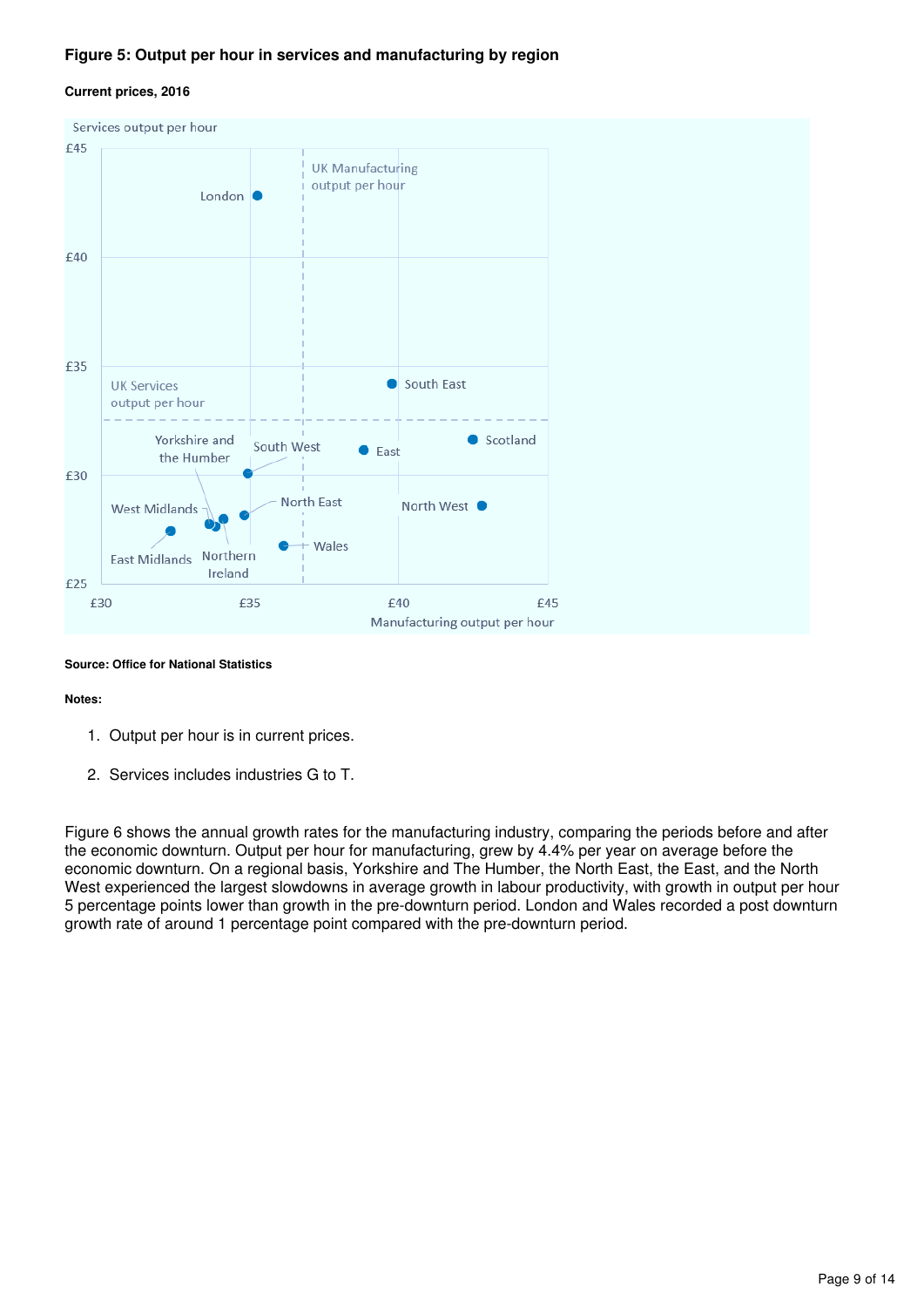#### **Figure 6: Output per hour in manufacturing by region**





**Source: Office for National Statistics**

## <span id="page-9-0"></span>**7 . Links to related statistics**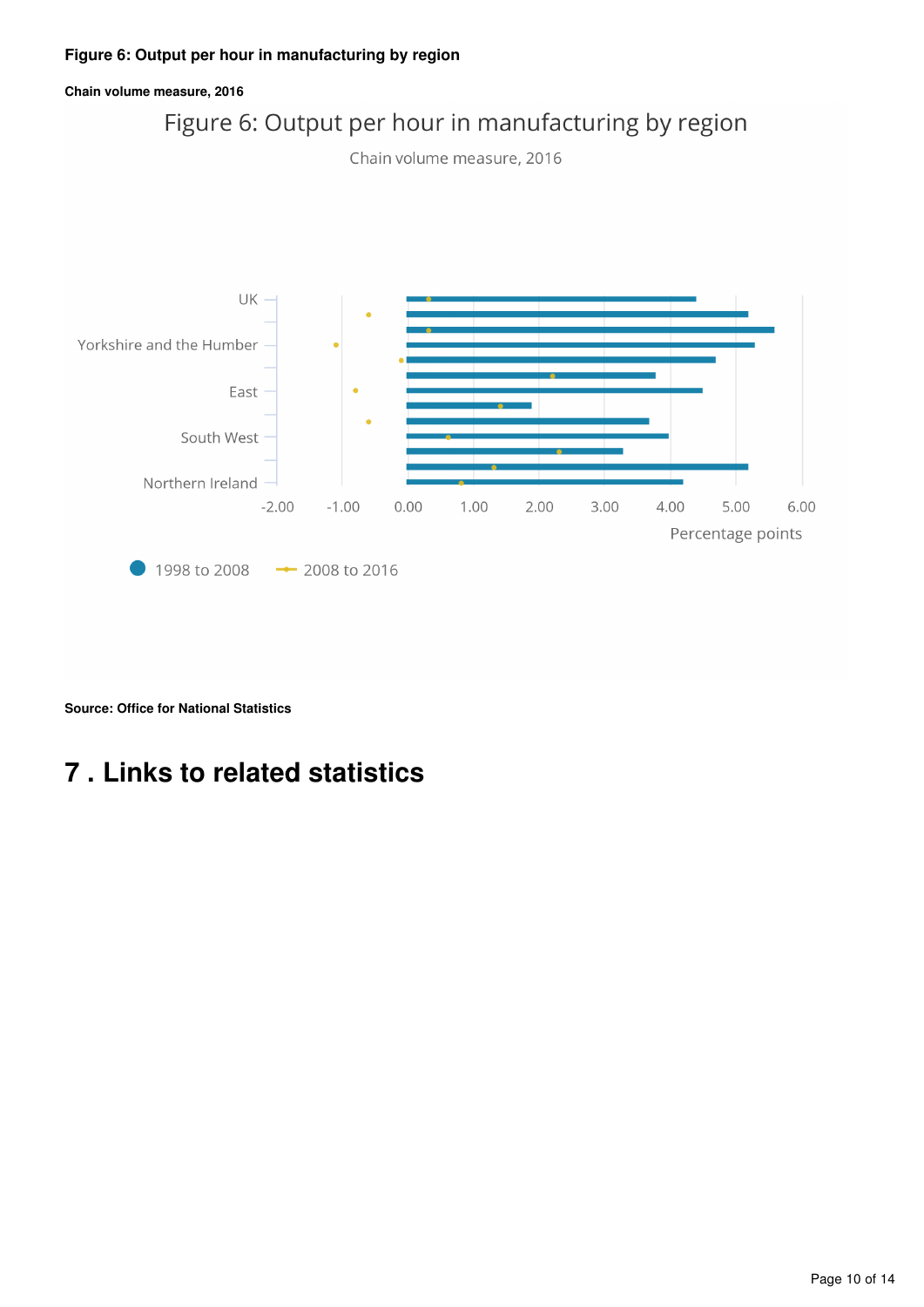- [Productivity economic commentary: April to June 2018](https://www.ons.gov.uk/employmentandlabourmarket/peopleinwork/labourproductivity/articles/ukproductivityintroduction/apriltojune2018) draws together the main findings from official statistics and analysis of UK productivity to present a summary of recent developments (published 5 October 2018).
- [Multi-factor productivity estimates: Experimental estimates to quarter 2](https://www.ons.gov.uk/economy/economicoutputandproductivity/productivitymeasures/articles/multifactorproductivityestimates/experimentalestimatestoquarter2apriltojune2018) (April to June) 2018 presents quarterly estimates of multi-factor productivity (MFP), capital services and quality-adjusted labour input (QALI), including a range of industry breakdowns and analysis (published 5 October 2018).
- A simple quide to multi-factor productivity explains the concept and measurement of MFP through some simple stylised examples (published 5 October 2018).
- [Quarterly UK public service productivity \(Experimental Statistics\): April to June 2018](https://www.ons.gov.uk/employmentandlabourmarket/peopleinwork/labourproductivity/articles/quarterlypublicserviceproductivityexperimentalstatistics/apriltojune2018) contains the latest experimental estimates for quarterly UK total public service productivity, inputs and output (published 5 October 2018).
- [Information and Communication Technology intensity and productivity](https://www.ons.gov.uk/economy/economicoutputandproductivity/productivitymeasures/articles/informationandcommunicationtechnologyintensityandproductivity/2018-10-05) contains new firm-level analysis to explore the relationship between the use of technologies and productivity (published 5 October 2018).
- [Productivity development plan: 2018 to 2020](https://www.ons.gov.uk/economy/economicoutputandproductivity/productivitymeasures/articles/productivitydevelopmentplan/2018to2020) is a development plan that builds on recent improvements to our productivity statistics and looks at introducing new outputs, further improving our productivity statistics and consolidating our improvements to date (published 6 July 2018).
- [How productive is your business](https://www.ons.gov.uk/employmentandlabourmarket/peopleinwork/labourproductivity/articles/howproductiveisyourbusiness/2018-07-06) is an interactive tool that helps businesses to calculate their productivity and compare their performance with other businesses in Great Britain (published 6 July 2018).

### **Related content**

[International comparisons of productivity](https://www.ons.gov.uk/economy/economicoutputandproductivity/productivitymeasures/bulletins/internationalcomparisonsofproductivityfinalestimates/previousReleases) are published in levels and growth rates for the G7 countries. More international data on productivity are available from the [Organisation for Economic Co-operation and](http://www.oecd.org/std/oecdmaineconomicindicatorsmei.htm)  [Development \(OECD\)](http://www.oecd.org/std/oecdmaineconomicindicatorsmei.htm), Eurostat and the US Conference Board.

We publish experimental estimates of [multi-factor productivity](https://www.ons.gov.uk/economy/economicoutputandproductivity/productivitymeasures/articles/multifactorproductivityestimates/previousReleases) (MFP), which decompose output growth into the contributions that can be accounted for by labour and capital inputs. In these estimates, the contribution of labour is further decomposed into quantity (hours worked) and quality dimensions.

The [Economic review](https://www.ons.gov.uk/economy/nationalaccounts/uksectoraccounts/articles/economicreview/previousReleases) covers recent developments in the UK economy, featuring our latest economic statistics as well as in-depth analysis of current issues.

[Experimental indices of labour costs per hour](https://www.ons.gov.uk/employmentandlabourmarket/peopleinwork/earningsandworkinghours/bulletins/indexoflabourcostsperhourilch/previousReleases) differ from the concept of labour costs used in the unit labour cost estimates in the labour productivity release. The main difference is that experimental indices of labour costs per hour relate to employees only, whereas unit labour costs also include the labour remuneration of the selfemployed.

Lastly, we publish a range of [Public sector productivity measures](https://www.ons.gov.uk/economy/economicoutputandproductivity/publicservicesproductivity) and related articles. These measures define productivity differently from that used in our labour productivity and MFP estimates. Further information can be found in the [Economic and Labour Market Review, No. 5, May 2010](http://webarchive.nationalarchives.gov.uk/20160108025519/http:/www.ons.gov.uk/ons/rel/elmr/economic-and-labour-market-review/no--5--may-2010/index.html) and in an [information note](http://webarchive.nationalarchives.gov.uk/20160105160709/http:/www.ons.gov.uk/ons/guide-method/method-quality/specific/economy/productivity-measures/productivity-articles/index.html) published on 4 June 2015.

More information on the range of our productivity estimates can be found in the ONS Productivity Handbook.

## <span id="page-10-0"></span>**8 . What's changed in this release?**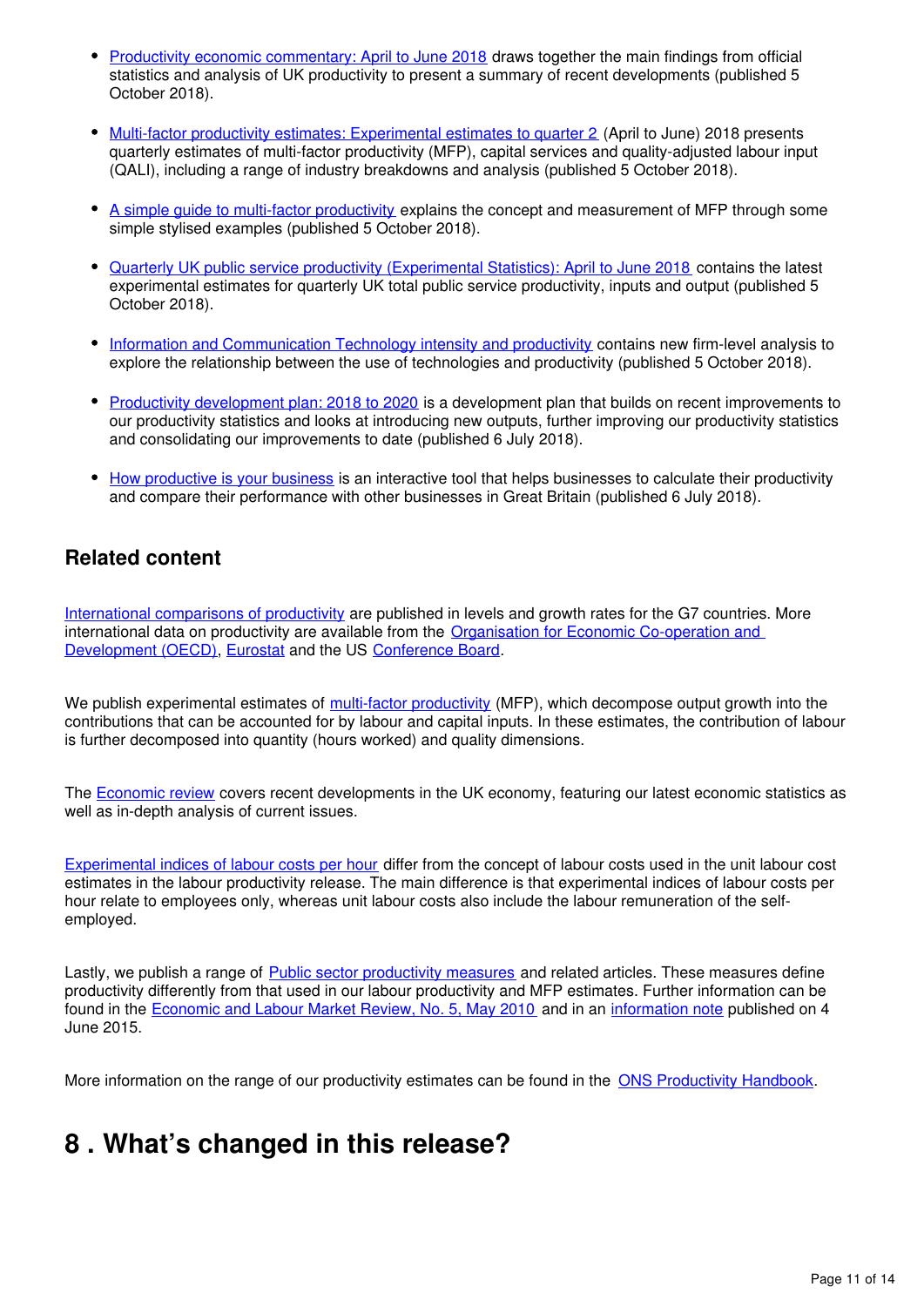### **Revisions**

This release reflects methodological improvements to productivity hours, which revised the levels of productivity from Quarter 1 (Jan to Mar) 1994 within particular industries. These improvements have relatively little effect on patterns of growth over time for individual industries and only a small effect on total hours worked across the whole economy (due to the use of unrounded total hours worked). Further information can be found in the article [Improvements to the latest Labour productivity bulletin: October 2018](https://www.ons.gov.uk/economy/economicoutputandproductivity/productivitymeasures/articles/labourproductivityarticlesimprovementstothelatestlabourproductivitybulletin/october2018) , published on 14 September 2018.

Revisions to gross value added and income data from quarterly national accounts are consistent with the UK [economic accounts](https://www.ons.gov.uk/economy/grossdomesticproductgdp/bulletins/quarterlynationalaccounts/apriltojune2018) published on 28 September 2018 and they affect the time series from Quarter 1 2017.

Revised estimates in employee jobs have been incorporated for Quarter 1 2018, while latest data from HM Treasury have small effects on employment subsidies and subsequently to unit labour costs, from Quarter 1 2017. Revised estimates from HM Forces have had minor effects on the East of England and the South East for Quarter 3 (July to Sept) 2017 onwards.

Revisions resulting from seasonal adjustment affect all periods, where seasonal adjustment is applied.

## **Methodological changes**

Methodological improvements have been introduced when calculating productivity hours. The improvements (discussed at our **[February 2018 User Group](https://www.slideshare.net/statisticsONS/productivity-research-network-march-2018)**[\)](https://www.slideshare.net/statisticsONS/productivity-research-network-march-2018) include an improved mapping of industry classification prior to 2009; greater consistency across higher and lower levels of industry aggregation; the use of additional data that improve the coverage of labour hours; consistent treatment of Labour Force Survey hours and jobs in mining of metal ores; as well as the application of a seasonal adjustment review.

Both the primary-section level data in LPROD01 as well as the experimental industry-by-region data have been affected by these methodological improvements, within particular industries. There is additionally a very small effect on total productivity hours worked across the whole economy due to the use of unrounded total labour hours.

Further information on the methodological improvements can be found in the article [Improvements to the latest](https://www.ons.gov.uk/economy/economicoutputandproductivity/productivitymeasures/articles/labourproductivityarticlesimprovementstothelatestlabourproductivitybulletin/october2018)  [Labour productivity bulletin: October 2018](https://www.ons.gov.uk/economy/economicoutputandproductivity/productivitymeasures/articles/labourproductivityarticlesimprovementstothelatestlabourproductivitybulletin/october2018) published on 14 September 2018.

### **Commentary on experimental industry by region productivity statistics**

The bulletin introduces commentary on industry by region productivity statistics, with a focus on output per hour in manufacturing industries by region.

### **International comparisons of UK productivity**

In the previous statistical bulletin [International comparisons of UK productivity \(ICP\), final estimates: 2016](https://www.ons.gov.uk/economy/economicoutputandproductivity/productivitymeasures/bulletins/internationalcomparisonsofproductivityfinalestimates/2016), we informed users that the Organisation for Economic Co-operation and Development (OECD) had discontinued the publication of their Annual Labour Force Statistics (ALFS) database total employment measure, which has historically been used as the employment measure for ICP. In the absence of these data, Office for National Statistics (ONS) was using an interim method, pending a more detailed review of the international comparisons of productivity labour inputs and further engagement with OECD.

Due to an ongoing review of the methodology, the International comparisons of UK productivity: first estimates 2017 will not be published as part of this release. Further information can be found in the previous statistical bulletin [International comparisons of UK productivity \(ICP\), final estimates: 2016](https://www.ons.gov.uk/economy/economicoutputandproductivity/productivitymeasures/bulletins/internationalcomparisonsofproductivityfinalestimates/2016).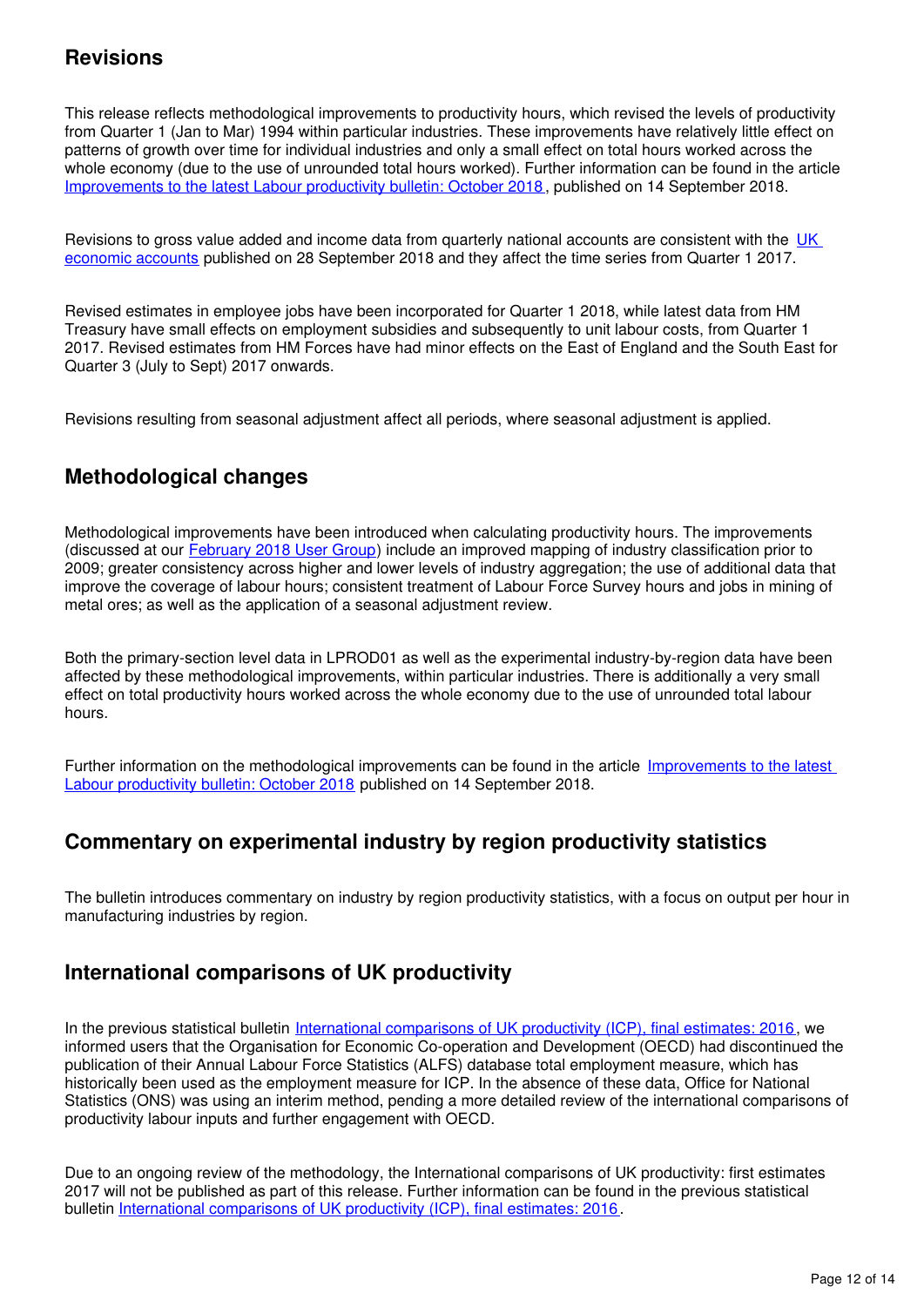## <span id="page-12-0"></span>**9 . Quality and methodology**

The measure of output used in these statistics is the chained volume (real) measure of gross value added (GVA) at basic prices, with the exception of the regional analysis in Table 9, where the output measure is nominal GVA (NGVA), using the income approach. These measures differ because NGVA is not adjusted to account for price changes; this means that if prices were to rise more quickly in one region than the others, then the measures of productivity for that region could show relative growth in productivity compared with other regions purely as a result of the price changes.

Labour input measures used in this bulletin are known as "productivity jobs" and "productivity hours". Productivity jobs differ from the workforce jobs (WFJ) estimates[,](https://www.ons.gov.uk/employmentandlabourmarket/peopleinwork/employmentandemployeetypes/bulletins/uklabourmarket/previousReleases) published in Table 6 of our [Labour market statistical bulletin](https://www.ons.gov.uk/employmentandlabourmarket/peopleinwork/employmentandemployeetypes/bulletins/uklabourmarket/previousReleases), in three ways:

- to achieve consistency with the measurement of GVA, the employee component of productivity jobs is derived on a reporting unit basis, whereas the employee component of the WFJ estimates is on a local unit basis
- productivity jobs are scaled so industries sum to total Labour Force Survey (LFS) jobs note that this constraint is applied in non-seasonally adjusted terms; the nature of the seasonal adjustment process means that the sum of seasonally adjusted productivity jobs and hours by industry can differ slightly from the seasonally adjusted LFS totals
- productivity jobs are calendar quarter average estimates, whereas WFJ estimates are provided for the last month of each quarter

Productivity hours are derived by multiplying employee and self-employed jobs at an industry level (before seasonal adjustment) by average actual hours worked from the LFS at an industry level. Results are scaled so industries sum to total unadjusted LFS hours and then seasonally adjusted. Labour productivity is then derived using growth rates for GVA and labour inputs in line with the following equation:

$$
\Delta Labour productivity = \Delta \left(\frac{Output\ in\ Gross\ Value\ Add\ (GVA)\ terms}{Labour\ Input\ (hours,\ workers\ or\ jobs)}\right) \approx \Delta GVA - \Delta Labour\ Input
$$

Industry estimates of average hours derived in this process differ from published estimates (found in Table HOUR03 in the [Labour market statistics](https://www.ons.gov.uk/employmentandlabourmarket/peopleinwork/employmentandemployeetypes/bulletins/uklabourmarket/previousReleases) release), as the HOUR03 estimates are calculated by allocating all hours worked to the industry of main employment, whereas the productivity hours system takes account of hours worked in first and second jobs by industry.

Whole-economy unit labour costs (ULCs) are calculated as the ratio of total labour costs (that is, the product of labour input and costs per unit of labour) to GVA. Further detail on the methodology can be found in Revised [methodology for unit wage costs and unit labour costs: explanation and impact](http://webarchive.nationalarchives.gov.uk/20160105160709/http:/www.ons.gov.uk/ons/rel/icp/productivity-measures/revised-methodology-for-unit-wage-costs-and-unit-labour-costs--explanation-and-impact/index.html) .

The equation for growth of ULCs can be calculated as:

$$
\Delta ULC = \Delta \left( \frac{L_{\text{about} Costs}}{GVA} \right)
$$
  

$$
\approx \Delta L_{\text{about} Costs per unit of L_{\text{about} Input} - \Delta L_{\text{about} Productivity}}
$$

Manufacturing unit wage costs are calculated as the ratio of manufacturing average weekly earnings to manufacturing output per filled job. On 28 November 2012 we published [Productivity measures: sectional unit](http://webarchive.nationalarchives.gov.uk/20160105160709/http:/www.ons.gov.uk/ons/rel/icp/productivity-measures/sectional-unit-labour-costs/index.html)  [labour costs](http://webarchive.nationalarchives.gov.uk/20160105160709/http:/www.ons.gov.uk/ons/rel/icp/productivity-measures/sectional-unit-labour-costs/index.html), describing new measures of ULCs below the whole-economy level and proposing to replace the currently published series for manufacturing unit wage costs with a broader and more consistent measure of ULCs.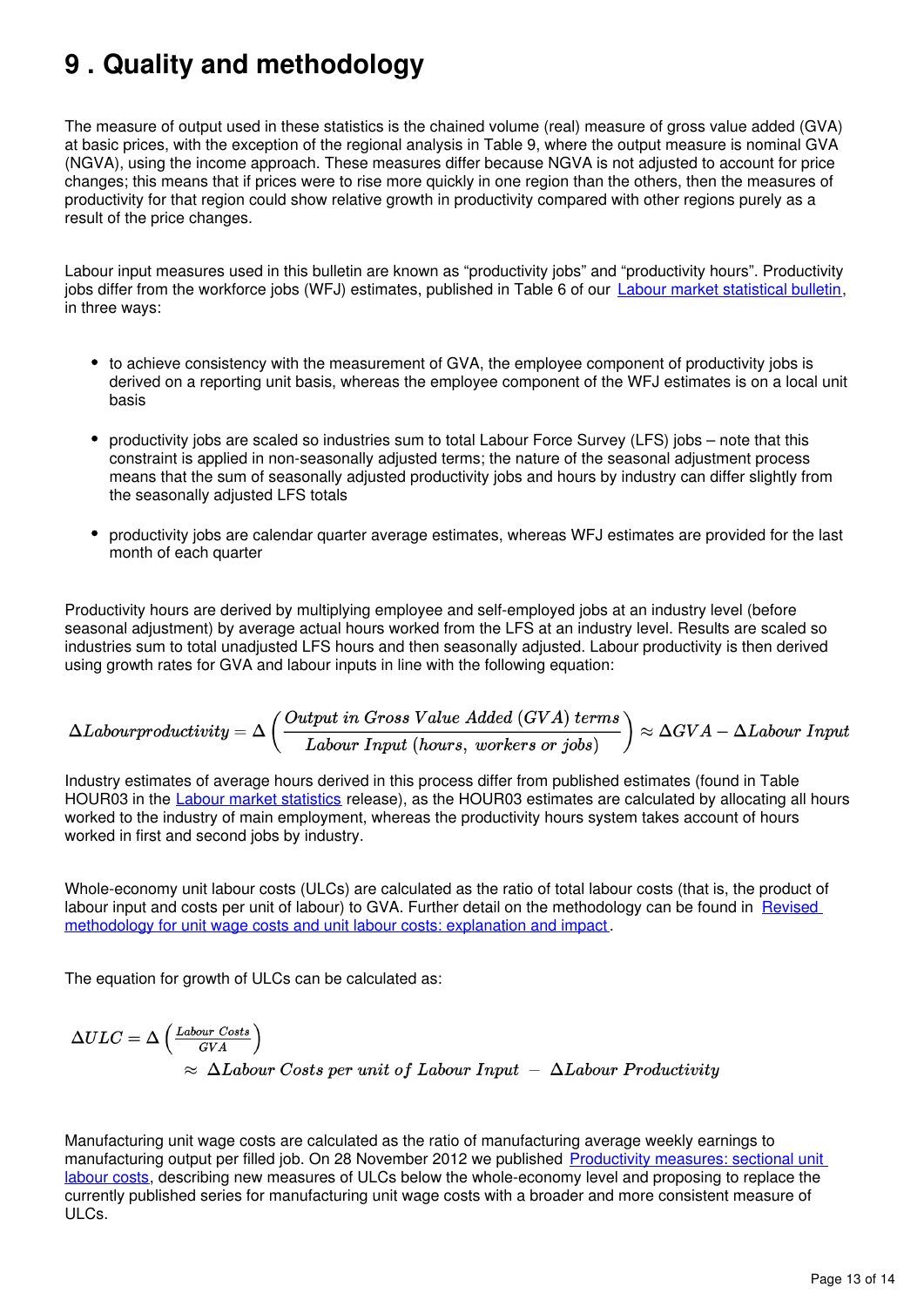A research note, [Sources of revisions to labour productivity estimates](http://webarchive.nationalarchives.gov.uk/20160105160709/http:/www.ons.gov.uk/ons/rel/productivity/labour-productivity/q1-2012/index.html), is available and further commentary on the nature and sources of the revisions introduced in this quarter is available in the UK productivity bulletin – [introduction](https://www.ons.gov.uk/employmentandlabourmarket/peopleinwork/labourproductivity/articles/ukproductivityintroduction/previousReleases).

The [Labour productivity Quality and Methodology Information report](https://www.ons.gov.uk/employmentandlabourmarket/peopleinwork/labourproductivity/qmis/labourproductivityqmi) contains important information on:

- the strengths and limitations of the data and how it compares with related data
- uses and users of the data
- how the output was created
- the quality of the output including accuracy of the data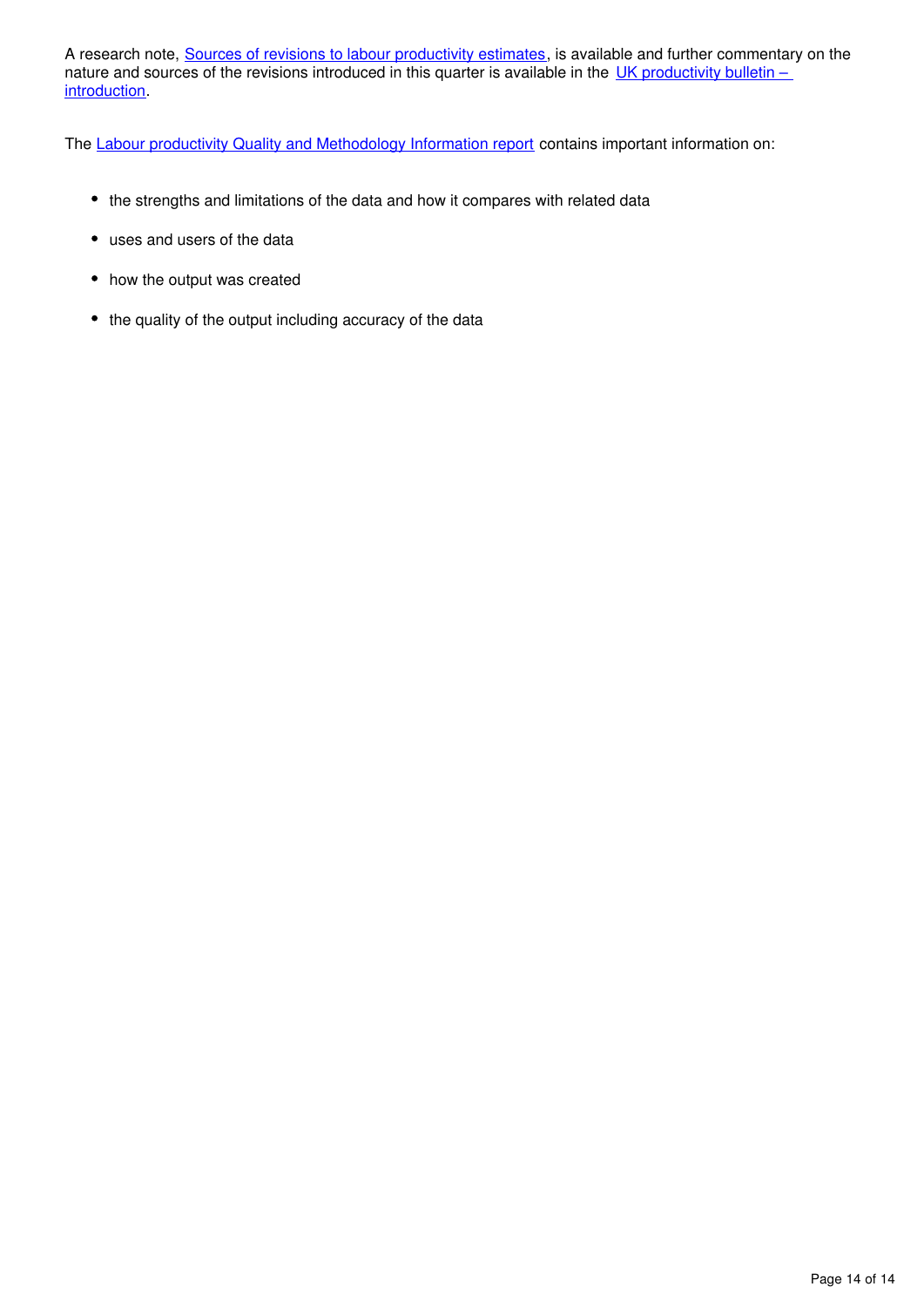#### **Labour productivity key measures**

**United Kingdom**

**1**

Seasonally adjusted (2016=100)

|                                                   |                                                            | Whole economy                                                |                                                              |                                                     | Production                                              |                                                               | Manufacturing                                  | Services                                         |                                                             |
|---------------------------------------------------|------------------------------------------------------------|--------------------------------------------------------------|--------------------------------------------------------------|-----------------------------------------------------|---------------------------------------------------------|---------------------------------------------------------------|------------------------------------------------|--------------------------------------------------|-------------------------------------------------------------|
|                                                   | Output per<br>worker                                       | Output<br>per job                                            | Output<br>per hour                                           | Output<br>per job                                   | Output<br>per hour                                      | Output<br>per job                                             | Output<br>per hour                             | Output<br>per job                                | Output<br>per hour                                          |
| Section                                           | A-U                                                        | A-U                                                          | A-U                                                          | B-E                                                 | B-E                                                     | $\mathsf C$                                                   | C                                              | G-U                                              | G-U                                                         |
| Indices<br>2014<br>2015<br>2016<br>2017           | A4YM<br>98.7<br>99.5<br>100.0<br>100.9                     | <b>LNNN</b><br>98.4<br>99.3<br>100.0<br>$101.0$ <sup>T</sup> | <b>LZVB</b><br>98.5<br>99.5<br>100.0<br>$100.8$ <sup>1</sup> | DJ4M<br>98.9<br>98.9<br>100.0<br>$101.2^{T}$        | DJK3<br>$98.1$ <sup>T</sup><br>98.4<br>100.0<br>101.7   | DJ4P<br>$\frac{100.5}{99.5}$<br>100.0<br>$101.6$ <sup>1</sup> | DJK6<br>$\frac{100.0}{98.9}$<br>100.0<br>102.6 | DJE3<br>98.4<br>99.3<br>100.0<br>$101.2^{T}$     | DJP9<br>98.8<br>99.5<br>100.0<br>101.0                      |
| 2014 Q3<br>Q4                                     | 99.0<br>99.5                                               | 98.6<br>99.2                                                 | 98.7<br>99.1                                                 | 98.6<br>98.7                                        | $98.5^{\dagger}$<br>98.0                                | 100.3<br>100.3                                                | $100.5^{\dagger}$<br>100.1                     | 98.6<br>99.4                                     | 98.8<br>99.5                                                |
| 2015 Q1<br>Q2<br>$^{Q3}_{Q4}$                     | 99.1<br>100.0<br>99.6<br>99.4                              | 98.8<br>99.7<br>99.5<br>99.4                                 | 99.1<br>99.9<br>100.1<br>98.9                                | 98.1<br>99.3<br>99.0<br>99.2                        | 98.1<br>98.8<br>99.5<br>97.3                            | 99.4<br>99.7<br>99.4<br>99.5                                  | 99.2<br>99.5<br>99.6<br>97.5                   | 98.9<br>99.4<br>99.4<br>99.6                     | $\frac{99.2}{99.8}$<br>100.1<br>99.1                        |
| 2016 Q1<br>$^{Q2}_{Q3}$<br>Q4                     | 99.6<br>99.5<br>100.0<br>100.8                             | 99.6<br>99.6<br>100.0<br>100.8                               | 99.5<br>99.7<br>100.0<br>100.7                               | 99.1<br>100.1<br>100.0<br>100.8                     | 98.4<br>100.2<br>100.4<br>101.0                         | 99.6<br>99.6<br>99.5<br>101.3                                 | 98.6<br>99.8<br>100.0<br>101.6                 | 99.9<br>99.4<br>99.9<br>100.8                    | 99.7<br>99.7<br>$99.9$<br>100.7                             |
| 2017 Q1<br>Q2<br>$^{Q3}_{Q4}$                     | $100.8$<br>$100.7$ <sup>†</sup><br>101.1<br>101.2          | 100.9<br>$100.8^{\dagger}$<br>101.1<br>101.2                 | $100.4^{\dagger}$<br>100.2<br>101.0<br>101.7                 | $101.6^{\dagger}$<br>101.0<br>101.0<br>101.2        | 101.5<br>100.9<br>101.6<br>102.9                        | $102.0^{\dagger}$<br>101.3<br>100.9<br>102.1                  | 102.3<br>101.6<br>102.0<br>104.4               | $101.1^{\dagger}$<br>101.0<br>101.4<br>101.4     | 100.5<br>100.5<br>101.4<br>101.7                            |
| 2018 Q1<br>Q2                                     | 100.6<br>100.9                                             | 100.7<br>101.0                                               | 101.1<br>101.6                                               | 100.8<br>99.8                                       | 101.8<br>101.2                                          | 101.5<br>100.8                                                | 103.0<br>102.9                                 | 101.1<br>101.6                                   | 101.4<br>102.3                                              |
|                                                   | Per cent change on quarter a year ago                      |                                                              |                                                              |                                                     |                                                         |                                                               |                                                |                                                  |                                                             |
| 2014 Q3<br>Q4                                     | A4YN<br>1.1<br>1.8                                         | <b>LNNP</b><br>1.1<br>1.8                                    | $LZVD$<br>1.1<br>1.2                                         | DJ <sub>4</sub> O<br>0.8<br>0.5                     | $DJK5$ <sub>2.5</sub> <sup>t</sup><br>0.5               | DJ4R<br>2.1<br>1.6                                            | $DJK8$ <sub>3.7</sub> t<br>1.8                 | DJE5<br>1.0<br>1.9                               | $DJO3$<br>$0.9$<br>$1.4$                                    |
| 2015 Q1<br>Q2<br>Q3<br>Q4                         | 1.2<br>1.5<br>0.6<br>$-0.1$                                | 1.1<br>1.6<br>$0.8 \ 0.2$                                    | 1.1<br>1.8<br>$1.4^T$<br>$-0.2$                              | $-1.0$<br>$\overline{\phantom{0}}$<br>0.4<br>0.5    | 0.2<br>0.6<br>1.0<br>$-0.8$                             | $-1.2$<br>$-1.1$<br>$-0.9$<br>$-0.8$                          | $-0.3$<br>$-0.4$<br>$-0.9$<br>$-2.6$           | 1.1<br>1.4<br>0.8<br>0.3                         | $0.7^{\dagger}$<br>1.3<br>$1.3 - 0.4$                       |
| 2016 Q1<br>Q2<br>Q3<br>Q4                         | 0.5<br>$-0.4$<br>0.4<br>1.4                                | 0.9<br>$-0.1$<br>0.5<br>1.5                                  | 0.4<br>$-0.2$<br>$-0.1$<br>1.9                               | 1.0<br>0.8<br>1.0<br>1.6                            | $\begin{array}{c} 0.3 \\ 1.5 \end{array}$<br>0.9<br>3.8 | $0.2 - 0.1$<br>0.2<br>1.8                                     | $-0.6$<br>0.3<br>0.4<br>4.3                    | 1.0<br>0.5<br>1.2                                | $0.5 - 0.1$<br>$-0.2$<br>1.6                                |
| 2017 Q1<br>$^{Q2}_{Q3}$<br>Q4                     | 1.2<br>1.1<br>$1.0^{+}$<br>0.4                             | $1.3^{\dagger}$<br>$^{1.2}_{1.1}$<br>0.3                     | 0.8<br>0.5<br>1.0<br>1.0                                     | $2.5^{\dagger}$<br>1.0<br>1.0<br>0.3                | 3.2<br>$0.7$<br>1.2<br>1.8                              | $2.5^{\dagger}$<br>1.7<br>1.4<br>0.8                          | 3.7<br>$\frac{1.9}{2.1}$<br>2.7                | $1.2^{T}$<br>$1.6$<br>$1.5$<br>0.6               | 0.7<br>$0.8$<br>1.5<br>1.0                                  |
| 2018 Q1<br>Q <sub>2</sub>                         | $-0.2$<br>0.2                                              | $-0.2$<br>0.3                                                | 0.8<br>1.4                                                   | $-0.8$<br>$-1.2$                                    | $0.3\,$<br>0.2                                          | $-0.5$<br>$-0.5$                                              | 0.7<br>1.3                                     | 0.6                                              | $0.9$<br>1.8                                                |
|                                                   | Per cent change on previous quarter                        |                                                              |                                                              |                                                     |                                                         |                                                               |                                                |                                                  |                                                             |
| 2014 Q3<br>Q4                                     | A4YO<br>0.5<br>0.6                                         | <b>DMWR</b><br>0.6<br>0.6                                    | <b>TXBB</b><br>0.5<br>0.5                                    | DJ4N<br>$-0.7$<br>0.1                               | DJK4<br>$0.4^{\dagger}$<br>$-0.4$                       | DJ4Q<br>$-0.6$                                                | DJK7<br>$0.7^{\dagger}$<br>$-0.4$              | DJE4<br>0.6<br>0.8                               | DJQ2<br>0.4<br>0.7                                          |
| 2015 Q1<br>$_{\rm Q3}^{\rm Q2}$<br>Q4             | $-0.4$<br>0.8<br>$-0.4$<br>$-0.2$                          | $-0.4$<br>0.9<br>$-0.2$<br>$-0.1$                            | 0.8<br>0.1<br>$-1.2$                                         | $-0.5$ <sub>1.1</sub> <sup>t</sup><br>$-0.3$<br>0.2 | 0.7<br>0.7<br>$-2.2$                                    | $-0.8^{\dagger}$<br>$\substack{0.3 \\ -0.3}$<br>0.2           | $-0.9$<br>0.2<br>0.1<br>$-2.1$                 | $-0.5$<br>0.5<br>$\overline{\phantom{a}}$<br>0.2 | $-0.3^{\dagger}$<br>0.5<br>0.3<br>-1.0                      |
| 2016 Q1<br>Q <sub>2</sub><br>$_{\rm Q4}^{\rm Q3}$ | 0.2<br>$-0.1$<br>$\begin{array}{c} 0.5 \\ 0.8 \end{array}$ | 0.3<br>$-0.1$<br>0.4<br>0.8                                  | 0.7<br>0.2<br>$\substack{0.3 \\ 0.7}$                        | $-0.1$<br>1.0<br>$-0.1$<br>0.8                      | 1.1<br>1.9<br>0.2<br>0.6                                | 0.1<br>$\sim$<br>$-0.1$<br>1.8                                | 1.2<br>1.1<br>$^{0.2}_{1.7}$                   | $0.3^{\dagger}$<br>$-0.5$<br>0.5<br>0.9          | 0.6<br>$\begin{smallmatrix} &-\\0.2\\0.8\end{smallmatrix}$  |
| 2017 Q1<br>Q2<br>Q3<br>Q4                         | $-0.1^{\dagger}$<br>0.4<br>0.1                             | $0.1^{\dagger}$<br>$-0.1$<br>0.4<br>$\sim$                   | $-0.4$<br>$-0.2$<br>0.9<br>$0.7^{T}$                         | 0.8<br>$-0.6$<br>$-0.1$<br>0.2                      | 0.5<br>$-0.6$<br>0.6<br>1.3                             | 0.8<br>$-0.7$<br>$-0.4$<br>1.1                                | 0.7<br>$-0.7$<br>0.4<br>2.3                    | 0.3<br>$-0.1$<br>0.4<br>$\overline{\phantom{a}}$ | $-0.2$<br>$\hspace{0.1mm}-\hspace{0.1mm}$<br>$0.9\,$<br>0.3 |
| 2018 Q1<br>Q <sub>2</sub>                         | $-0.5$<br>0.3                                              | $-0.5$<br>0.3                                                | $-0.6$<br>0.5                                                | $-0.4$<br>$-1.0$                                    | $-1.0$<br>$-0.6$                                        | $-0.6$<br>$-0.7$                                              | $-1.3$<br>$-0.1$                               | $-0.3$<br>0.5                                    | $-0.3$<br>0.9                                               |

<sup>†</sup>indicates that estimates are new or have been revised. The period marked

is the earliest in the table to have been revised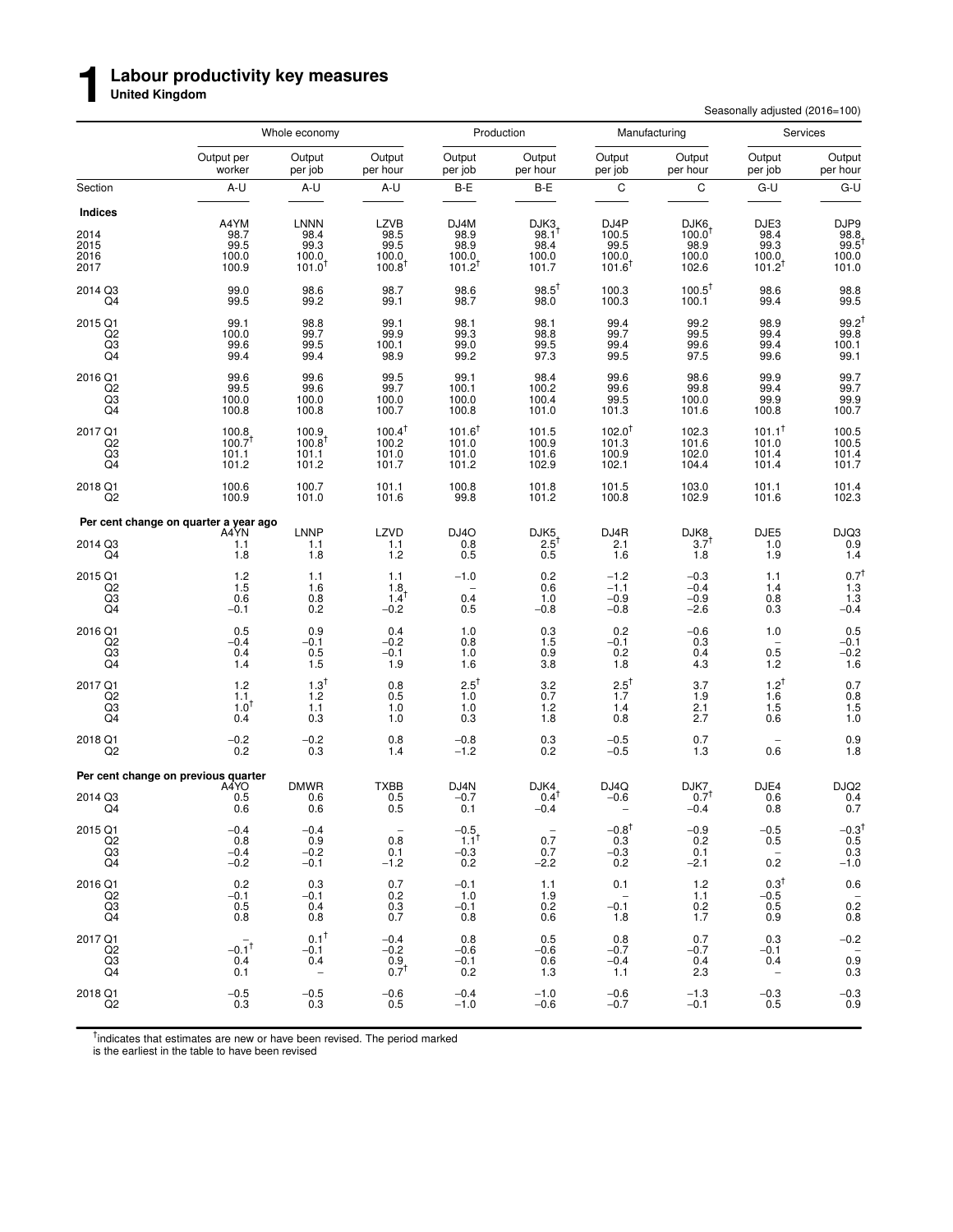Seasonally adjusted (2016=100)

|                                       | Whole economy               |                          | Manufacturing                                                    |  |
|---------------------------------------|-----------------------------|--------------------------|------------------------------------------------------------------|--|
|                                       | Unit labour costs           | Unit wage costs          | Unit wage costs                                                  |  |
| Section                               | A-U                         | A-U                      | $\overline{c}$                                                   |  |
| Indices                               |                             |                          |                                                                  |  |
|                                       | LNNL                        | <b>LNNK</b>              | DIX4                                                             |  |
| 2014<br>2015                          | 97.5<br>98.3                | 97.4<br>98.6             | 95.7<br>98.1                                                     |  |
| 2016                                  | 100.0                       | 100.0                    | 100.0                                                            |  |
| 2017                                  | $101.8^{T}$                 | $101.6^{\dagger}$        | 100.4 <sup>†</sup>                                               |  |
| 2014 Q3                               | 97.3                        | 97.1                     | 95.8                                                             |  |
| Q4                                    | 97.2                        | 97.4                     | 96.3                                                             |  |
| 2015 Q1                               | 97.2                        | 97.4                     | $97.3$<br>$97.6$ <sup>t</sup><br>$98.6$                          |  |
| Q2                                    | 97.7                        | 97.8                     |                                                                  |  |
| Q3<br>Q4                              | 99.1<br>99.1                | 99.8<br>99.5             | 99.1                                                             |  |
|                                       |                             |                          |                                                                  |  |
| 2016 Q1<br>Q2                         | 97.9<br>100.4               | 98.4<br>100.5            | 99.4<br>100.6                                                    |  |
| Q3                                    | 101.5                       | 101.4                    | 100.9                                                            |  |
| Q4                                    | 100.1                       | 99.8                     | 99.1                                                             |  |
| 2017 Q1                               | 100.7                       | $100.1^{\dagger}$        | 98.7                                                             |  |
| Q2                                    | $101.8^{+}$                 | 101.6                    | 100.1                                                            |  |
| $_{\rm Q3}$                           | 102.1                       | 101.9                    | 101.5                                                            |  |
| Q <sub>4</sub>                        | 102.7                       | 102.9                    | 101.2                                                            |  |
| 2018 Q1                               | 103.4                       | 103.9                    | 102.0                                                            |  |
| Q2                                    | 103.9                       | 103.9                    | 103.2                                                            |  |
| Per cent change on quarter a year ago | <b>DMWN</b>                 | LOJE                     |                                                                  |  |
| 2014 Q3                               | $-1.5$                      | $-1.0$                   | $DJ4J$<br>-0.2 <sup>t</sup>                                      |  |
| Q4                                    | $-1.9$                      | $-1.0$                   | $-0.1$                                                           |  |
| 2015 Q1                               | $-1.1$                      | $-0.3$                   | $1.9$                                                            |  |
| Q2                                    | 0.5                         | 0.4                      | 2.6                                                              |  |
| Q3<br>Q4                              | 1.8<br>2.0                  | 2.8<br>2.2               | $\frac{2.9}{2.9}$                                                |  |
| 2016 Q1                               | 0.7                         | 1.0                      | 2.2                                                              |  |
| Q2                                    | 2.9                         | 2.7                      |                                                                  |  |
| Q3                                    | 2.4                         | 1.6                      | $\frac{3.1}{2.3}$                                                |  |
| Q4                                    | 1.0                         | 0.3                      | $\overline{\phantom{0}}$                                         |  |
| 2017 Q1                               | $^{2.9}_{1.4}$ <sup>†</sup> | $1.8^{\dagger}$          | $-0.7$                                                           |  |
| Q2                                    |                             | 1.1                      | $-0.5$                                                           |  |
| Q3<br>Q4                              | 0.6<br>2.6                  | 0.5<br>3.2               | $0.6\,$<br>2.1                                                   |  |
|                                       |                             |                          |                                                                  |  |
| 2018 Q1<br>Q2                         | 2.7<br>2.0                  | 3.7<br>2.3               | 3.3<br>3.1                                                       |  |
| Per cent change on previous quarter   |                             |                          |                                                                  |  |
|                                       | <b>DMWO</b>                 | <b>DMWL</b>              | $\begin{array}{c} \text{DJ4I} \\ 0.8^\dagger \\ 0.5 \end{array}$ |  |
| 2014 Q3                               | 0.2                         | $-0.3$                   |                                                                  |  |
| Q4                                    | $-0.2$                      | 0.3                      |                                                                  |  |
| 2015 Q1                               | $\overline{\phantom{a}}$    | $\overline{\phantom{m}}$ | $\begin{array}{c} 1.0 \\ 0.3 \end{array}$                        |  |
| Q2<br>Q3                              | 0.5<br>1.5                  | 0.4<br>2.1               | 1.1                                                              |  |
| Q <sub>4</sub>                        | $-0.1$                      | $-0.3$                   | $0.6\,$                                                          |  |
| 2016 Q1                               | $-1.2$                      | $-1.1$                   | 0.3                                                              |  |
| Q2                                    | 2.6                         | 2.1                      | $1.2$                                                            |  |
| Q3                                    | 1.1                         | 0.9                      | $0.\overline{3}$<br>-1.7                                         |  |
| Q4                                    | $-1.4$                      | $-1.6$                   |                                                                  |  |
| 2017 Q1                               | 0.6                         | $0.3^{\dagger}$          | $-0.4$                                                           |  |
| Q2                                    | $1.1^{\dagger}$             | 1.4                      | 1.4                                                              |  |
| Q3<br>Q4                              | 0.3<br>$0.5\,$              | 0.3<br>1.0               | 1.4<br>$-0.3$                                                    |  |
| 2018 Q1                               | $0.7\,$                     |                          | $0.7\,$                                                          |  |
| $_{\rm Q2}$                           | 0.5                         | 0.9<br>$\qquad \qquad -$ | 1.2                                                              |  |

<sup>†</sup> indicates that estimates are new or have been revised. The period marked

is the earliest in the table to have been revised.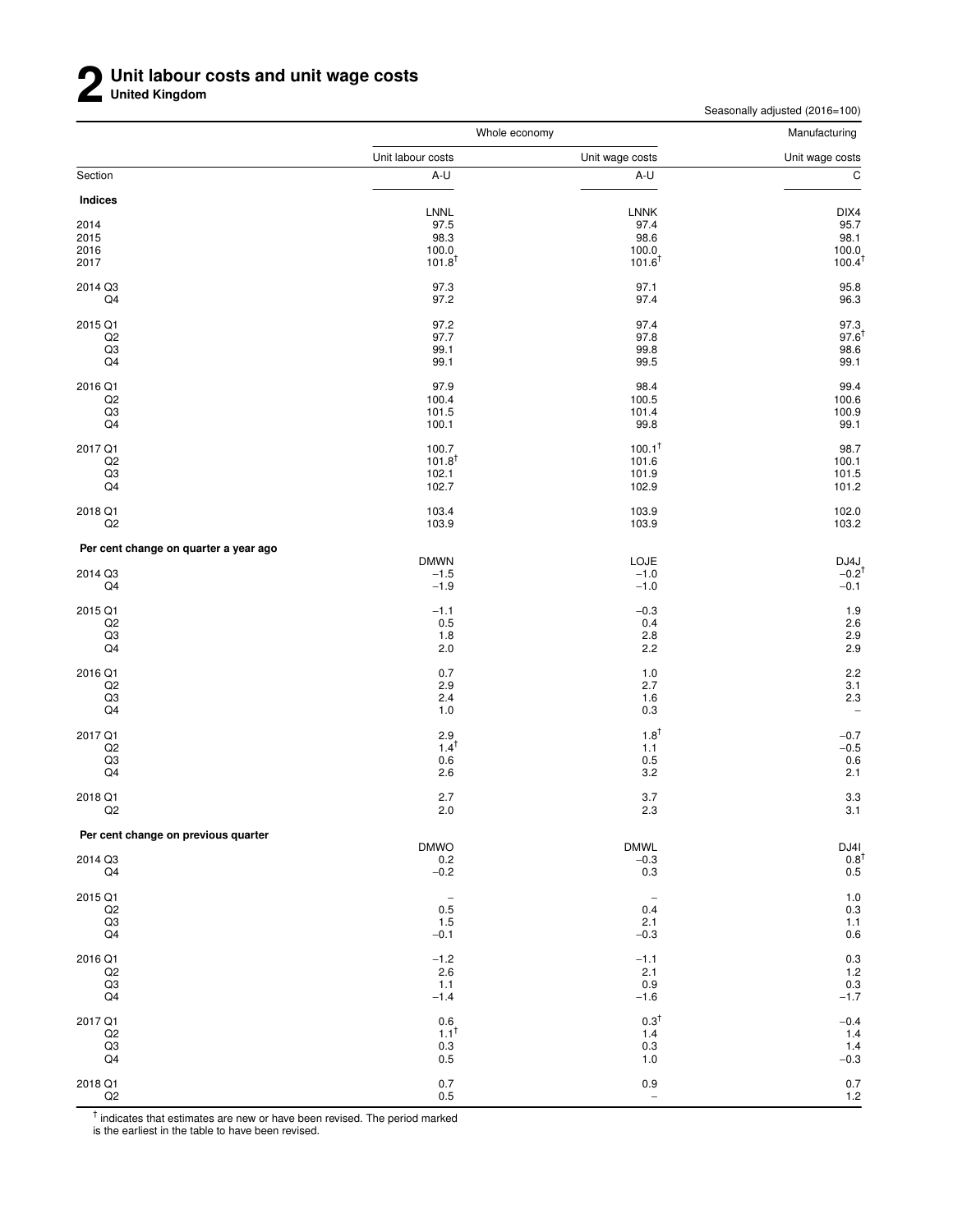### **3 Output per job: Manufacturing subsections United Kingdom**

Seasonally adjusted (2016=100)

|                      | Food,<br>beverages<br>& tobacco       | Textiles,<br>wearing<br>apparel<br>& leather | Wood &<br>paper<br>products,<br>& printing | Chemicals,<br>Pharmaceutic-<br>als | Rubber,<br>plastics &<br>non-metallic<br>minerals | Basic<br>metals<br>& metal<br>products | Computer etc<br>products,<br>Electrical<br>equipment | Machinery &<br>equipment              | Transport<br>equipment            | Coke &<br>refined<br>petroleum,<br>Other<br>manufacturing |
|----------------------|---------------------------------------|----------------------------------------------|--------------------------------------------|------------------------------------|---------------------------------------------------|----------------------------------------|------------------------------------------------------|---------------------------------------|-----------------------------------|-----------------------------------------------------------|
| Divisions            | $10 - 12$                             | 13-15                                        | $16 - 18$                                  | $20 - 21$                          | 22-23                                             | 24-25                                  | 26-27                                                | 28                                    | 29-30                             | 19,31-33                                                  |
| Level (£k)<br>2013   | 63.0                                  | 50.0                                         | 47.4                                       | 146.2                              | 51.7                                              | 51.2                                   | 60.8                                                 | 56.6                                  | 76.1                              | 54.7                                                      |
| <b>Indices</b>       |                                       |                                              |                                            |                                    |                                                   |                                        |                                                      |                                       |                                   |                                                           |
| 2014                 | DJ54<br>104.3                         | <b>DJ57</b><br>97.2                          | DJ <sub>5F</sub><br>100.4                  | DJ <sub>5</sub> I<br>93.0          | DJ5L<br>97.7                                      | DJB <sub>2</sub><br>101.7              | DJB7<br>94.0                                         | DJC <sub>2</sub><br>113.4             | DJC5<br>101.6                     | DJD3<br>101.7                                             |
| 2015                 | 101.4                                 | 105.0                                        | 100.7                                      | 97.7                               | 95.3                                              | 99.4                                   | 96.6                                                 | 97.9                                  | 102.2                             | 98.9                                                      |
| 2016<br>2017         | 100.0<br>$99.2^{T}$                   | 100.0<br>$103.9^{T}$                         | 100.0<br>$101.5^T$                         | 100.0<br>$93.9^{T}$                | 100.0<br>102.8                                    | 100.0<br>99.1                          | 100.0<br>$105.7^T$                                   | 100.0<br>$111.4^T$                    | 100.0<br>103.7                    | 100.0<br>102.7 <sup>†</sup>                               |
| 2014 Q3<br>Q4        | 103.5<br>103.2                        | 92.8<br>95.3                                 | 100.1<br>100.4                             | 93.7<br>95.9                       | 97.4<br>94.9                                      | 102.3<br>101.0                         | 94.8<br>94.5                                         | 115.3<br>112.5                        | 100.5<br>102.4                    | 101.6<br>102.8                                            |
| 2015 Q1              | 101.9                                 | 101.1                                        | $100.9^{\dagger}$                          | 97.6                               | 94.8                                              | 101.1                                  | 93.4                                                 | 101.0                                 | 102.3                             | 98.6                                                      |
| Q <sub>2</sub><br>Q3 | 100.8<br>101.6                        | 106.1<br>108.5                               | 99.7<br>100.8                              | 97.4<br>97.7                       | 93.3<br>96.2                                      | 101.5<br>96.8                          | 98.1<br>97.8                                         | 97.9<br>96.6                          | 104.2<br>101.5                    | 99.3<br>98.4                                              |
| Q4                   | 101.5                                 | 104.3                                        | 101.2                                      | 98.3                               | 97.0                                              | 98.1                                   | 97.0                                                 | $96.0^{\dagger}$                      | 100.8                             | 99.3                                                      |
| 2016 Q1              | 100.4                                 | 108.8                                        | 99.1                                       | 97.9                               | 99.6                                              | 101.6                                  | 97.2                                                 | 95.8                                  | 99.6                              | 98.7                                                      |
| Q <sub>2</sub><br>Q3 | 100.5<br>$100.0^{\mathrm{T}}$         | 98.0<br>97.0                                 | 100.3                                      | 102.1<br>98.0                      | 100.5<br>97.8                                     | 98.8                                   | 99.7<br>98.6                                         | 96.7                                  | 101.4<br>98.6                     | 96.5<br>102.3                                             |
| Q4                   | 99.0                                  | 96.2                                         | 100.0<br>100.7                             | 102.1                              | 102.1                                             | 99.7<br>99.8                           | 104.4                                                | 101.9<br>105.6                        | 100.4                             | 102.4                                                     |
| 2017 Q1              | 99.5                                  | $101.6^T$                                    | 104.0                                      | $92.4^{+}$                         | 102.8                                             | $98.0^{T}$                             | $105.9^{T}$                                          | 111.6                                 | $103.4^{T}$                       | 107.0                                                     |
| Q <sub>2</sub>       | 98.8                                  | 103.2                                        | 100.4                                      | 95.0                               | $102.7^{T}$                                       | 98.2                                   | 105.9                                                | 109.5                                 | 102.5                             | 103.7                                                     |
| Q3<br>Q4             | 99.2<br>99.2                          | 103.9<br>106.9                               | 100.7<br>100.7                             | 93.5<br>94.5                       | 102.4<br>103.5                                    | 98.2<br>102.1                          | 104.9<br>106.0                                       | 111.0<br>113.3                        | 104.7<br>104.3                    | 99.1<br>101.0                                             |
| 2018 Q1<br>Q2        | 98.6<br>99.2                          | 97.8<br>100.9                                | 101.7<br>103.4                             | 93.7<br>93.9                       | 102.3<br>102.0                                    | 100.5<br>95.1                          | 109.8<br>109.5                                       | 114.7<br>111.5                        | 102.5<br>99.6                     | 100.6<br>101.0                                            |
|                      | Per cent change on quarter a year ago |                                              |                                            |                                    |                                                   |                                        |                                                      |                                       |                                   |                                                           |
| 2014 Q3<br>Q4        | DJ56<br>3.1<br>2.1                    | DJ5E<br>$-7.3$<br>$-1.2$                     | DJ5H<br>$-3.7$<br>$-1.8$                   | DJ5K<br>6.9<br>6.6                 | DJ5N<br>5.9<br>0.3                                | DJB6<br>1.5<br>$-1.3$                  | DJB9<br>4.1<br>5.2                                   | DJC4<br>$12.2^{T}$<br>7.1             | DJD <sub>2</sub><br>$-0.9$<br>2.0 | DJD7<br>1.5<br>2.5                                        |
| 2015 Q1              | $-3.4$                                | 2.4                                          | $-0.1$ <sup>†</sup>                        | 6.2                                | $-4.5$                                            | $-1.4$                                 | 1.4                                                  | $-8.2$                                | 1.1                               | $-3.5$                                                    |
| Q <sub>2</sub><br>Q3 | $-4.1$<br>$-1.8$                      | 4.3<br>16.9                                  | $-0.3$<br>0.6                              | 7.3<br>4.3                         | $-6.1$<br>$-1.2$                                  | 0.3<br>$-5.3$                          | 4.0<br>3.2                                           | $-15.4$<br>$-16.2$                    | 1.6<br>1.1                        | $-0.9$<br>$-3.1$                                          |
| Q4                   | $-1.6$                                | 9.4                                          | 0.9                                        | 2.5                                | 2.1                                               | $-2.8$                                 | 2.6                                                  | $-14.7$                               | $-1.5$                            | $-3.5$                                                    |
| 2016 Q1              | $-1.5$                                | 7.5                                          | $-1.8$                                     | 0.3                                | 5.1                                               | 0.5                                    | 4.1                                                  | $-5.2$                                | $-2.7$                            | 0.1                                                       |
| Q <sub>2</sub><br>Q3 | $-0.3$<br>$-1.5$                      | $-7.7$<br>$-10.6$                            | 0.6<br>$-0.8$                              | 4.8<br>0.3                         | 7.7<br>1.7                                        | $-2.6$<br>3.0                          | 1.6<br>0.8                                           | $-1.2$                                | $-2.6$                            | $-2.8$<br>$3.9^{\dagger}$                                 |
| Q4                   | $-2.4$                                | $-7.7$                                       | $-0.6$                                     | 3.8                                | 5.3                                               | 1.7                                    | 7.7                                                  | 5.5<br>10.1                           | $-2.8$<br>$-0.4$                  | 3.2                                                       |
| 2017 Q1              | $-0.8^{\dagger}$                      | $-6.6^{\dagger}$                             | 5.0                                        | $-5.6^{\dagger}$                   | 3.2                                               | $-3.5^{\dagger}$                       | $8.9^{\dagger}$                                      | 16.5                                  | $3.8^{\dagger}$                   | 8.4                                                       |
| Q2<br>Q3             | $-1.7$<br>$-0.8$                      | 5.3                                          | 0.1<br>0.7                                 | $-6.9$<br>$-4.6$                   | $2.2^{+}$<br>4.7                                  | $-0.7$<br>$-1.5$                       | 6.2                                                  | 13.2                                  | 1.1                               | 7.5                                                       |
| Q4                   | 0.2                                   | 7.0<br>11.0                                  | 0.1                                        | $-7.4$                             | 1.4                                               | 2.2                                    | 6.4<br>1.5                                           | 8.9<br>7.3                            | 6.2<br>3.9                        | $-3.1$<br>$-1.4$                                          |
| 2018 Q1<br>Q2        | $-0.9$<br>0.4                         | $-3.7$<br>$-2.2$                             | $-2.3$<br>3.0                              | 1.4<br>$-1.2$                      | $-0.5$<br>$-0.7$                                  | 2.5<br>$-3.2$                          | 3.7<br>3.4                                           | 2.8<br>1.9                            | $-0.9$<br>$-2.8$                  | $-6.0$<br>$-2.6$                                          |
|                      | Per cent change on previous quarter   |                                              |                                            |                                    |                                                   |                                        |                                                      |                                       |                                   |                                                           |
| 2014 Q3<br>Q4        | DJ55<br>$-1.6$<br>$-0.3$              | DJ58<br>$-8.8$<br>2.7                        | DJ5G<br>$0.1^T$<br>0.2                     | DJ5J<br>3.2<br>2.3                 | DJ5M<br>$-2.0$<br>$-2.5$                          | DJB3<br>1.1<br>$-1.2$                  | DJB8<br>0.5<br>$-0.3$                                | DJC3<br>$-0.4$ <sup>T</sup><br>$-2.4$ | DJC6<br>$-2.0$<br>1.9             | DJD4<br>$1.4^{\dagger}$<br>$1.2$                          |
| 2015 Q1              | $-1.2$                                | 6.1                                          | 0.6                                        | 1.8                                | $-0.1$                                            | 0.1                                    | $-1.1$                                               | $-10.2$                               | $-0.1$                            | $-4.1$                                                    |
| Q <sub>2</sub><br>Q3 | $-1.1$<br>0.8                         | 4.9<br>2.2                                   | $-1.2$<br>1.1                              | $-0.2$<br>0.3                      | $-1.6$<br>3.1                                     | 0.3<br>$-4.6$                          | 5.0<br>$-0.3$                                        | $-3.1$<br>$-1.3$                      | 1.8<br>$-2.5$                     | 0.7<br>$-0.8$                                             |
| Q4                   | $-0.1$                                | $-3.9$                                       | 0.5                                        | 0.6                                | 0.8                                               | 1.4                                    | $-0.9$                                               | $-0.6$                                | $-0.7$                            | 0.8                                                       |
| 2016 Q1              | $-1.1$                                | 4.3                                          | $-2.1$                                     | $-0.4$                             | 2.7                                               | 3.5                                    | 0.3                                                  | $-0.2$                                | $-1.3$                            | $-0.5$                                                    |
| Q2                   | $0.2^{T}$                             | $-9.9$                                       | 1.2                                        | 4.3                                | 0.9                                               | $-2.7$                                 | 2.5                                                  | 0.9                                   | 1.9                               | $-2.2$                                                    |
| Q3<br>Q4             | $-0.5$<br>$-1.0$                      | $-0.9$<br>$-0.8$                             | $-0.3$<br>0.7                              | $-4.0$<br>4.2                      | $-2.7$<br>4.4                                     | 0.9<br>0.1                             | $-1.1$<br>5.9                                        | 5.4<br>3.7                            | $-2.7$<br>1.8                     | 6.0<br>0.1                                                |
| 2017 Q1              | 0.5                                   | $5.6^{\dagger}$                              | 3.3                                        | $-9.4^{\dagger}$                   | 0.7                                               | $-1.9$ <sup>†</sup>                    | $1.4^{\dagger}$                                      | 5.7                                   | $3.0^{+}$                         | 4.5                                                       |
| Q2                   | $-0.7$                                | 1.5                                          | $-3.5$                                     | 2.8                                | $-0.1$ <sup>T</sup>                               | 0.2                                    | $\sim$ $-$                                           | $-1.9$                                | $-0.8$                            | $-3.1$                                                    |
| Q3<br>Q4             | 0.4<br>$\overline{\phantom{a}}$       | 0.7<br>2.9                                   | 0.3<br>0.1                                 | $-1.6$<br>1.0                      | $-0.2$<br>1.0                                     | $\hspace{0.1mm}-\hspace{0.1mm}$<br>3.9 | $-0.9$<br>1.0                                        | 1.4<br>2.1                            | 2.1<br>$-0.4$                     | $-4.4$<br>1.9                                             |
| 2018 Q1              | $-0.6$                                | $-8.4$                                       | 0.9                                        | $-0.8$                             | $-1.2$                                            | $-1.6$                                 | 3.6                                                  | 1.2                                   | $-1.7$                            | $-0.4$                                                    |
| Q <sub>2</sub>       | 0.6                                   | 3.1                                          | 1.7                                        | 0.2                                | $-0.3$                                            | $-5.4$                                 | $-0.3$                                               | $-2.8$                                | $-2.8$                            | 0.4                                                       |

<sup>†</sup> indicates that estimates are new or have been revised. The period marked<br>is the earliest in the table to have been revised.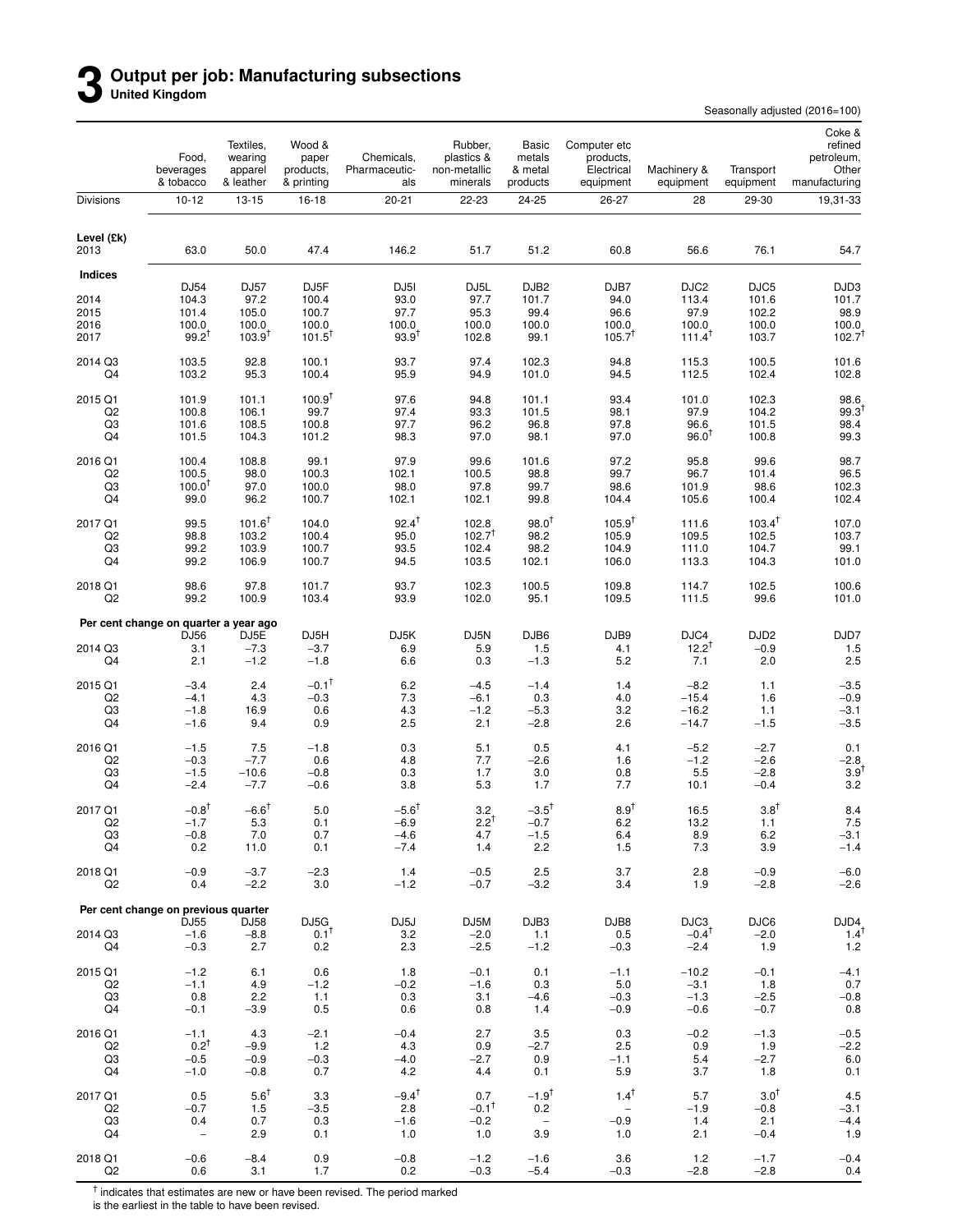### **4** Output per hour worked: Manufacturing subsections<br>United Kingdom **United Kingdom**

Seasonally adjusted (2016=100)

|                           | Food,<br>beverages<br>& tobacco               | Textiles,<br>wearing<br>apparel<br>& leather | Wood &<br>paper<br>products,<br>& printing     | Chemicals,<br>Pharmaceutic-<br>als | Rubber,<br>plastics &<br>non-metallic<br>minerals | Basic<br>metals<br>& metal<br>products     | Computer etc<br>products,<br>Electrical<br>equipment | Machinery &<br>equipment                                | Transport<br>equipment                     | Coke &<br>refined<br>petroleum,<br>Other<br>manufacturing |
|---------------------------|-----------------------------------------------|----------------------------------------------|------------------------------------------------|------------------------------------|---------------------------------------------------|--------------------------------------------|------------------------------------------------------|---------------------------------------------------------|--------------------------------------------|-----------------------------------------------------------|
| Divisions                 | $10 - 12$                                     | 13-15                                        | 16-18                                          | $20 - 21$                          | 22-23                                             | 24-25                                      | 26-27                                                | 28                                                      | 29-30                                      | 19,31-33                                                  |
| Level (£)<br>2013         | 34.2                                          | 30.1                                         | 25.4                                           | 80.0                               | 26.9                                              | 26.3                                       | 32.6                                                 | 29.9                                                    | 40.7                                       | 29.0                                                      |
| <b>Indices</b>            |                                               |                                              |                                                |                                    |                                                   |                                            |                                                      |                                                         |                                            |                                                           |
| 2014                      | DJK9<br>104.5                                 | DJL4<br>$100.3^T$                            | DJL7<br>$98.9^{†}$                             | DJM4<br>93.2                       | DJM7<br>$94.7^{+}$                                | DJN4<br>98.9                               | DJN7<br>$96.9^{†}$                                   | DJO <sub>5</sub><br>110.6                               | DJO8<br>100.0                              | DJP3<br>104.1 <sup>1</sup>                                |
| 2015                      | $100.6^T$                                     | 105.7                                        | 98.6                                           | $98.7^{T}$                         | 90.3                                              | 97.5                                       | 98.7                                                 | $97.7^{T}$                                              | 100.1                                      | 103.9                                                     |
| 2016<br>2017              | 100.0<br>101.7                                | 100.0<br>102.7                               | 100.0<br>100.9                                 | 100.0<br>94.8                      | 100.0<br>99.1                                     | 100.0<br>$101.8^{T}$                       | 100.0<br>109.7                                       | 100.0<br>113.4                                          | 100.0<br>$103.0^{T}$                       | 100.0<br>105.0                                            |
| 2014 Q3<br>Q4             | $105.2^{T}$<br>105.6                          | $95.6^{\dagger}$<br>92.3                     | $99.4^{\dagger}$<br>99.3                       | 92.4<br>95.2                       | $98.9^{+}$<br>90.2                                | $99.1^{\dagger}$<br>99.8                   | 98.7<br>$99.5^T$                                     | 110.4<br>110.4                                          | 99.7 <sup>†</sup><br>100.3                 | 104.2 <sup>1</sup><br>105.7                               |
| 2015 Q1                   | 102.5                                         | 99.0                                         | 102.1                                          | $99.0^{\dagger}$                   | 88.2                                              | 98.6                                       | 96.5                                                 | $100.9^{T}$                                             | 99.9                                       | 104.5                                                     |
| Q <sub>2</sub>            | 101.8                                         | 103.2                                        | 99.0                                           | 99.6                               | 87.8                                              | 100.8                                      | 98.1                                                 | 98.2                                                    | 100.4                                      | 105.3                                                     |
| Q3<br>Q4                  | 99.3<br>98.6                                  | 111.2<br>109.2                               | 97.9<br>95.2                                   | 99.0<br>97.3                       | 91.9<br>93.3                                      | 97.5<br>93.2                               | 101.4<br>98.8                                        | 98.1<br>93.5                                            | 101.2<br>99.0                              | 104.3<br>101.5                                            |
| 2016 Q1                   | 98.9                                          | 105.4                                        | 95.3                                           | 99.9                               | 97.6                                              | 99.9                                       | 97.6                                                 | 97.1                                                    | 98.9                                       | 99.1                                                      |
| Q <sub>2</sub>            | 97.8                                          | 99.5                                         | 99.8                                           | 102.4                              | 100.1                                             | 100.7                                      | 100.1                                                | 95.3                                                    | 103.2                                      | 98.0                                                      |
| Q3<br>Q4                  | 102.4<br>100.8                                | 98.0<br>97.0                                 | 103.6<br>101.3                                 | 96.7<br>101.1                      | 97.6<br>104.7                                     | 100.2<br>99.2                              | 99.1<br>103.3                                        | 99.8<br>107.7                                           | 98.5<br>99.4                               | 100.9<br>101.9                                            |
| 2017 Q1                   | 100.6                                         | 100.1                                        | 101.3                                          | 91.6                               | 102.1                                             | 102.2                                      | 105.4                                                | 111.8                                                   | 101.5                                      | 108.2                                                     |
| Q <sub>2</sub>            | 102.6                                         | 103.0                                        | 99.6                                           | 92.6                               | 98.9                                              | 98.4                                       | 110.3                                                | 111.2                                                   | 100.3                                      | 104.8                                                     |
| Q3<br>Q4                  | 102.6<br>100.8                                | 101.5<br>106.0                               | 99.0<br>103.7                                  | 98.0<br>96.9                       | 97.3<br>98.3                                      | 100.5<br>105.9                             | 108.8<br>114.3                                       | 113.4<br>117.1                                          | 104.2<br>106.1                             | 101.9<br>105.2                                            |
| 2018 Q1<br>Q2             | 100.8<br>98.3                                 | 99.9<br>100.0                                | 100.4<br>107.2                                 | 99.1<br>103.3                      | 99.6<br>106.0                                     | 98.5<br>94.5                               | 114.8<br>111.5                                       | 118.3<br>111.9                                          | 103.9<br>101.1                             | 105.8<br>108.5                                            |
|                           |                                               |                                              |                                                |                                    |                                                   |                                            |                                                      |                                                         |                                            |                                                           |
|                           | Per cent change on quarter a year ago<br>DJL3 | DJL6                                         | DJM3                                           | DJM6                               | DJM9                                              | DJN6                                       | DJN9                                                 | DJO7                                                    | DJP2                                       | DJP5                                                      |
| 2014 Q3<br>Q4             | 4.8<br>$6.7^{\mathsf{T}}$                     | $-9.3$ <sup>T</sup><br>$-11.9$               | 0.6<br>$0.5^{\dagger}$                         | 5.0<br>$4.6^{\mathsf{T}}$          | $11.4^T$<br>1.2                                   | 5.0 <sup>T</sup><br>0.8                    | $11.3^{T}$<br>6.0                                    | $7.2^{T}$<br>5.4                                        | $-2.2$<br>$-0.5^{\dagger}$                 | $1.3^{\dagger}$<br>1.1                                    |
| 2015 Q1                   | $-0.5$                                        | $-6.7$                                       | 4.4                                            | 6.0                                | $-5.7$                                            | $-1.1$                                     | 4.0                                                  | $-7.0$                                                  | $-1.1$                                     | $-0.1$                                                    |
| Q <sub>2</sub><br>Q3      | $-2.2$<br>$-5.7$                              | $-3.8$<br>16.4                               | 0.1<br>$-1.5$                                  | 8.4<br>7.1                         | $-8.8$<br>$-7.1$                                  | 4.1<br>$-1.6$                              | 1.3<br>2.8                                           | $-13.0$<br>$-11.1$                                      | 1.5<br>1.5                                 | 3.4<br>0.1                                                |
| Q4                        | $-6.6$                                        | 18.4                                         | $-4.2$                                         | 2.2                                | 3.5                                               | $-6.7$                                     | $-0.7$                                               | $-15.3$                                                 | $-1.3$                                     | $-4.0$                                                    |
| 2016 Q1                   | $-3.5$                                        | 6.5                                          | $-6.7$                                         | 0.9                                | 10.7                                              | 1.3                                        | 1.1                                                  | $-3.8$                                                  | $-1.0$                                     | $-5.1$                                                    |
| Q2<br>Q3                  | $-4.0$<br>3.2                                 | $-3.5$<br>$-11.9$                            | 0.8<br>5.8                                     | 2.8<br>$-2.3$                      | 14.0<br>6.2                                       | $-0.1$<br>2.8                              | 2.0<br>$-2.3$                                        | $-2.9$<br>1.7                                           | 2.8<br>$-2.7$                              | $-7.0$<br>$-3.2$                                          |
| Q4                        | 2.2                                           | $-11.2$                                      | 6.5                                            | 3.9                                | 12.2                                              | 6.5                                        | 4.5                                                  | 15.2                                                    | 0.4                                        | 0.4                                                       |
| 2017 Q1                   | 1.7                                           | $-5.1$                                       | 6.3                                            | $-8.3$                             | 4.6                                               | 2.4                                        | 8.0                                                  | 15.1                                                    | 2.6                                        | 9.1                                                       |
| Q2<br>Q3                  | 4.9<br>0.2                                    | 3.5<br>3.6                                   | $-0.1$<br>$-4.5$                               | -9.6<br>1.4                        | $-1.2$<br>$-0.4$                                  | $-2.3$<br>0.3                              | 10.2<br>9.8                                          | 16.7<br>13.6                                            | $-2.8$<br>5.7                              | 6.9<br>0.9                                                |
| Q4                        | $\overline{\phantom{a}}$                      | 9.3                                          | 2.3                                            | $-4.2$                             | $-6.0$                                            | 6.8                                        | 10.6                                                 | 8.7                                                     | 6.7                                        | 3.2                                                       |
| 2018 Q1<br>Q <sub>2</sub> | 0.2<br>$-4.2$                                 | $-0.2$<br>$-3.0$                             | $-0.8$<br>7.5                                  | 8.2<br>11.6                        | $-2.5$<br>7.2                                     | $-3.7$<br>$-3.9$                           | 8.9<br>1.1                                           | 5.8<br>0.6                                              | 2.3<br>0.8                                 | $-2.2$<br>3.5                                             |
|                           | Per cent change on previous quarter           |                                              |                                                |                                    |                                                   |                                            |                                                      |                                                         |                                            |                                                           |
| 2014 Q3<br>Q4             | DJL <sub>2</sub><br>$1.0^{T}$<br>0.3          | DJL5<br>$-10.9$ <sup>t</sup><br>$-3.5$       | DJM <sub>2</sub><br>0.5<br>$-0.1$ <sup>T</sup> | DJM5<br>$0.6^{\dagger}$<br>3.1     | DJM8<br>$2.6^{\dagger}$<br>$-8.8$                 | DJN <sub>5</sub><br>$2.3^{\dagger}$<br>0.8 | DJN8<br>1.9<br>0.9                                   | DJO6<br>$-2.1$ <sup>T</sup><br>$\overline{\phantom{a}}$ | DJO <sub>9</sub><br>$0.8^{\dagger}$<br>0.6 | DJP4<br>$2.2^{T}$<br>1.4                                  |
| 2015 Q1                   | $-3.0$                                        | 7.3                                          | 2.8                                            | 3.9                                | $-2.2$                                            | $-1.2$                                     | $-3.0$ <sup>†</sup>                                  | $-8.6$                                                  | $-0.3$                                     | $-1.1$                                                    |
| Q <sub>2</sub><br>Q3      | $-0.6$<br>$-2.5$                              | 4.2<br>7.8                                   | $-3.0$<br>$-1.1$                               | 0.7<br>$-0.7$                      | $-0.4$<br>4.6                                     | 2.3<br>$-3.3$                              | 1.7<br>3.4                                           | $-2.8$<br>$\overline{\phantom{a}}$                      | 0.4<br>0.8                                 | 0.8<br>$-1.0$                                             |
| Q4                        | $-0.6$                                        | $-1.8$                                       | $-2.8$                                         | $-1.7$                             | 1.6                                               | $-4.4$                                     | $-2.6$                                               | $-4.7$                                                  | $-2.2$                                     | $-2.7$                                                    |
| 2016 Q1                   | 0.3                                           | $-3.5$                                       | 0.1                                            | 2.6                                | 4.6                                               | 7.2                                        | $-1.3$                                               | 3.9                                                     | $\hspace{0.1mm}-\hspace{0.1mm}$            | $-2.3$                                                    |
| Q <sub>2</sub><br>Q3      | $-1.1$<br>4.7                                 | $-5.6$<br>$-1.5$                             | 4.7<br>3.8                                     | 2.5<br>$-5.6$                      | 2.5<br>$-2.5$                                     | 0.9<br>$-0.5$                              | 2.5<br>$-1.0$                                        | $-1.9$<br>4.7                                           | 4.3<br>$-4.5$                              | $-1.1$<br>3.0                                             |
| Q4                        | $-1.6$                                        | $-1.1$                                       | $-2.2$                                         | 4.6                                | 7.2                                               | $-1.0$                                     | 4.3                                                  | 7.9                                                     | 0.9                                        | 1.0                                                       |
| 2017 Q1                   | $-0.3$                                        | 3.2                                          | $-0.1$                                         | $-9.4$                             | $-2.4$                                            | 3.0                                        | 2.1                                                  | 3.8                                                     | 2.1                                        | 6.1                                                       |
| Q <sub>2</sub><br>Q3      | 2.0<br>$\overline{\phantom{a}}$               | 2.9<br>$-1.4$                                | $-1.6$<br>$-0.7$                               | 1.1<br>5.9                         | $-3.2$<br>$-1.6$                                  | $-3.8$<br>2.1                              | 4.6<br>$-1.3$                                        | $-0.6$<br>2.0                                           | $-1.2$<br>3.9                              | $-3.1$<br>$-2.8$                                          |
| Q4                        | $-1.8$                                        | 4.4                                          | 4.7                                            | $-1.2$                             | 1.1                                               | 5.5                                        | 5.0                                                  | 3.2                                                     | 1.8                                        | 3.3                                                       |
| 2018 Q1<br>Q2             | $\overline{\phantom{a}}$<br>$-2.5$            | $-5.8$<br>0.1                                | $-3.1$<br>6.7                                  | 2.3<br>4.2                         | 1.3<br>6.4                                        | $-7.0$<br>$-4.0$                           | 0.5<br>$-2.9$                                        | 1.1<br>$-5.5$                                           | $-2.0$<br>$-2.7$                           | 0.6<br>2.5                                                |

<sup>†</sup> indicates that estimates are new or have been revised. The period marked<br>is the earliest in the table to have been revised.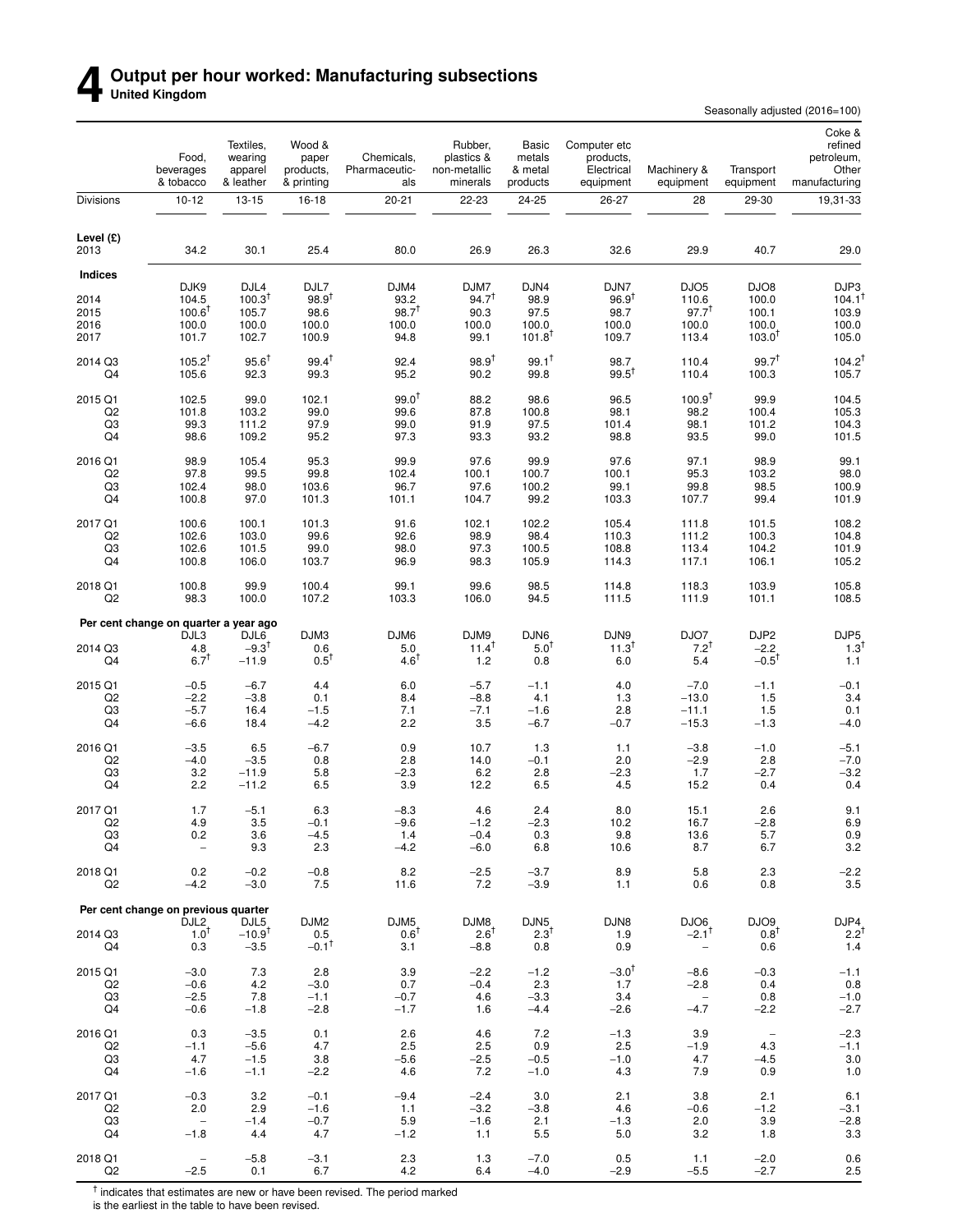### **5 Output per job: Services sections United Kingdom**

Seasonally adjusted (2016=100)

|                               | Wholesale<br>& retail<br>trade, motor<br>vehicle<br>repair | Transport<br>& storage | Accommo-<br>dation &<br>food<br>services | Information<br>& commu-<br>nication | Finance &<br>insurance | Real<br>estate<br>activities | Profes-<br>sional,<br>scientific &<br>technical<br>activities | Admin &<br>support<br>services | Government<br>services   | Arts,<br>enter-<br>tainment<br>& recreation | Other<br>services          |
|-------------------------------|------------------------------------------------------------|------------------------|------------------------------------------|-------------------------------------|------------------------|------------------------------|---------------------------------------------------------------|--------------------------------|--------------------------|---------------------------------------------|----------------------------|
| Section                       | G                                                          | н                      | $\mathsf{I}$                             | J                                   | Κ                      | L                            | M                                                             | N                              | O-Q                      | R                                           | $S-U$                      |
| Level (£k)<br>2013            | 34.5                                                       | 48.7                   | 22.2                                     | 77.1                                | 107.8                  | 375.2                        | 48.2                                                          | 28.5                           | 35.3                     | 26.4                                        | 44.9                       |
| <b>Indices</b>                |                                                            |                        |                                          |                                     |                        |                              |                                                               |                                |                          |                                             |                            |
| 2014                          | DJE6<br>92.7                                               | DJE9<br>109.2          | DJF4<br>100.0                            | DJF7<br>92.3                        | DJG5<br>98.9           | DJH4<br>98.9                 | DJH7<br>100.0                                                 | DJ <sub>12</sub><br>97.0       | DJI <sub>5</sub><br>99.9 | DJJ3<br>103.1                               | DJJ6<br>98.2               |
| 2015                          | 95.3                                                       | 106.4                  | 101.9                                    | 95.4                                | 97.0                   | 99.0                         | 101.3                                                         | 99.3                           | 100.1                    | 100.7                                       | 101.7                      |
| 2016<br>2017                  | 100.0<br>102.5                                             | 100.0<br>99.6          | 100.0<br>$100.9^{T}$                     | 100.0<br>$103.7^{T}$                | 100.0<br>$101.1^T$     | 100.0<br>$98.6^{\dagger}$    | 100.0<br>$103.1^T$                                            | 100.0<br>$102.0^T$             | 100.0<br>$100.4^T$       | 100.0<br>$100.7^T$                          | 100.0<br>$98.9^{\dagger}$  |
|                               |                                                            |                        |                                          |                                     |                        |                              |                                                               |                                |                          |                                             |                            |
| 2014 Q3                       | 92.8                                                       | 110.8                  | 100.3                                    | 91.6                                | $97.5^{\dagger}$       | 100.0                        | $100.5^{\dagger}$                                             | 96.9                           | 100.0                    | 103.0                                       | 99.5                       |
| Q4                            | 93.9                                                       | 111.1                  | 100.7                                    | 93.1                                | 99.4                   | 98.8                         | 102.6                                                         | 97.4                           | 100.7                    | 101.5                                       | 100.7                      |
| 2015 Q1                       | 94.1                                                       | 109.9                  | $101.5^{\dagger}$                        | 93.8                                | 98.4                   | 97.6                         | 100.8                                                         | 98.6                           | 99.5                     | $99.6^{\dagger}$                            | 100.7                      |
| Q <sub>2</sub><br>$_{\rm Q3}$ | 95.5<br>95.5                                               | 107.4<br>105.2         | 101.9<br>101.6                           | 95.2<br>95.9                        | 96.3<br>95.8           | 97.6<br>99.9                 | 102.2<br>101.0                                                | 99.3<br>100.3                  | 100.1<br>100.3           | 100.1<br>100.8                              | 100.7<br>102.0             |
| Q4                            | 96.1                                                       | 103.2                  | 102.3                                    | $96.5^{\dagger}$                    | 97.5                   | 100.9                        | 101.1                                                         | $99.1^{\dagger}$               | 100.4                    | 102.3                                       | 103.5                      |
| 2016 Q1                       | 98.6                                                       | 101.8                  | 100.6                                    | 98.4                                | 98.8                   | 99.3                         | 100.0                                                         | 99.4                           | 100.2                    | 102.9                                       | 100.7 <sup>†</sup>         |
| Q2                            | $99.0^{\dagger}$                                           | 100.1                  | 99.8                                     | 97.4                                | 100.4                  | 98.8                         | 99.5                                                          | 98.5                           | 99.7                     | 99.2                                        | 100.9                      |
| Q3                            | 99.9                                                       | 98.7                   | 99.3                                     | 101.0                               | 100.0                  | 100.3                        | 100.1                                                         | 100.6                          | 99.9                     | 99.6                                        | 97.0                       |
| Q4                            | 102.4                                                      | 99.4                   | 100.3                                    | 103.2                               | 100.8                  | 101.6                        | 100.4                                                         | 101.5                          | 100.2                    | 98.3                                        | 101.4                      |
| 2017 Q1                       | 101.8                                                      | $101.3^{T}$            | 100.4                                    | 102.0                               | 102.5                  | $97.1^{\dagger}$             | 101.9                                                         | 102.2                          | 100.7                    | 99.8                                        | 100.3                      |
| Q <sub>2</sub><br>Q3          | 101.9<br>103.2                                             | 98.6<br>98.5           | 100.2<br>100.8                           | 103.2<br>104.5                      | 101.4<br>100.8         | 100.3<br>99.2                | 102.3<br>103.3                                                | 101.7<br>101.8                 | $100.1^T$<br>100.6       | 102.4<br>100.2                              | 100.1<br>98.8              |
| Q4                            | 103.0                                                      | 100.2                  | 102.0                                    | 105.3                               | 99.5                   | 97.7                         | 105.0                                                         | 102.1                          | 100.1                    | 100.4                                       | 96.5                       |
| 2018 Q1<br>Q <sub>2</sub>     | 102.5<br>104.6                                             | 99.5<br>99.8           | 101.1<br>100.7                           | 104.7<br>106.4                      | 99.1<br>100.0          | 93.8<br>95.6                 | 106.5<br>107.5                                                | 102.9<br>103.4                 | 99.1<br>99.2             | 99.7<br>100.8                               | 97.7<br>96.5               |
|                               | Per cent change on quarter a year ago                      |                        |                                          |                                     |                        |                              |                                                               |                                |                          |                                             |                            |
|                               | DJE8                                                       | DJF3                   | DJF6                                     | DJF9                                | DJG8                   | DJH <sub>6</sub>             | DJH9                                                          | DJI4                           | DJI7                     | DJJ5                                        | DJJ8                       |
| 2014 Q3                       | 3.4                                                        | 7.2                    | $-0.9$                                   | $-4.7$                              | $-3.3$                 | 3.4                          | 0.3                                                           | 2.3                            | 1.6                      | $-1.5$ <sup>†</sup>                         | 5.6                        |
| Q4                            | 4.3                                                        | 6.1                    | $2.1^{\dagger}$                          | $-1.6$                              | $-0.2$                 | 2.2                          | 4.2                                                           | 1.0                            | 1.5                      | $-3.7$                                      | 8.2                        |
| 2015 Q1                       | $2.8^{\dagger}$                                            | 2.6                    | 2.6                                      | 1.6                                 | $-1.1$                 | 0.1                          | $2.7^{\dagger}$                                               | 1.6                            | 0.1                      | $-3.7$                                      | 3.6                        |
| Q <sub>2</sub><br>Q3          | 3.3<br>2.9                                                 | $-0.2$<br>$-5.1$       | 2.0<br>1.2                               | 3.2<br>4.7                          | $-2.8$<br>$-1.7$       | $-1.8$<br>$-0.1$             | 3.5<br>0.5                                                    | 2.7<br>3.5                     | 0.8<br>0.3               | $-4.1$<br>$-2.1$                            | 5.8<br>2.5                 |
| Q4                            | 2.3                                                        | $-7.1$                 | 1.6                                      | 3.7                                 | $-1.9$                 | 2.1                          | $-1.5$                                                        | 1.7                            | $-0.4$                   | 0.7                                         | 2.7                        |
| 2016 Q1                       | 4.8                                                        | $-7.4$                 | $-0.9$                                   | $4.9^{\dagger}$                     | $0.4^{\dagger}$        | 1.7                          | $-0.8$                                                        | 0.8                            | 0.8                      | 3.3                                         | $-0.1$                     |
| Q2                            | 3.7                                                        | $-6.8$                 | $-2.1$                                   | 2.2                                 | 4.2                    | 1.3                          | $-2.6$                                                        | $-0.8$                         | $-0.5$                   | $-0.9$                                      | 0.3                        |
| Q3<br>Q4                      | 4.7<br>6.6                                                 | $-6.1$<br>$-3.7$       | $-2.2$<br>$-2.0$                         | 5.3<br>6.9                          | 4.3<br>3.4             | 0.3<br>0.7                   | $-1.0$<br>$-0.6$                                              | 0.4<br>2.5                     | $-0.4$<br>$-0.1$         | $-1.2$<br>$-3.8$                            | $-4.9$<br>$-2.0$           |
|                               |                                                            |                        |                                          |                                     |                        |                              |                                                               |                                |                          |                                             |                            |
| 2017 Q1<br>Q2                 | 3.2<br>2.9                                                 | $-0.5$<br>$-1.4$       | $-0.1$<br>0.3                            | 3.6<br>6.0                          | 3.8<br>1.0             | $-2.2^{+}$<br>1.5            | 1.9<br>2.8                                                    | 2.8<br>$3.3^\top$              | $0.4^{\dagger}$<br>0.4   | $-3.0$<br>3.2                               | $-0.3^{\dagger}$<br>$-0.9$ |
| Q3                            | 3.3                                                        | $-0.3$                 | 1.5                                      | 3.5                                 | 0.8                    | $-1.0$                       | 3.2                                                           | 1.2                            | 0.7                      | 0.6                                         | 1.8                        |
| Q4                            | 0.6                                                        | $0.8^{\dagger}$        | 1.8                                      | 2.0                                 | $-1.3$                 | $-3.9$                       | 4.6                                                           | 0.6                            | $-0.1$                   | 2.1                                         | $-4.8$                     |
| 2018 Q1                       | 0.7                                                        | $-1.7$                 | 0.7                                      | 2.7                                 | $-3.3$                 | $-3.4$                       | 4.5                                                           | 0.7                            | $-1.6$                   | $-0.1$                                      | $-2.6$                     |
| Q2                            | 2.7                                                        | $1.2$                  | 0.6                                      | 3.0                                 | $-1.4$                 | $-4.7$                       | 5.0                                                           | 1.6                            | $-0.9$                   | $-1.5$                                      | $-3.5$                     |
|                               | Per cent change on previous quarter                        |                        |                                          |                                     |                        |                              |                                                               |                                |                          |                                             |                            |
| 2014 Q3                       | DJE7                                                       | DJF2<br>2.9            | DJF <sub>5</sub><br>0.4                  | DJF8<br>$-0.7$                      | DJG6<br>$-1.6$         | DJH <sub>5</sub><br>0.7      | DJH8                                                          | DJI3                           | DJI6<br>0.6              | DJJ4                                        | DJJ7                       |
| Q4                            | 0.4<br>$1.2$                                               | 0.3                    | 0.4                                      | 1.6                                 | $1.9^T$                | $-1.2$                       | 1.8<br>2.1                                                    | 0.1<br>0.5                     | 0.7                      | $-1.3$<br>$-1.4$                            | $4.5\,$<br>1.2             |
| 2015 Q1                       | 0.2                                                        |                        |                                          | $0.8^{\dagger}$                     |                        | $-1.2$                       | $-1.8$ <sup>t</sup>                                           |                                |                          | $-1.9$ <sup>t</sup>                         | $-$ <sup>†</sup>           |
| Q2                            | $1.4^{T}$                                                  | $-1.1$<br>$-2.3$       | 0.8<br>$0.4^{\mathsf{T}}$                | $1.5$                               | $-0.9$<br>$-2.1$       | $\overline{\phantom{a}}$     | 1.3                                                           | 1.2<br>$0.7^{T}$               | $-1.3$<br>0.7            | 0.4                                         | $\overline{\phantom{a}}$   |
| Q3                            | $\overline{\phantom{a}}$                                   | $-2.1$                 | $-0.3$                                   | 0.7                                 | $-0.5$                 | 2.4                          | $-1.1$                                                        | 1.0                            | 0.2                      | 0.7                                         | $1.3$                      |
| Q4                            | 0.7                                                        | $-1.9$                 | 0.7                                      | 0.7                                 | 1.7                    | 1.0                          | $\overline{\phantom{a}}$                                      | $-1.2$                         | $\overline{\phantom{a}}$ | 1.5                                         | $1.5$                      |
| 2016 Q1                       | 2.6                                                        | $-1.4$                 | $-1.7$                                   | 2.0                                 | 1.3                    | $-1.6$                       | $-1.1$                                                        | 0.3                            | $-0.1$                   | 0.6                                         | $-2.8$                     |
| Q2<br>Q3                      | 0.4<br>0.9                                                 | $-1.7$<br>$-1.3$       | $-0.7$<br>$-0.5$                         | $-1.1$<br>3.7                       | 1.6<br>$-0.4$          | $-0.5$<br>1.5                | $-0.5$<br>0.6                                                 | $-0.9$<br>2.2                  | $-0.6$<br>0.2            | $-3.7$<br>0.4                               | 0.3<br>$-3.9$              |
| Q4                            | 2.5                                                        | 0.7                    | 1.0                                      | 2.2                                 | 0.9                    | 1.4                          | 0.4                                                           | 0.9                            | 0.3                      | $-1.2$                                      | 4.5                        |
| 2017 Q1                       | $-0.6$                                                     | $1.9^{+}$              | 0.2                                      | $-1.2$                              | 1.6                    | $-4.5^{\dagger}$             | 1.5                                                           | 0.7                            | 0.5                      | 1.5                                         | $-1.1$                     |
| Q2                            | 0.1                                                        | $-2.6$                 | $-0.3$                                   | $1.2$                               | $-1.0$                 | 3.3                          | 0.4                                                           | $-0.5$                         | $-0.6^{\dagger}$         | 2.5                                         | $-0.2$                     |
| Q3                            | 1.3                                                        | $-0.2$                 | 0.6                                      | 1.2                                 | $-0.6$                 | $-1.1$                       | 1.0                                                           | 0.1                            | 0.5                      | $-2.1$                                      | $-1.3$                     |
| Q4                            | $-0.2$                                                     | 1.7                    | $1.2$                                    | 0.8                                 | $-1.3$                 | $-1.6$                       | 1.7                                                           | 0.3                            | $-0.5$                   | 0.3                                         | $-2.4$                     |
| 2018 Q1<br>Q <sub>2</sub>     | $-0.5$<br>2.1                                              | $-0.7$<br>0.3          | $-0.9$<br>$-0.4$                         | $-0.6$<br>1.6                       | $-0.4$<br>0.9          | $-3.9$<br>1.9                | 1.4<br>0.9                                                    | 0.8<br>0.4                     | $-1.0$<br>0.1            | $-0.8$<br>1.1                               | 1.3<br>$-1.2$              |

<sup>†</sup> indicates that estimates are new or have been revised. The period<br>marked is the earliest in the table to have been revised.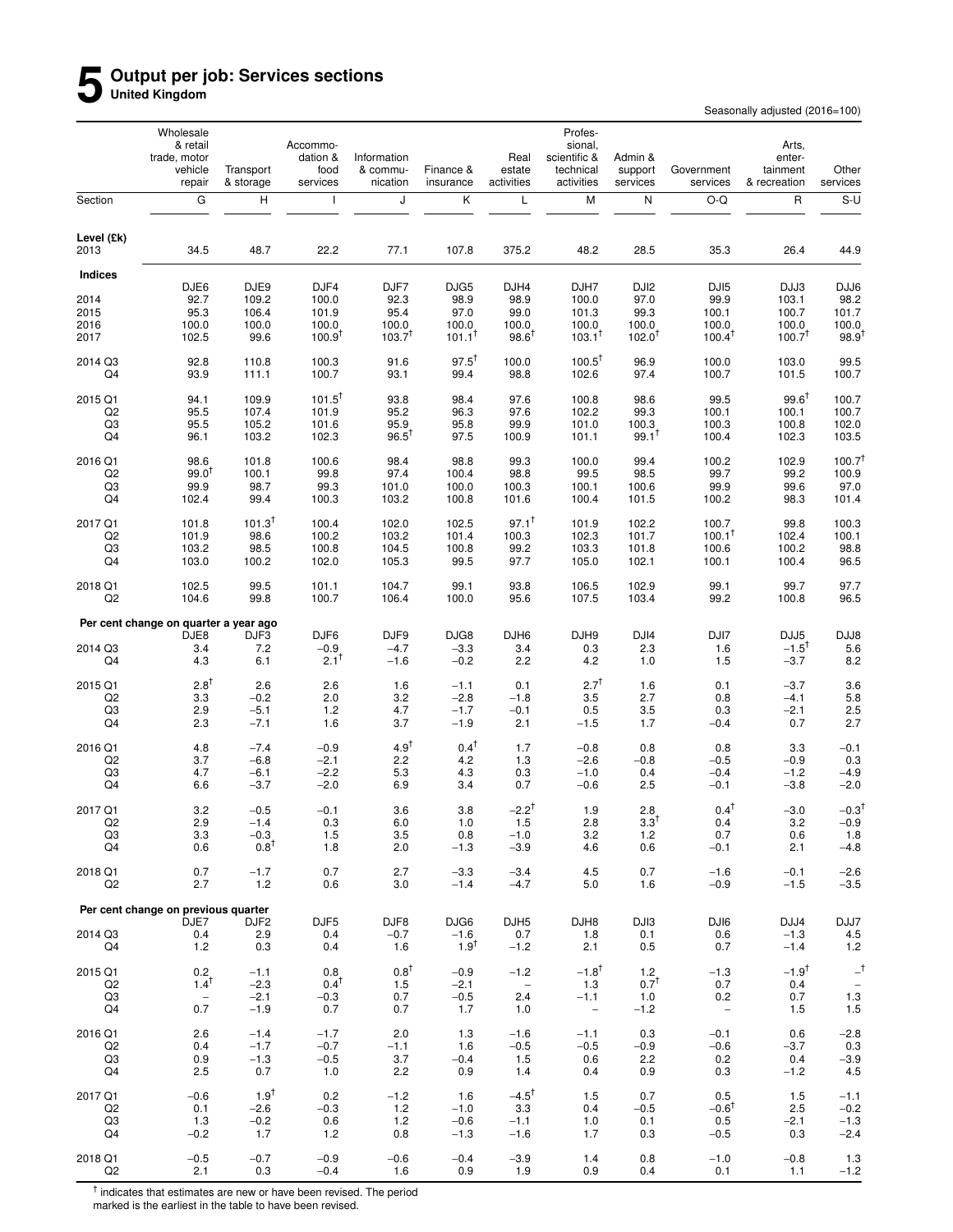### **6 Output per hour worked: Services sections United Kingdom**

Seasonally adjusted (2016=100)

|                           | Wholesale<br>& retail<br>trade, motor<br>vehicle<br>repair | Transport<br>& storage     | Accommo-<br>dation &<br>food<br>services | Information<br>& commu-<br>nication | Finance &<br>insurance    | Real<br>estate<br>activities | Profes-<br>sional,<br>scientific &<br>technical<br>activities | Admin &<br>support<br>services | Government<br>services   | Arts,<br>enter-<br>tainment<br>& recreation | Other<br>services               |
|---------------------------|------------------------------------------------------------|----------------------------|------------------------------------------|-------------------------------------|---------------------------|------------------------------|---------------------------------------------------------------|--------------------------------|--------------------------|---------------------------------------------|---------------------------------|
| Section                   | G                                                          | H                          | -1                                       | J                                   | Κ                         | L                            | M                                                             | Ν                              | O-Q                      | $\mathsf{R}$                                | $S-U$                           |
| Level $(E)$<br>2013       | 22.8                                                       | 26.6                       | 16.3                                     | 42.0                                | 60.3                      | 244.6                        | 27.4                                                          | 18.3                           | 24.5                     | 20.5                                        | 30.0                            |
| <b>Indices</b>            |                                                            |                            |                                          |                                     |                           |                              |                                                               |                                |                          |                                             |                                 |
| 2014                      | DJQ4<br>91.7                                               | DJQ7<br>$108.4^{\dagger}$  | DJR <sub>2</sub><br>$101.9^{T}$          | DJR5<br>$93.1^T$                    | DJS3<br>$99.7^{+}$        | DJS6<br>101.9                | DJS9<br>$99.3^{T}$                                            | DJT7<br>$101.6^T$              | DJU2<br>$99.3^{T}$       | DJV6<br>$101.6^T$                           | DJV9<br>98.8                    |
| 2015                      | $95.5^{\dagger}$                                           | 105.6                      | 101.8                                    | 97.6                                | 99.2                      | $100.6^T$                    | 100.2                                                         | 100.7                          | 99.6                     | 99.0                                        | 102.6                           |
| 2016                      | 100.0                                                      | 100.0                      | 100.0                                    | 100.0                               | 100.0                     | 100.0                        | 100.0                                                         | 100.0                          | 100.0                    | 100.0                                       | 100.0                           |
| 2017                      | 101.5                                                      | 100.3                      | 100.9                                    | 103.6                               | 103.2                     | 100.2                        | 104.6                                                         | 102.2                          | 99.9                     | 96.0                                        | 96.7                            |
| 2014 Q3<br>Q4             | 91.1<br>$93.4^{T}$                                         | $110.1^{\dagger}$<br>111.9 | $102.2^{T}$<br>101.8                     | $92.9^{†}$<br>93.2                  | $99.0^{\dagger}$<br>100.4 | 105.5<br>$99.9^{T}$          | $99.2^{t}$<br>101.2                                           | 101.7 <sup>†</sup><br>100.4    | $99.3^{\dagger}$<br>99.7 | $102.6^T$<br>99.1                           | $98.6$ <sup>1</sup><br>103.6    |
| 2015 Q1                   | 93.9                                                       | 109.4                      | 101.4                                    | 95.7                                | 100.9                     | 98.9                         | 99.5                                                          | 101.4                          | 99.4                     | 96.2                                        | 100.4                           |
| Q <sub>2</sub>            | 95.4                                                       | 106.8                      | 101.5                                    | 97.0                                | 98.8                      | 98.1                         | 101.4                                                         | 101.3                          | 99.9                     | 98.8                                        | 103.2                           |
| Q3                        | 96.6                                                       | 104.9                      | 101.4                                    | 99.1                                | 98.9                      | 100.5                        | 100.5                                                         | 101.8                          | 100.0                    | 100.9                                       | 103.2                           |
| Q4                        | 95.9                                                       | 101.1                      | 102.8                                    | 98.7                                | 98.4                      | 105.1                        | 99.2                                                          | 98.4                           | 99.1                     | 99.9                                        | 103.7                           |
| 2016 Q1                   | 97.8                                                       | 101.6                      | 101.1                                    | 99.4                                | 98.7                      | 103.1                        | 99.1                                                          | 100.6                          | 99.6                     | 101.2                                       | 100.6                           |
| Q <sub>2</sub>            | 99.4                                                       | 99.9                       | 99.5                                     | 98.6                                | 100.5                     | 96.8                         | 101.3                                                         | 96.5                           | 100.6                    | 100.4                                       | 99.0                            |
| Q3<br>Q4                  | 99.9<br>102.9                                              | 99.0<br>99.4               | 99.5<br>99.9                             | 99.8<br>102.1                       | 99.5<br>101.3             | 102.5<br>97.6                | 99.8<br>99.8                                                  | 100.6<br>102.2                 | 99.8<br>100.1            | 99.2<br>99.1                                | 99.1<br>101.3                   |
|                           |                                                            |                            |                                          |                                     |                           |                              |                                                               |                                |                          |                                             |                                 |
| 2017 Q1<br>Q <sub>2</sub> | 101.2<br>101.3                                             | 100.8<br>99.5              | 100.2<br>99.7                            | 99.9<br>101.2                       | 104.4<br>103.3            | 97.9<br>100.9                | 102.2<br>102.6                                                | 101.6<br>101.9                 | 99.8<br>99.2             | 96.9<br>98.8                                | 99.3<br>98.2                    |
| Q3                        | 102.3                                                      | 99.9                       | 100.9                                    | 105.3                               | 102.9                     | 101.4                        | 106.2                                                         | 102.1                          | 100.3                    | 92.3                                        | 96.3                            |
| Q4                        | 101.4                                                      | 100.9                      | 102.6                                    | 108.1                               | 102.0                     | 100.6                        | 107.4                                                         | 103.3                          | 100.4                    | 96.1                                        | 93.1                            |
| 2018 Q1<br>Q <sub>2</sub> | 102.5<br>104.8                                             | 98.1<br>100.4              | 104.5<br>106.4                           | 106.0<br>107.1                      | 101.2<br>101.3            | 100.1<br>100.4               | 106.6<br>108.8                                                | 102.8<br>102.6                 | 99.5<br>99.5             | 96.2<br>96.7                                | 94.3<br>95.0                    |
|                           | Per cent change on quarter a year ago                      |                            |                                          |                                     |                           |                              |                                                               |                                |                          |                                             |                                 |
|                           | DJQ6                                                       | DJQ9                       | DJR4                                     | DJR7                                | DJS5                      | DJS8                         | DJT6                                                          | DJT9                           | DJU7                     | DJV8                                        | DJW3                            |
| 2014 Q3<br>Q4             | $2.1^T$<br>3.7                                             | $6.7^{T}$<br>7.5           | $0.7^{\dagger}$<br>1.9                   | $-3.7†$<br>$-2.1$                   | $-2.2^{T}$<br>$-0.9$      | 6.3 <sup>T</sup><br>$-0.1$   | $-0.7$ <sup>T</sup><br>2.5                                    | $4.4^{\dagger}$<br>0.1         | $1.7^{\dagger}$<br>1.0   | $-3.1$ <sup>T</sup><br>$-6.0$               | 1.8<br>12.8                     |
|                           |                                                            |                            |                                          |                                     |                           |                              |                                                               |                                |                          |                                             |                                 |
| 2015 Q1                   | 3.2                                                        | 3.8                        | $\overline{\phantom{a}}$                 | 2.8                                 | 1.2                       | $-1.3$                       | 0.5                                                           | $-0.5$                         | 0.3                      | $-7.5$                                      | 4.7                             |
| Q <sub>2</sub><br>Q3      | 4.5<br>6.0                                                 | 0.5<br>$-4.7$              | $-0.5$<br>$-0.8$                         | 4.2<br>6.7                          | $-1.0$<br>$-0.1$          | $-3.9$<br>$-4.7$             | 3.7<br>1.3                                                    | $-1.0$<br>0.1                  | 0.9<br>0.8               | $-2.0$<br>$-1.6$                            | 6.0<br>4.6                      |
| Q4                        | 2.7                                                        | $-9.6$                     | 1.0                                      | 5.9                                 | $-2.1$                    | 5.2                          | $-2.0$                                                        | $-2.0$                         | $-0.6$                   | 0.9                                         | 0.1                             |
| 2016 Q1                   | 4.1                                                        | $-7.1$                     | $-0.4$                                   | 3.9                                 | $-2.2$                    | 4.3                          | $-0.4$                                                        | $-0.7$                         | 0.2                      | 5.3                                         | 0.2                             |
| Q <sub>2</sub>            | 4.2                                                        | $-6.5$                     | $-1.9$                                   | 1.6                                 | 1.7                       | $-1.2$                       | $-0.1$                                                        | $-4.7$                         | 0.7                      | 1.6                                         | $-4.1$                          |
| Q3                        | 3.5                                                        | $-5.6$                     | $-1.9$                                   | 0.8                                 | 0.7                       | 1.9                          | $-0.7$                                                        | $-1.2$                         | $-0.3$                   | $-1.7$                                      | $-4.0$                          |
| Q4                        | 7.3                                                        | $-1.7$                     | $-2.8$                                   | 3.5                                 | 3.0                       | $-7.1$                       | 0.5                                                           | 3.9                            | 1.0                      | $-0.8$                                      | $-2.3$                          |
| 2017 Q1                   | 3.5                                                        | $-0.8$                     | $-0.9$                                   | 0.4                                 | 5.8                       | $-5.1$                       | 3.1                                                           | 1.0                            | 0.2                      | $-4.3$                                      | $-1.3$                          |
| Q <sub>2</sub>            | 1.9                                                        | $-0.4$                     | 0.2                                      | 2.6                                 | 2.8                       | 4.2                          | 1.3                                                           | 5.6                            | $-1.4$                   | $-1.6$                                      | $-0.7$                          |
| Q3<br>Q4                  | 2.3<br>$-1.4$                                              | 0.9<br>1.5                 | $1.5$<br>2.7                             | 5.5<br>5.8                          | 3.4<br>0.7                | $-1.1$<br>3.1                | 6.4<br>7.7                                                    | 1.4<br>1.1                     | 0.6<br>0.3               | $-7.0$<br>$-3.0$                            | $-2.8$<br>$-8.1$                |
| 2018 Q1                   | 1.4                                                        | $-2.8$                     | 4.3                                      | 6.1                                 | $-3.1$                    | 2.3                          | 4.3                                                           | 1.2                            | $-0.3$                   | $-0.7$                                      | $-5.0$                          |
| Q <sub>2</sub>            | 3.5                                                        | 0.9                        | 6.7                                      | 5.9                                 | $-1.9$                    | $-0.5$                       | 6.1                                                           | 0.7                            | 0.3                      | $-2.1$                                      | $-3.3$                          |
|                           | Per cent change on previous quarter                        |                            |                                          |                                     |                           |                              |                                                               |                                |                          |                                             |                                 |
| 2014 Q3                   | DJQ5<br>$-0.2^{T}$                                         | DJQ8<br>$3.5^{\dagger}$    | DJR3                                     | DJR6<br>$-0.3^{\dagger}$            | DJS4<br>$-0.8$            | DJS7<br>3.4 <sup>T</sup>     | DJT2                                                          | DJT8<br>$-0.6^{\top}$          | DJU6                     | DJV7<br>$1.7^{T}$                           | DJW2                            |
| Q4                        | 2.5                                                        | 1.6                        | $0.2^T$<br>$-0.4$                        | 0.3                                 | 1.4                       | $-5.3$                       | $1.5^T$<br>2.1                                                | $-1.3$                         | 0.2<br>$0.5^T$           | $-3.4$                                      | $1.3^{T}$<br>5.1                |
| 2015 Q1                   | 0.6                                                        | $-2.2$                     | $-0.4$                                   | 2.7                                 | $0.5^{\dagger}$           | $-1.0$                       | $-1.7$                                                        | 0.9                            | $-0.4$                   | $-2.9$                                      | $-3.2$                          |
| Q2                        | 1.6                                                        | $-2.3$                     | $\overline{\phantom{a}}$                 | 1.3                                 | $-2.1$                    | $-0.8$                       | 1.9                                                           | $-0.1$                         | 0.6                      | 2.8                                         | 2.8                             |
| Q3                        | 1.2                                                        | $-1.8$                     | $\overline{\phantom{a}}$                 | 2.1                                 | 0.1                       | 2.5                          | $-0.9$                                                        | 0.5                            | 0.1                      | 2.1                                         | $\hspace{0.1mm}-\hspace{0.1mm}$ |
| Q4                        | $-0.7$                                                     | $-3.6$                     | 1.3                                      | $-0.4$                              | $-0.5$                    | 4.5                          | $-1.2$                                                        | $-3.4$                         | $-0.9$                   | $-1.0$                                      | 0.5                             |
| 2016 Q1                   | 1.9                                                        | 0.5                        | $-1.7$                                   | 0.8                                 | 0.4                       | $-1.9$                       | $-0.1$                                                        | 2.3                            | 0.5                      | 1.3                                         | $-3.0$                          |
| Q2                        | 1.7                                                        | $-1.7$                     | $-1.5$                                   | $-0.8$                              | 1.8                       | $-6.1$                       | 2.2                                                           | $-4.1$                         | 1.0                      | $-0.8$                                      | $-1.6$                          |
| Q3<br>Q4                  | 0.5<br>3.0                                                 | $-0.9$<br>0.4              | $-0.1$<br>0.5                            | 1.3<br>2.3                          | $-1.0$<br>1.8             | 5.8<br>$-4.8$                | $-1.5$<br>$\overline{\phantom{m}}$                            | 4.2<br>1.6                     | $-0.8$<br>0.3            | $-1.2$<br>$-0.1$                            | 0.1<br>2.3                      |
|                           |                                                            |                            |                                          |                                     |                           |                              |                                                               |                                |                          |                                             |                                 |
| 2017 Q1<br>Q2             | $-1.7$<br>0.1                                              | 1.4<br>$-1.3$              | 0.2<br>$-0.5$                            | $-2.2$<br>1.3                       | 3.1<br>$-1.1$             | 0.3<br>3.0                   | 2.5<br>0.4                                                    | $-0.6$<br>0.3                  | $-0.2$<br>$-0.6$         | $-2.2$<br>2.0                               | $-2.0$<br>$-1.1$                |
| Q3                        | 1.0                                                        | 0.4                        | 1.2                                      | 4.1                                 | $-0.3$                    | 0.5                          | 3.5                                                           | 0.2                            | 1.2                      | $-6.6$                                      | $-2.0$                          |
| Q4                        | $-0.8$                                                     | 1.0                        | 1.7                                      | 2.7                                 | $-0.9$                    | $-0.8$                       | 1.1                                                           | $1.2$                          | 0.1                      | 4.1                                         | $-3.4$                          |
| 2018 Q1                   | 1.1                                                        | $-2.9$                     | 1.8                                      | $-2.0$                              | $-0.8$                    | $-0.5$                       | $-0.8$                                                        | $-0.5$                         | $-0.9$                   | 0.2                                         | $1.3$                           |
| Q2                        | 2.3                                                        | 2.4                        | 1.8                                      | 1.1                                 | 0.1                       | 0.3                          | 2.1                                                           | $-0.2$                         |                          | 0.5                                         | 0.7                             |

<sup>†</sup> indicates that estimates are new or have been revised. The period<br>marked is the earliest in the table to have been revised.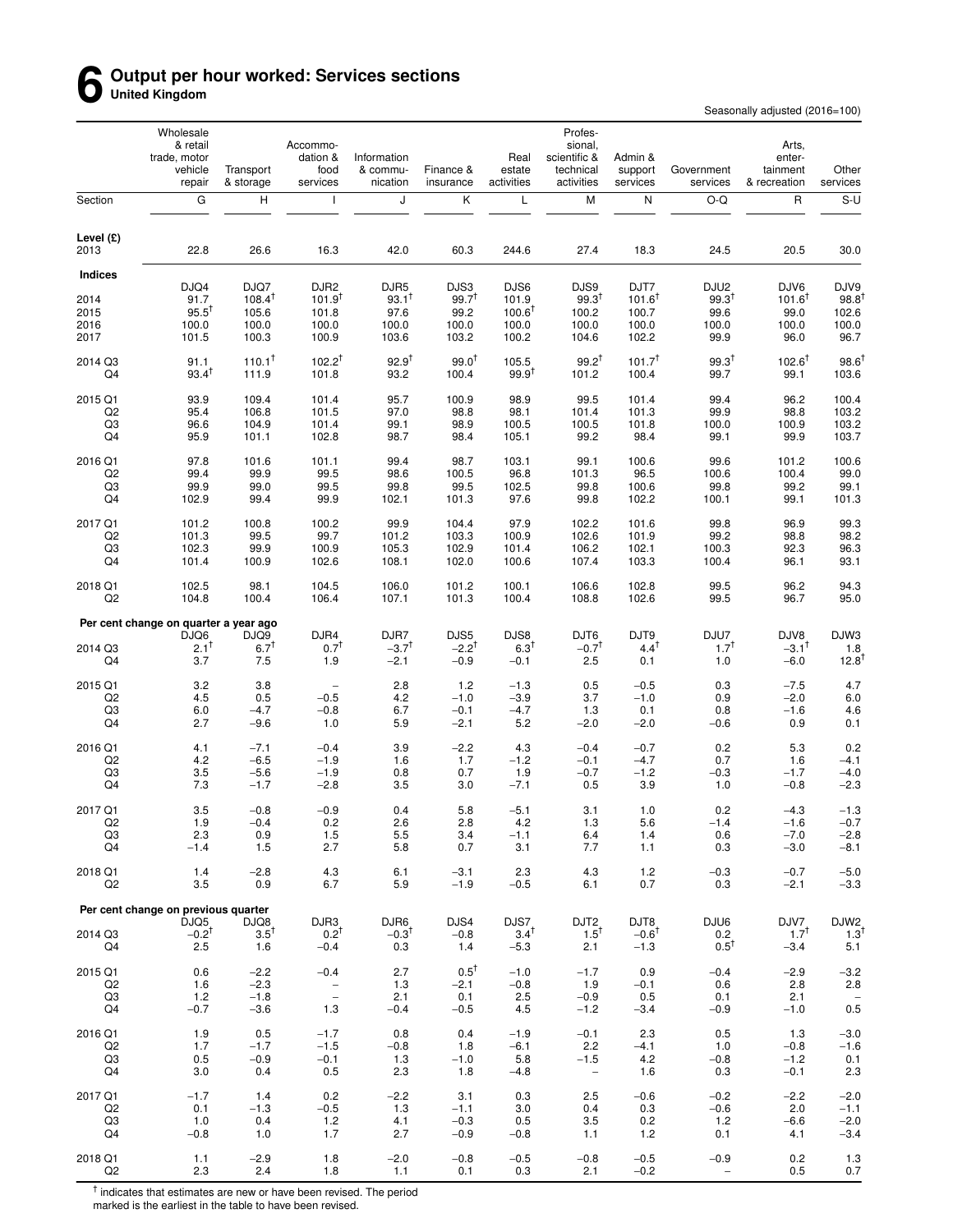### **7 Market sector productivity**

**United Kingdom**

Seasonally adjusted (2016=100)

|                                           |                                                         | Output per worker                                |                                        |                                                         | Output per hour worked                            | Per cent change on<br>previous quarter<br>GYY9<br>$\ddotsc$<br>$0.4^{\dagger}$<br>0.1<br>0.2<br>0.6<br>0.1<br>$-1.2$<br>0.8<br>0.4 |  |  |  |
|-------------------------------------------|---------------------------------------------------------|--------------------------------------------------|----------------------------------------|---------------------------------------------------------|---------------------------------------------------|------------------------------------------------------------------------------------------------------------------------------------|--|--|--|
|                                           | Index                                                   | Per cent change on<br>quarter a year ago         | Per cent change on<br>previous quarter | Index                                                   | Per cent change on<br>quarter a year ago          |                                                                                                                                    |  |  |  |
| 2014<br>2015<br>2016<br>2017              | GYY4<br>98.9<br>99.4<br>$100.0$<br>$102.1$ <sup>†</sup> | GYY5<br>$\ddotsc$<br>$\ddotsc$<br><br>$\cdots$   | GYY6<br><br><br><br>                   | GYY7<br>98.6<br>99.2<br>$100.0$<br>$102.1$ <sup>†</sup> | GYY8<br><br>٠.<br>                                |                                                                                                                                    |  |  |  |
| 2014 Q3<br>Q <sub>4</sub>                 | 99.0<br>$99.6^T$                                        | 0.9<br>1.6                                       | 0.3<br>0.5                             | 98.8<br>98.9                                            | 0.9<br>0.9                                        |                                                                                                                                    |  |  |  |
| 2015 Q1<br>$^{Q2}_{Q3}$<br>Q4             | 99.1<br>100.0<br>99.3<br>99.0                           | 0.9<br>1.3<br>0.3<br>$-0.5$                      | $-0.4$<br>0.9<br>$-0.7$<br>$-0.3$      | 99.1<br>99.6<br>99.7<br>98.5                            | 0.9<br>1.3<br>0.9<br>$-0.4$                       |                                                                                                                                    |  |  |  |
| 2016 Q1<br>Q <sub>2</sub><br>$^{Q3}_{Q4}$ | 99.4<br>99.5<br>100.0<br>101.0                          | 0.3<br>$-0.4$<br>0.7<br>2.0                      | 0.3<br>0.2<br>0.5<br>1.0               | 99.3<br>99.7 <sup>†</sup><br>100.1<br>101.0             | 0.2<br>$0.4$<br>2.5                               | $0.4$<br>$0.9$                                                                                                                     |  |  |  |
| 2017 Q1<br>Q <sub>2</sub><br>Q3<br>Q4     | 101.8<br>101.8<br>102.3<br>102.4                        | $2.4^{\dagger}$<br>$2.2^{\dagger}$<br>2.2<br>1.4 | $0.8^{\dagger}$<br>0.5<br>0.2          | 101.3<br>101.3<br>102.4<br>103.4                        | $2.0^{\dagger}$<br>$1.\overline{7}$<br>2.3<br>2.4 | 0.3<br>0.1<br>1.0<br>0.9                                                                                                           |  |  |  |
| 2018 Q1<br>Q <sub>2</sub>                 | 101.9<br>102.3                                          | 0.1<br>0.5                                       | $-0.6$<br>0.4                          | 102.7<br>103.2                                          | 1.4<br>1.9                                        | $-0.6$<br>0.5                                                                                                                      |  |  |  |

<sup>†</sup>indicates that estimates are new or have been revised. The period marked

is the earliest in the table to have been revised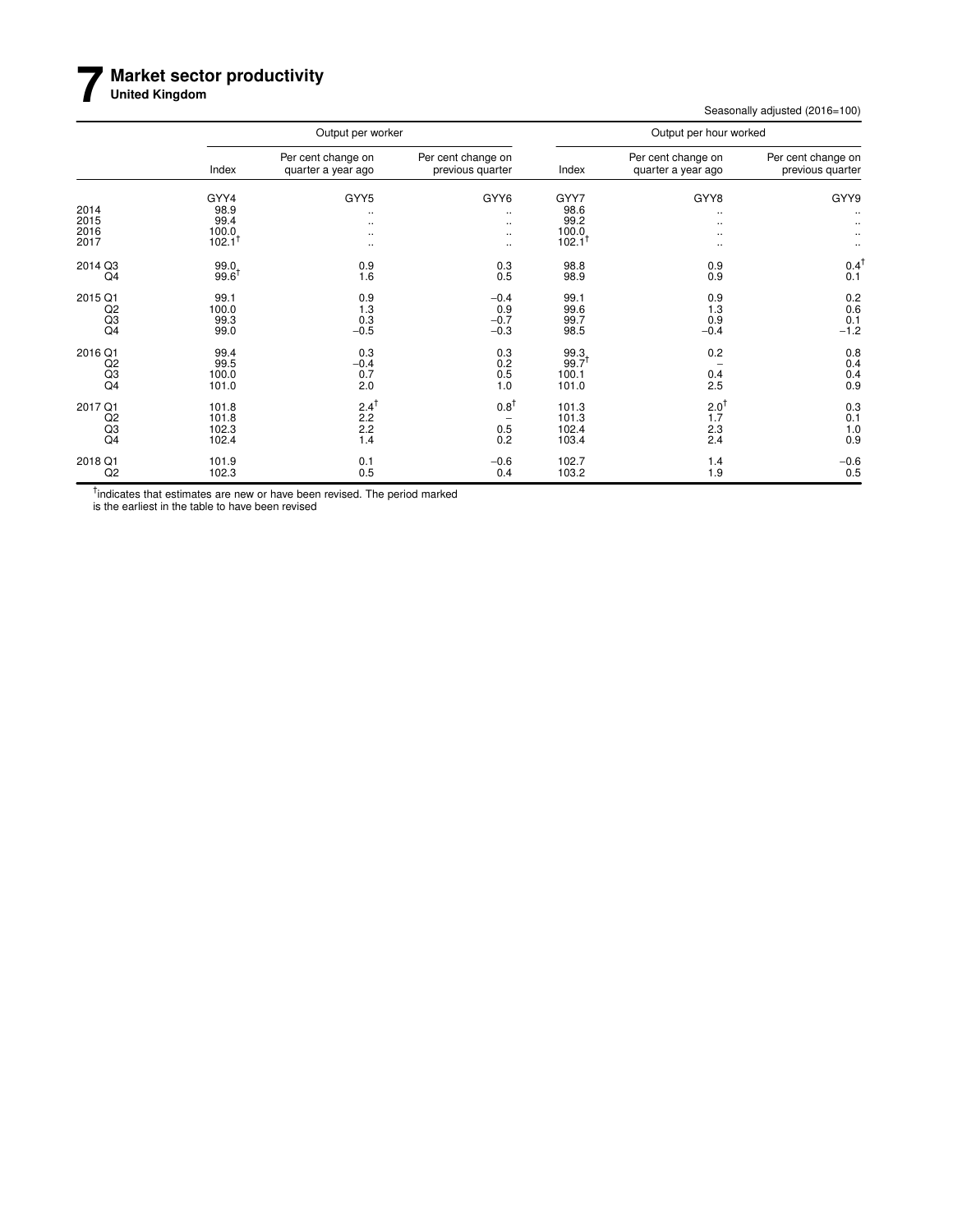## **8** Output per job and hour worked: Other industries<sup>1</sup><br> **8** United Kingdom **United Kingdom**

(2016=100)

|                                      |                                                   | Agriculture, forestry and fishing                                      |                                                      | Construction                                               |
|--------------------------------------|---------------------------------------------------|------------------------------------------------------------------------|------------------------------------------------------|------------------------------------------------------------|
|                                      | Output per<br>job                                 | Output per hour<br>worked                                              | Output per<br>job                                    | Output per hour<br>worked                                  |
| Section                              | A                                                 | А                                                                      | F                                                    | F                                                          |
| Level (£)<br>2013                    | 31 200                                            | 14.2                                                                   | 46 300                                               | 24.0                                                       |
| <b>Indices</b>                       |                                                   |                                                                        |                                                      |                                                            |
| 2001<br>2002<br>2003<br>2004<br>2005 | DJ4K<br>101.0<br>116.3<br>111.7<br>106.6<br>108.0 | DJJ9<br>$102.6^{\dagger}$<br>119.6<br>112.2<br>105.5<br>112.6          | DJD8<br>91.4<br>94.9<br>97.1<br>99.7<br>94.5         | DJP6<br>89.7 <sup>t</sup><br>94.1<br>97.5<br>100.5<br>95.8 |
| 2006<br>2007<br>2008<br>2009<br>2010 | 103.1<br>100.3<br>103.4<br>96.0<br>89.7           | 106.1<br>105.3<br>108.2<br>91.4<br>84.9                                | 94.0<br>93.1<br>90.3<br>81.5<br>93.4                 | 95.3<br>94.6<br>92.7<br>84.4<br>95.7                       |
| 2011<br>2012<br>2013<br>2014<br>2015 | 99.0<br>92.1<br>101.0<br>98.2<br>108.0            | 96.9<br>94.4<br>100.8<br>98.1<br>111.5                                 | 95.8<br>89.9<br>91.1<br>96.3<br>98.5                 | 99.9<br>93.3<br>92.4<br>95.3<br>98.4                       |
| 2016<br>2017                         | 100.0<br>95.0                                     | 100.0<br>95.2                                                          | 100.0<br>104.0                                       | 100.0<br>104.1                                             |
| Per cent change on previous year     |                                                   |                                                                        |                                                      |                                                            |
| 2001<br>2002<br>2003<br>2004<br>2005 | DJ4L<br>2.6<br>15.1<br>$-4.0$<br>$-4.5$<br>$1.3$  | DJK <sub>2</sub><br>$4.0^{\dagger}$<br>16.6<br>$-6.2$<br>$-6.0$<br>6.8 | DJE2<br>$-0.2$<br>$\frac{3.9}{2.3}$<br>2.7<br>$-5.3$ | DJP8<br>0.3 <sup>1</sup><br>4.9<br>3.6<br>3.0<br>$-4.6$    |
| 2006<br>2007<br>2008<br>2009<br>2010 | $-4.6$<br>$-2.7$<br>3.1<br>$-7.1$<br>$-6.6$       | $-5.8$<br>$-0.8$<br>2.7<br>$-15.6$<br>$-7.1$                           | $-0.5$<br>$-1.0$<br>$-3.1$<br>$-9.7$<br>14.6         | $-0.5$<br>$-0.7$<br>$-2.0$<br>$-9.0$<br>13.3               |
| 2011<br>2012<br>2013<br>2014<br>2015 | 10.3<br>$-7.0$<br>9.7<br>$-2.8$<br>10.0           | 14.2<br>$-2.6$<br>6.8<br>$-2.7$<br>13.6                                | 2.5<br>$-6.1$<br>1.4<br>5.7<br>2.3                   | 4.4<br>$-6.6$<br>$-0.9$<br>3.1<br>3.3                      |
| 2016<br>2017                         | $-7.4$<br>$-5.0$                                  | $-10.3$<br>$-4.8$                                                      | $1.5$ <sub>4.0</sub> <sup>+</sup>                    | 1.6<br>4.1                                                 |

1 Productivity figures for industry F are experimental<br><sup>†</sup>indicates that estimates are new or have been revised. The period marked

is the earliest in the table to have been revised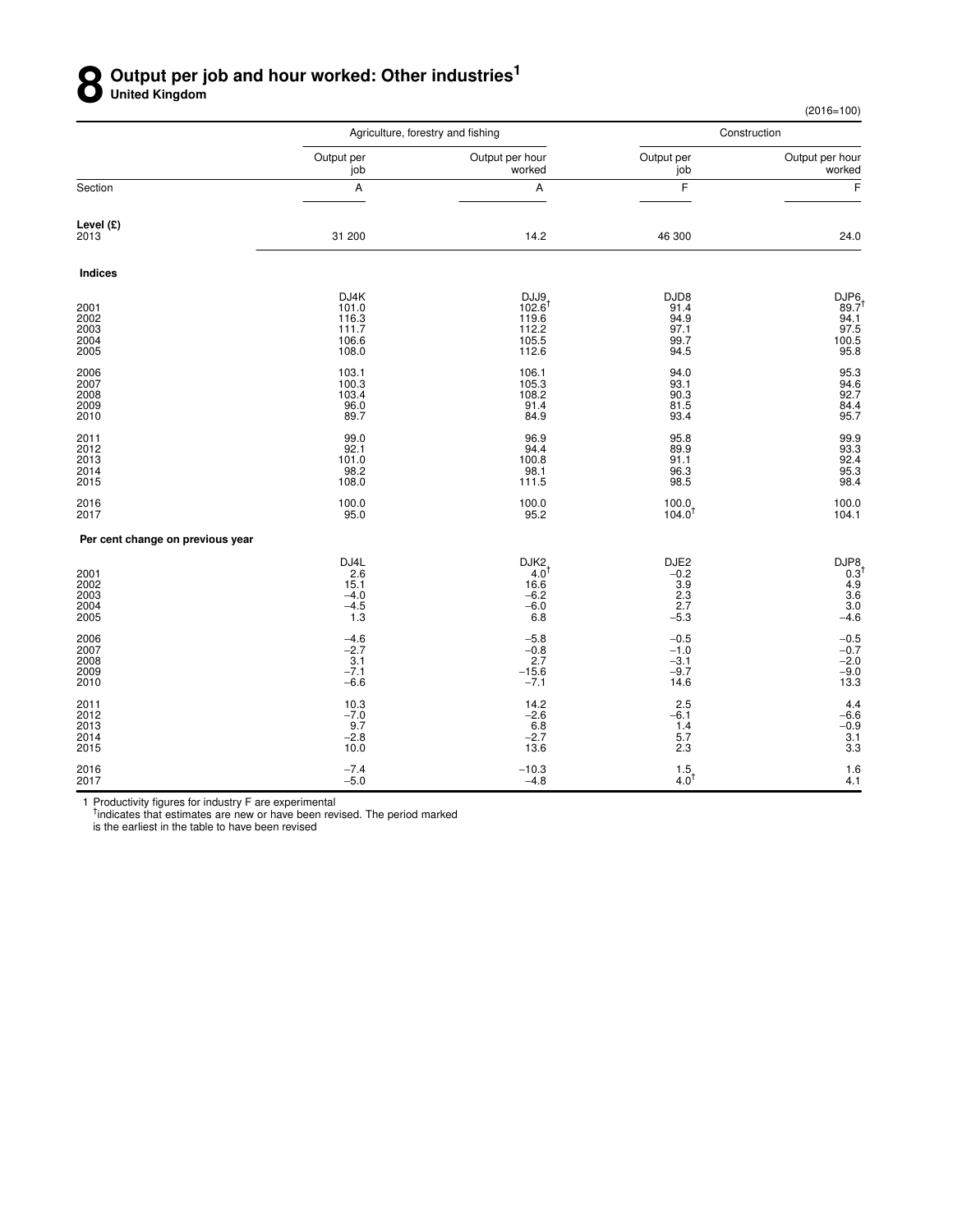# **9 Productivity measures by region**

(UK=100)

|                             |             | 2010              | 2011       | 2012  | 2013  | 2014              | 2015              | 2016       |
|-----------------------------|-------------|-------------------|------------|-------|-------|-------------------|-------------------|------------|
| <b>United Kingdom</b>       |             | 100.0             | 100.0      | 100.0 | 100.0 | 100.0             | 100.0             | 100.0      |
| Nominal GVA per filled job  |             |                   |            |       |       |                   |                   |            |
| North East                  | <b>DJDO</b> | 84.8              | 86.2       | 86.3  | 85.6  | 87.1              | 86.6              | 88.1       |
| North West                  | DJDP        | 91.9              | 90.9       | 91.3  | 90.7  | 89.4              | 90.6              | 91.0       |
| Yorkshire and The Humber    | <b>DMBC</b> | 86.6              | 86.9       | 86.6  | 86.5  | 85.2              | 85.4              | 84.8       |
| East Midlands               | <b>DMBE</b> | 86.9              | 85.8       | 86.4  | 87.5  | 87.9              | 86.7              | 86.6       |
| <b>West Midlands</b>        | <b>DMDN</b> | 87.4              | 88.0       | 87.7  | 87.7  | 88.9              | 88.9              | 89.4       |
| East of England             | <b>DMDQ</b> | 97.7              | 97.1       | 95.9  | 96.1  | 95.9              | 96.2              | 95.7       |
| London                      | <b>DMGH</b> | 140.9             | 141.9      | 139.5 | 138.2 | 139.4             | 137.8             | 137.7      |
| South East                  | <b>DMGJ</b> | 106.8             | 105.7      | 106.2 | 106.7 | 105.6             | 106.6             | 104.4      |
| South West                  | <b>DMGK</b> | 89.0              | 87.4       | 88.5  | 88.0  | 88.1              | 87.6              | 88.9       |
| England                     | <b>DMGL</b> | 101.9             | 101.7      | 101.6 | 101.6 | 101.7             | 101.6             | 101.4      |
| Wales                       | <b>DMGM</b> | 79.2              | 81.6       | 81.5  | 82.3  | 79.7              | 80.6              | 81.3       |
| Scotland                    | <b>DMGX</b> | 96.6              | 96.4       | 95.8  | 96.9  | 97.3              | 97.4              | 98.3       |
| Northern Ireland            | <b>DMOA</b> | 84.2              | 86.5       | 89.7  | 87.5  | 87.0              | 88.0              | 87.8       |
| Nominal GVA per hour worked |             |                   |            |       |       |                   |                   |            |
| North East                  | <b>DMOB</b> | 86.4              | $88.8^{†}$ | 89.1  | 88.3  | 88.9              | 89.0              | 90.5       |
| North West                  | <b>DMOH</b> | 92.4              | 92.5       | 92.3  | 92.4  | 89.5              | 90.5              | $91.9^{†}$ |
| Yorkshire and The Humber    | <b>DMOK</b> | 87.9              | 87.7       | 87.6  | 87.7  | 86.2              | 87.3              | 87.4       |
| East Midlands               | <b>DMOL</b> | 86.4              | 86.6       | 87.3  | 88.5  | $89.3^{1}$        | 86.0              | 87.0       |
| <b>West Midlands</b>        | <b>DMON</b> | 86.6              | 88.3       | 87.5  | 87.5  | 88.4              | 86.9              | 88.6       |
| East of England             | <b>DMOO</b> | 98.9              | 98.4       | 97.2  | 96.9  | 97.9              | 97.8              | 96.5       |
| London                      | <b>DMOR</b> | 131.9             | 132.2      | 130.6 | 129.9 | 131.4             | $130.4^{\dagger}$ | 129.2      |
| South East                  | <b>DMOS</b> | 109.8             | 107.6      | 107.2 | 108.2 | $106.7^{\dagger}$ | 108.8             | 105.6      |
| South West                  | <b>DMOT</b> | $92.2^{+}$        | 90.0       | 91.4  | 90.8  | 91.4              | 91.0              | 92.6       |
| England                     | <b>DMOV</b> | $101.8^{\dagger}$ | 101.6      | 101.4 | 101.5 | 101.5             | 101.4             | 101.3      |
| Wales                       | <b>DMOW</b> | 81.5              | 82.4       | 84.1  | 84.2  | 82.5              | 82.1              | 83.4       |
| Scotland                    | <b>DMOY</b> | 97.7              | 97.4       | 97.7  | 97.9  | 98.9              | 99.5              | 99.8       |
| Northern Ireland            | <b>DMWA</b> | 81.5              | 84.0       | 86.4  | 83.0  | 82.3              | 85.3              | 85.1       |

<sup>†</sup>indicates that estimates are new or have been revised. The period marked

is the earliest in the table to have been revised.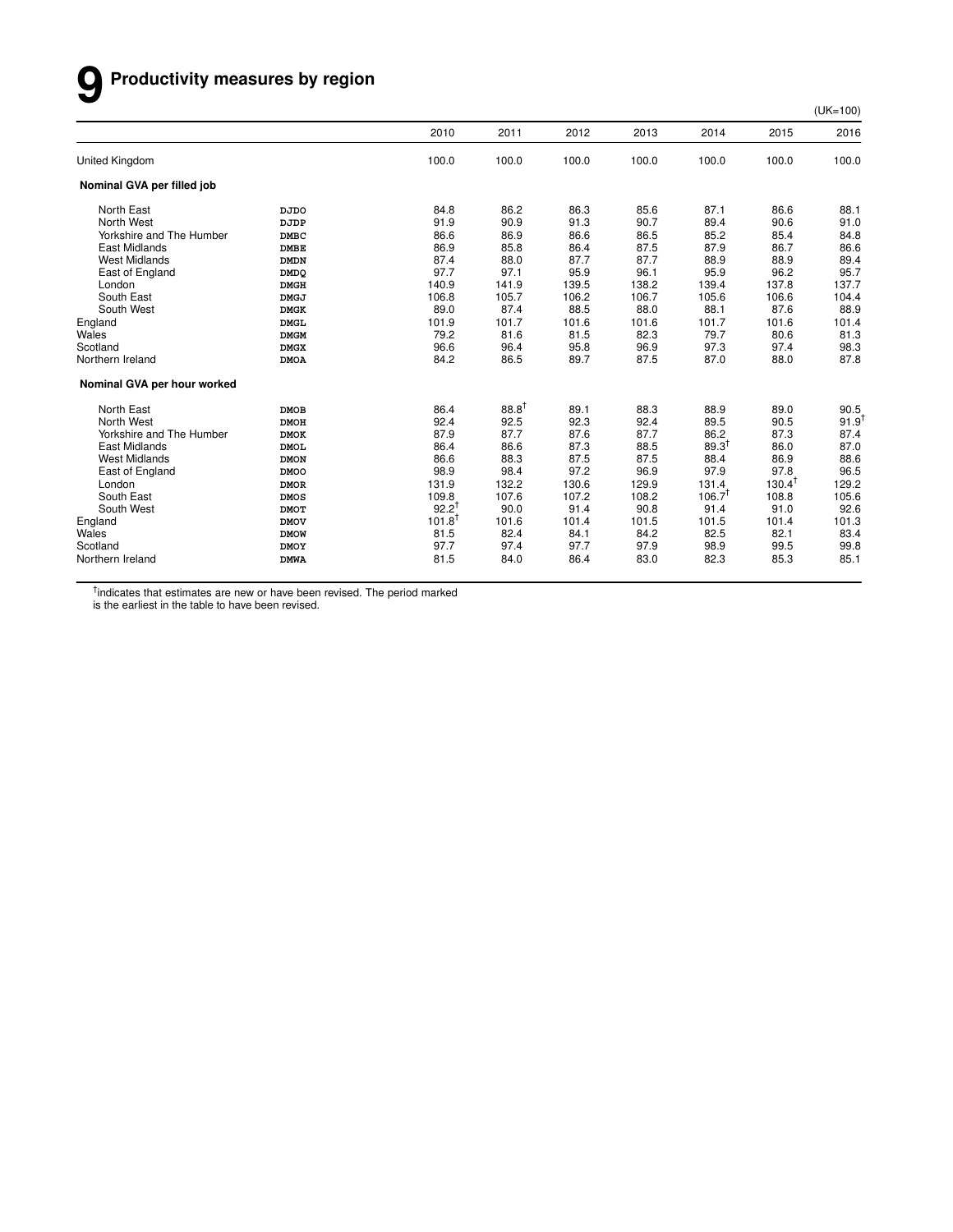# **10** Labour input indices: Workers, productivity jobs and productivity hours<br>
Secondary the Secondary Secondary Secondary Secondary Secondary Secondary Secondary Secondary Secondary Seconda<br>
Secondary Secondary Secondary S

Seasonally adjusted (2016=100)

|                      | Whole economy                         |                          | Production         |                                |                          | Manufacturing                      |                               | Services                 |                      |                                 |
|----------------------|---------------------------------------|--------------------------|--------------------|--------------------------------|--------------------------|------------------------------------|-------------------------------|--------------------------|----------------------|---------------------------------|
|                      | Workers                               | Jobs                     | Hours              | Ratio of<br>jobs to<br>workers | Productivity<br>jobs     | Productivity<br>hours              | Productivity<br>jobs          | Productivity<br>hours    | Productivity<br>jobs | Productivity<br>hours           |
| Section              | A-U                                   | A-U                      | A-U                | A-U                            | B-E                      | B-E                                | C                             | C                        | G-U                  | G-U                             |
| <b>Indices</b>       |                                       |                          |                    |                                |                          |                                    |                               |                          |                      |                                 |
|                      | <b>TXEL</b>                           | <b>LNNM</b>              | LZVA               | <b>TXET</b>                    | DJW6                     | DK3S                               | DJW9                          | DK3V                     | DK <sub>2</sub> G    | <b>DK56</b>                     |
| 2014                 | 96.9                                  | 97.3                     | 97.2               | 100.3                          | 99.0                     | $99.7^{+}$                         | 99.1                          | $99.6^{\dagger}$         | 97.1                 | 96.7                            |
| 2015<br>2016         | 98.6<br>100.0                         | 98.8<br>100.0            | 98.6<br>100.0      | 100.2<br>100.0                 | 100.2<br>100.0           | 100.7<br>100.0                     | 100.1<br>100.0                | 100.7<br>100.0           | 98.8<br>100.0        | 98.5<br>100.0                   |
| 2017                 | 101.0                                 | 101.0                    | 101.2              | 99.9                           | 100.8                    | 100.2                              | 101.0                         | 100.1                    | 100.8                | 100.9                           |
| 2014 Q3              | 97.2                                  | 97.5                     | 97.5               | 100.3                          | 99.5                     | $99.6^{\dagger}$                   | 99.8                          | $99.5^{\dagger}$         | 97.3                 | 97.1                            |
| Q4                   | 97.5                                  | 97.8                     | 97.9               | 100.3                          | $99.7^{T}$               | 100.3                              | 99.9                          | 100.1                    | 97.6                 | 97.5                            |
| 2015 Q1              | 98.2                                  | 98.6                     | 98.2               | 100.3                          | 100.7                    | 100.8                              | 100.7 <sup>†</sup>            | 101.0                    | 98.3                 | 98.0                            |
| Q <sub>2</sub>       | 98.1                                  | 98.3                     | 98.1               | 100.3                          | 100.2                    | 100.8                              | 100.1                         | 100.3                    | $98.5^{\dagger}$     | $98.1^{\dagger}$                |
| Q3<br>Q4             | 98.7<br>99.4                          | 98.9<br>99.4             | 98.3<br>100.0      | 100.1<br>100.1                 | 100.3<br>99.4            | 99.8<br>101.4                      | 100.0<br>99.6                 | 99.7<br>101.7            | 98.9<br>99.3         | 98.3<br>99.8                    |
|                      |                                       |                          |                    |                                |                          |                                    |                               |                          |                      |                                 |
| 2016 Q1<br>Q2        | 99.5<br>100.0                         | 99.5<br>100.0            | 99.6<br>99.9       | 100.0<br>100.0                 | 99.6<br>100.4            | 100.3<br>100.3                     | 99.4<br>100.6                 | 100.4<br>100.5           | 99.4<br>100.0        | 99.6<br>99.7                    |
| Q3                   | 100.2                                 | 100.2                    | 100.2              | 100.1                          | 100.1                    | 99.7                               | 100.2                         | 99.7                     | 100.3                | 100.4                           |
| Q4                   | 100.3                                 | 100.3                    | 100.4              | 100.0                          | 99.9                     | 99.7                               | 99.8                          | 99.4                     | 100.2                | 100.3                           |
| 2017 Q1              | 100.7                                 | 100.6                    | 101.2              | 99.9                           | 99.5                     | 99.6                               | 99.6                          | 99.4                     | 100.4                | 101.0                           |
| Q <sub>2</sub>       | 101.1                                 | 101.0                    | 101.6              | 99.9                           | 100.4                    | 100.5                              | 100.6                         | 100.3                    | 100.8                | 101.3                           |
| Q <sub>3</sub><br>Q4 | 101.0<br>101.3                        | 101.0<br>101.3           | 101.1<br>100.8     | 99.9<br>100.0                  | 101.4<br>101.7           | 100.8<br>100.1                     | 101.9<br>102.0                | 100.8<br>99.8            | 100.7<br>101.1       | 100.7<br>100.8                  |
| 2018 Q1              | 101.9                                 | 101.9                    | 101.4              | 100.0                          | 102.3                    | 101.2                              | 102.5                         | 101.0                    | 101.7                | 101.4                           |
| Q2                   | 102.1                                 | 102.0                    | 101.4              | 99.9                           | 102.4                    | 101.0                              | 102.5                         | 100.3                    | 101.8                | 101.1                           |
|                      | Per cent change on quarter a year ago |                          |                    |                                |                          |                                    |                               |                          |                      |                                 |
|                      | DIW <sub>9</sub>                      | <b>LNNO</b>              | LZVC               |                                | DJW8                     | DK3U                               | DJX3                          | <b>DK44</b>              | DK <sub>2</sub> I    | <b>DK58</b>                     |
| 2014 Q3              | 2.4                                   | 2.5                      | 2.4                |                                | 0.6                      | $-1.2^{+}$                         | 0.8                           | $-0.7$ <sup>†</sup>      | $2.5^{\mathrm{T}}$   | 2.5                             |
| Q4                   | 2.2                                   | 2.2                      | 2.8                |                                | 0.6                      | 0.6                                | 1.1                           | 0.9                      | 2.2                  | 2.7                             |
| 2015 Q1              | 2.1                                   | 2.1                      | 2.2                |                                | 2.5                      | 1.3                                | $2.6^{\dagger}$               | 1.8                      | 2.2                  | $2.6^{\dagger}$                 |
| Q <sub>2</sub><br>Q3 | 1.3<br>1.6                            | 1.2<br>1.4               | 1.1<br>0.8         |                                | 1.8<br>$0.8^{\dagger}$   | 1.1<br>0.2                         | 1.4<br>0.2                    | 0.6<br>0.2               | 1.5<br>1.6           | 1.6<br>1.2                      |
| Q4                   | 1.9                                   | 1.6                      | 2.1                |                                | $-0.2$                   | 1.1                                | $-0.3$                        | 1.6                      | 1.7                  | 2.4                             |
| 2016 Q1              | 1.3                                   | 0.9                      | 1.4                |                                | $-1.1$                   | $-0.4$                             | $-1.3$                        | $-0.6$                   | 1.1                  | 1.6                             |
| Q <sub>2</sub>       | 2.0                                   | 1.7                      | 1.8                |                                | 0.2                      | $-0.5$                             | 0.6                           | 0.2                      | 1.6                  | 1.7                             |
| Q3                   | 1.5                                   | 1.4                      | $2.0^{\dagger}$    |                                | $-0.2$                   | $-0.1$                             | 0.2                           | -                        | 1.4                  | 2.1                             |
| Q4                   | 0.9                                   | 0.8                      | 0.4                |                                | 0.4                      | $-1.7$                             | 0.1                           | $-2.3$                   | 0.9                  | 0.5                             |
| 2017 Q1              | 1.2                                   | 1.1                      | 1.6                |                                | $-0.1$                   | $-0.7$                             | 0.2                           | $-1.0$                   | 1.0                  | 1.4                             |
| Q <sub>2</sub>       | 1.1                                   | 1.0                      | 1.7                |                                |                          | 0.2                                | $\overline{\phantom{0}}$      | $-0.2$                   | 0.8                  | 1.6                             |
| Q3<br>Q4             | 0.9<br>1.0                            | 0.8<br>1.0               | 0.9<br>0.4         |                                | 1.3<br>1.9               | 1.1<br>0.4                         | 1.7<br>2.3                    | 1.0<br>0.4               | 0.4<br>0.8           | 0.4<br>0.4                      |
| 2018 Q1              | 1.2                                   | $1.3$                    | $0.3\,$            |                                | 2.8                      | 1.6                                | 2.9                           | 1.6                      | 1.3                  | 0.4                             |
| Q2                   | 1.0                                   | 0.9                      | $-0.2$             |                                | 2.0                      | 0.5                                | 1.8                           |                          | 0.9                  | $-0.2$                          |
|                      | Per cent change on previous quarter   |                          |                    |                                |                          |                                    |                               |                          |                      |                                 |
| 2014 Q3              | DIW8<br>0.4                           | TXAJ<br>0.4              | <b>TXBU</b><br>0.4 |                                | DJW7<br>$1.1^{\dagger}$  | DK3T<br>$\_^{\dagger}$             | DJX2<br>1.1                   | DK3Y<br>$-0.2†$          | DK2H<br>0.3          | DK57<br>0.5                     |
| Q4                   | 0.4                                   | 0.3                      | 0.5                |                                | 0.1                      | 0.7                                | 0.2                           | 0.6                      | 0.3                  | 0.4                             |
| 2015 Q1              | 0.7                                   | 0.8                      | 0.3                |                                | 1.0                      | 0.5                                | 0.8                           | 0.8                      | 0.7                  | 0.5                             |
| Q <sub>2</sub>       | $-0.1$                                | $-0.2$                   | $-0.1$             |                                | $-0.4$                   | $\overline{\phantom{a}}$           | $-0.7$                        | $-0.7$                   | 0.1                  | 0.1                             |
| Q3                   | 0.7                                   | 0.5                      | 0.2                |                                | $\overline{\phantom{a}}$ | $-1.0$                             | $-0.1$                        | $-0.6$                   | 0.5                  | 0.2                             |
| Q4                   | 0.7                                   | 0.6                      | 1.7                |                                | $-0.8$                   | 1.6                                | $-0.3$                        | 2.0                      | 0.4                  | 1.6                             |
| 2016 Q1              | 0.1                                   | $\overline{\phantom{a}}$ | $-0.4$             |                                | 0.2                      | $-1.0$                             | $-0.2$                        | $-1.3$                   | 0.1                  | $-0.3$                          |
| Q2                   | 0.5                                   | 0.5                      | 0.3                |                                | 0.9                      | $\overline{\phantom{a}}$           | 1.2                           | 0.1                      | 0.6                  | $0.2^{\dagger}$                 |
| Q3<br>Q4             | 0.1<br>0.1                            | 0.2<br>0.1               | 0.3<br>0.2         |                                | $-0.4$<br>$-0.2$         | $-0.6$<br>$\overline{\phantom{a}}$ | $-0.4$ <sup>T</sup><br>$-0.4$ | $-0.8$<br>$-0.4$         | 0.3<br>$-0.1$        | 0.6<br>$\overline{\phantom{m}}$ |
| 2017 Q1              | 0.4                                   | 0.3                      | 0.8                |                                | $-0.3$                   | $-0.1$                             | $-0.1$                        | $\overline{\phantom{a}}$ | 0.2                  | 0.6                             |
| Q2                   | 0.4                                   | 0.4                      | 0.4                |                                | 0.9                      | 0.9                                | 1.0                           | 0.9                      | 0.4                  | 0.4                             |
| Q3                   | $\overline{\phantom{0}}$              | $\overline{\phantom{a}}$ | $-0.5$             |                                | 0.9                      | 0.2                                | 1.2                           | 0.5                      | $-0.1$               | $-0.6$                          |
| Q4                   | 0.3                                   | 0.3                      | $-0.3$             |                                | 0.4                      | $-0.7$                             | 0.2                           | $-1.0$                   | $0.3^T$              | 0.1                             |
| 2018 Q1              | 0.6                                   | 0.6                      | 0.6                |                                | 0.6                      | 1.2                                | 0.4                           | 1.2                      | 0.6                  | 0.6                             |
| Q <sub>2</sub>       | 0.1                                   | 0.1                      | $-0.1$             |                                | 0.1                      | $-0.2$                             | $\qquad \qquad -$             | $-0.7$                   | 0.1                  | $-0.3$                          |

<sup>†</sup>indicates that estimates are new or have been revised. The period marked is the earliest in the table to have been revised